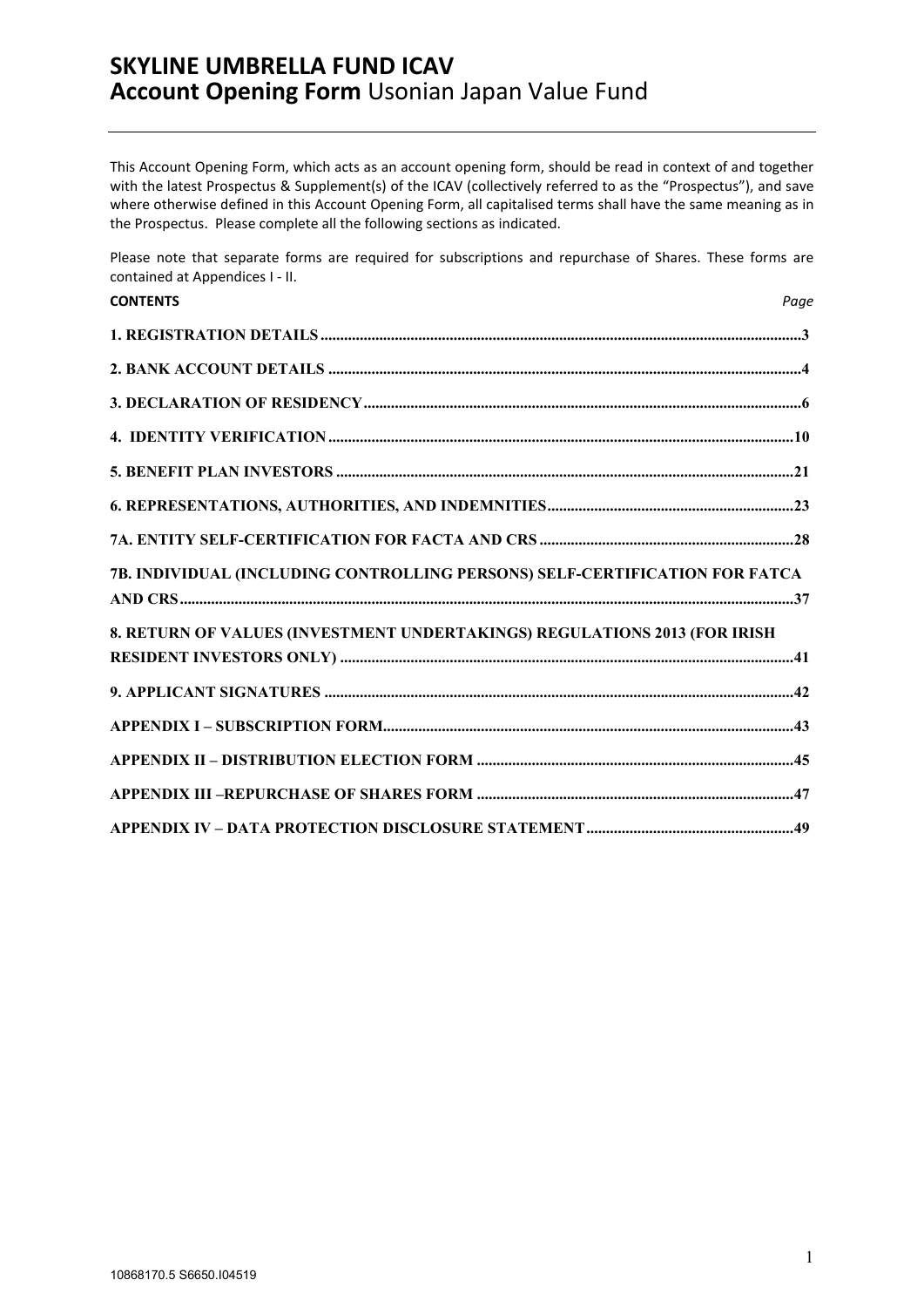**IMPORTANT:** You will need to contact the Distributor or the Administrator before completing this form if you are an Irish resident who is tax-exempt. You will need to request the specific declaration form.

This Account Opening Form constitutes your agreement to subscribe for Shares in the Usonian Japan Value Fund (the "Sub-Fund"). Once fully completed and signed, this Account Opening Form and full identity verification documentation should be sent to the following address and/or facsimile number, and **if sent by facsimile the original Account Opening Form and supporting documentation must follow by post.**

Once the signed Account Opening Form and complete identity verification documentation is received and verified, the Administrator will send you an account number that is unique to you, this account number should then be included on the subscription form (see Appendix I for dealing information). The account number must be specified on all subscription forms in order for the deal to be executed. Subscription (dealing) instructions and associated proceeds must not be forwarded until the account number is issued to you by the Administrator. Please note this may take up to 4 Business Days.

**Any deal instructions will be rejected until the Account Opening Form and supporting identity verification documentation has been processed and verified by the Administrator.**

**Account Opening Forms must be received by the Administrator by 4.30pm (Irish time) on the relevant Dealing Day.**

**Skyline Umbrella Fund ICAV Attention: Davy TA Queries Team c/o Northern Trust International Fund Administration Services (Ireland) Limited 2nd Floor, Block A City East Plaza Towlerton, Ballysimon Limerick V94 X2N9 Ireland T** +353 (0)1 434 5124 **F** +353 (0)1 434 5285 **E** [davy\\_ta\\_queries@ntrs.com](mailto:davy_ta_queries@ntrs.com)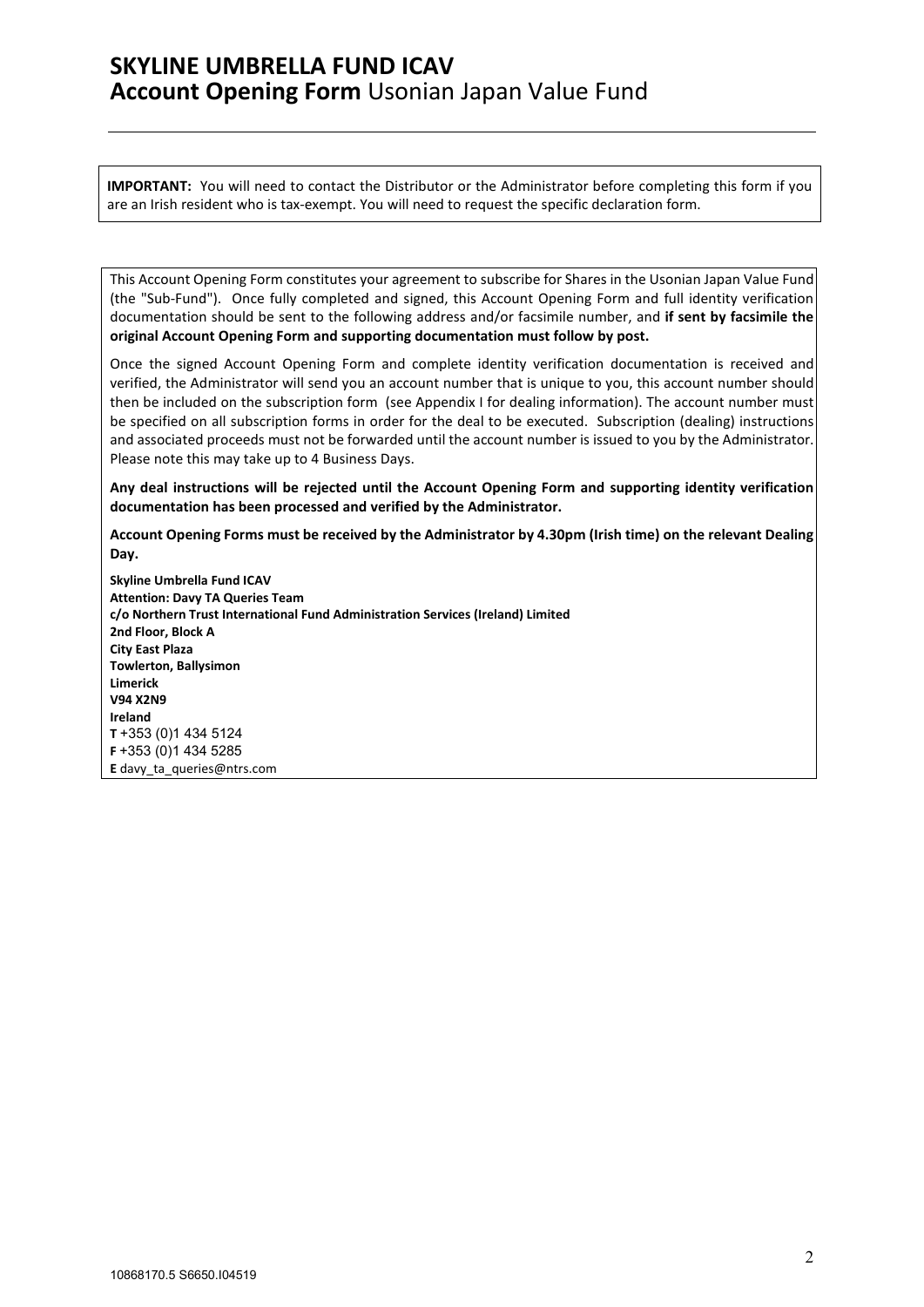Г

### <span id="page-2-0"></span>**1. Registration Details** *Please complete in full*

| Full Name of Applicant:   |                                |  |  |  |
|---------------------------|--------------------------------|--|--|--|
| Registered Office Address | Mailing Address (if different) |  |  |  |
|                           |                                |  |  |  |
|                           |                                |  |  |  |
|                           |                                |  |  |  |
| Telephone Number:         | Telephone Number:              |  |  |  |
| Fax Number:               | Fax Number:                    |  |  |  |
| <b>Contact Name:</b>      | <b>Contact Name:</b>           |  |  |  |
| E-mail Address:           | E-mail Address:                |  |  |  |

### **Details of Authorised Contactee/Agent\***

By ticking the box opposite and signing this Account Opening Form, I hereby authorise the Administrator to transfer to the authorised contactee/agent copies of contract notes, statements, investor reports and other documentation that may contain my personal details and/or information in relation to my investment in the Sub-Fund.  $\Box$ 

\*If you do not wish to appoint an authorised contactee/agent, please leave this section blank.

Full Name:

Relationship with the Applicant: (e.g. agent)

Registered Office Address Mailing Address (if different)

| Telephone Number:    | Telephone Number:    |  |
|----------------------|----------------------|--|
| Fax Number:          | Fax Number:          |  |
| <b>Contact Name:</b> | <b>Contact Name:</b> |  |
| E-mail Address:      | E-mail Address:      |  |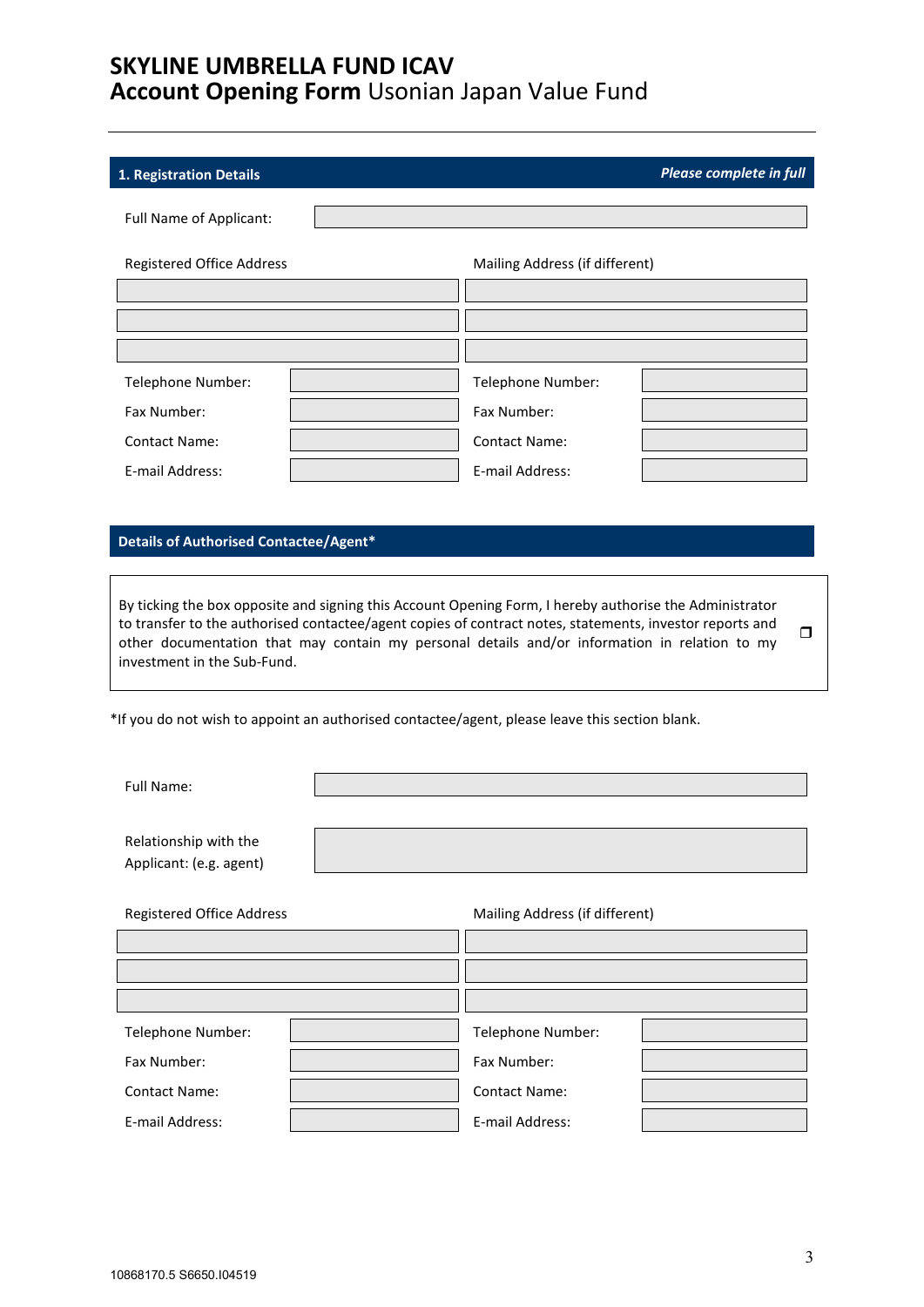### <span id="page-3-0"></span>**2. Bank Account Details** *Please complete in full*

#### **Applicant's Banking Information**

Important information regarding bank accounts for subscriptions and repurchase of shares.

Third party payments are not permitted for the repurchase of shares. Please confirm the details of the bank accounts from which and to which payments will be made below.

A copy of a recent bank statement (no more than 3 months old) or a banker's reference, must accompany the application to evidence the bank account details provided for subscriptions and redemption payments are for a bank account in the registered account name. Accounts in the name of regulated entities are exempt from this requirement

To meet anti-money laundering and counter terrorist financing obligations under the current legislation, all joint bank account holders will be required to complete identity and verification requirements, even where those joint bank account holders will not be registered holders of shares or units in the fund.

Failure to provide all the anti-money laundering identity and verification requirements, bank account information and documentation requested as part of this application will result in a failure in setting up the account and subscribing to the fund.

THIS SECTION MUST BE COMPLETED BY ALL INVESTORS OTHER THAN EQUIVALENTLY REGULATED ENTITIES OPENING AN ACCOUNT IN THEIR OWN NAME OR THE NAME OF THEIR NOMINEE COMPANY, EITHER FOR THEIR OWN BENEFIT OR THE BENEFIT OF ONE OR MORE THIRD PARTIES

A request to change bank account details MUST BE MADE IN WRITING TO THE ADMINSTRATOR AND MUST BE ACCOMPANIED BY a bank statement or banker's reference to evidence the new bank account details provided are for a bank account registered account name.

| Name of Bank     |                 |
|------------------|-----------------|
| A/c Name         |                 |
| Address of Bank  |                 |
| A/c Number       |                 |
| Sort Code        |                 |
| IBAN:            |                 |
| Swift Code / ABA | Reference Code: |

#### **BENEFICIARY BANK INFORMATION**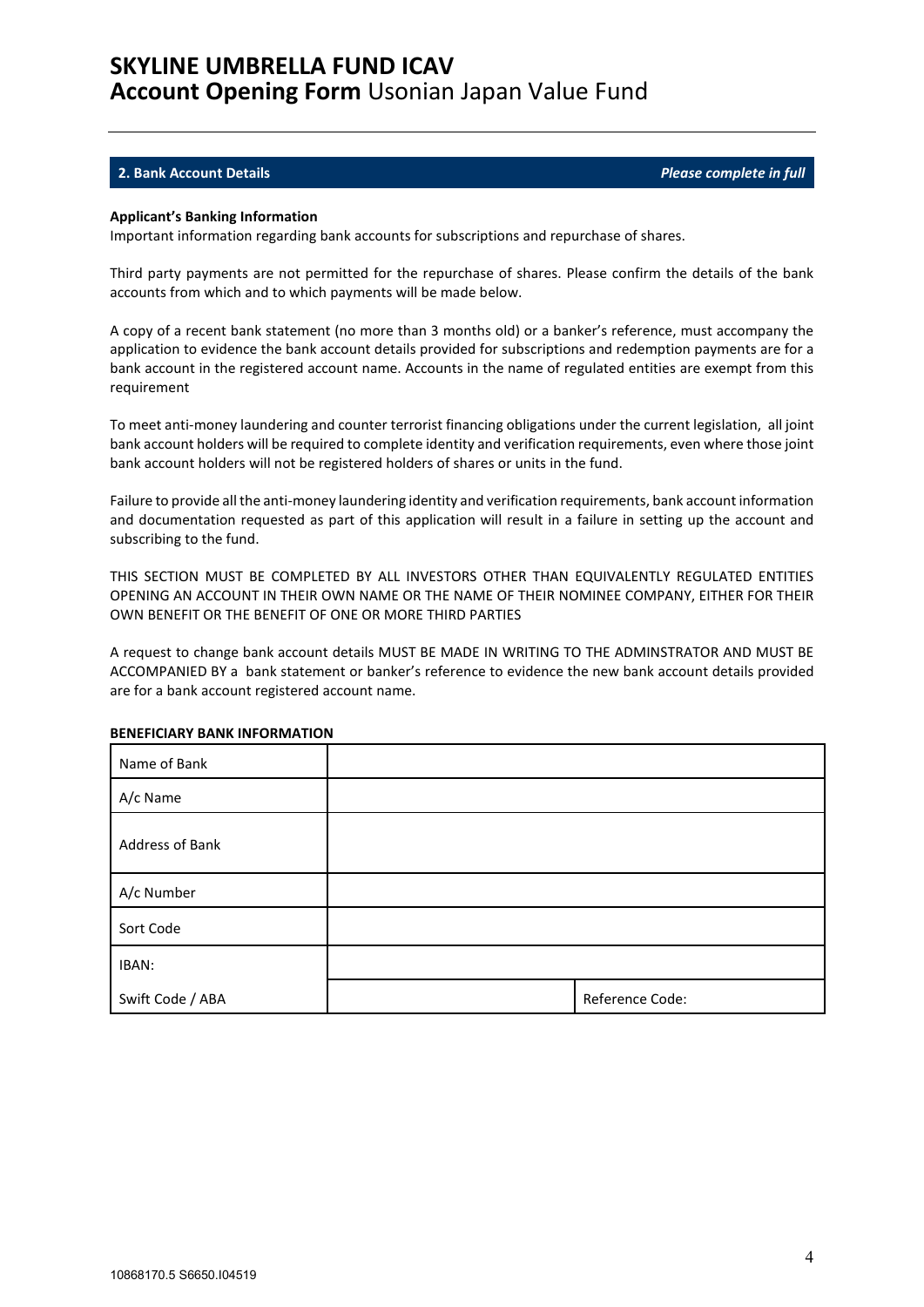### **CORRESPONDENT BANK INFORMATION**

**Note:** Required if Payment CCY differs to bank account residency or if your bank account does not support Multi currency payments

| Correspondent Bank Name                            |  |
|----------------------------------------------------|--|
| Correspondent BIC/SWIFT<br>Code/Sort Code/ABA Code |  |
| Correspondent A/c Name                             |  |
| Correspondent<br>Account<br>Number / IBAN          |  |
| <b>Correspondent Bank Address</b>                  |  |

### **Note: No third party payments will be undertaken**

**Note: A request to change bank account details must be made in writing to the administrator, requiring an original signed instruction, and must be accompanied by a bank statement or banker's reference**

No redemption payment may be made until the original Application Form has been received by the Administrator and the Administrator is satisfied that all necessary anti-money laundering documentation and checks have been received and completed in full.

By **ticking the box** opposite, I hereby consent to the provision of contract notes, statements and other reports, by secured or encrypted electronic transmission, which may be issued from time to time by the Administrator in respect of my holdings in the ICAV.  $\Box$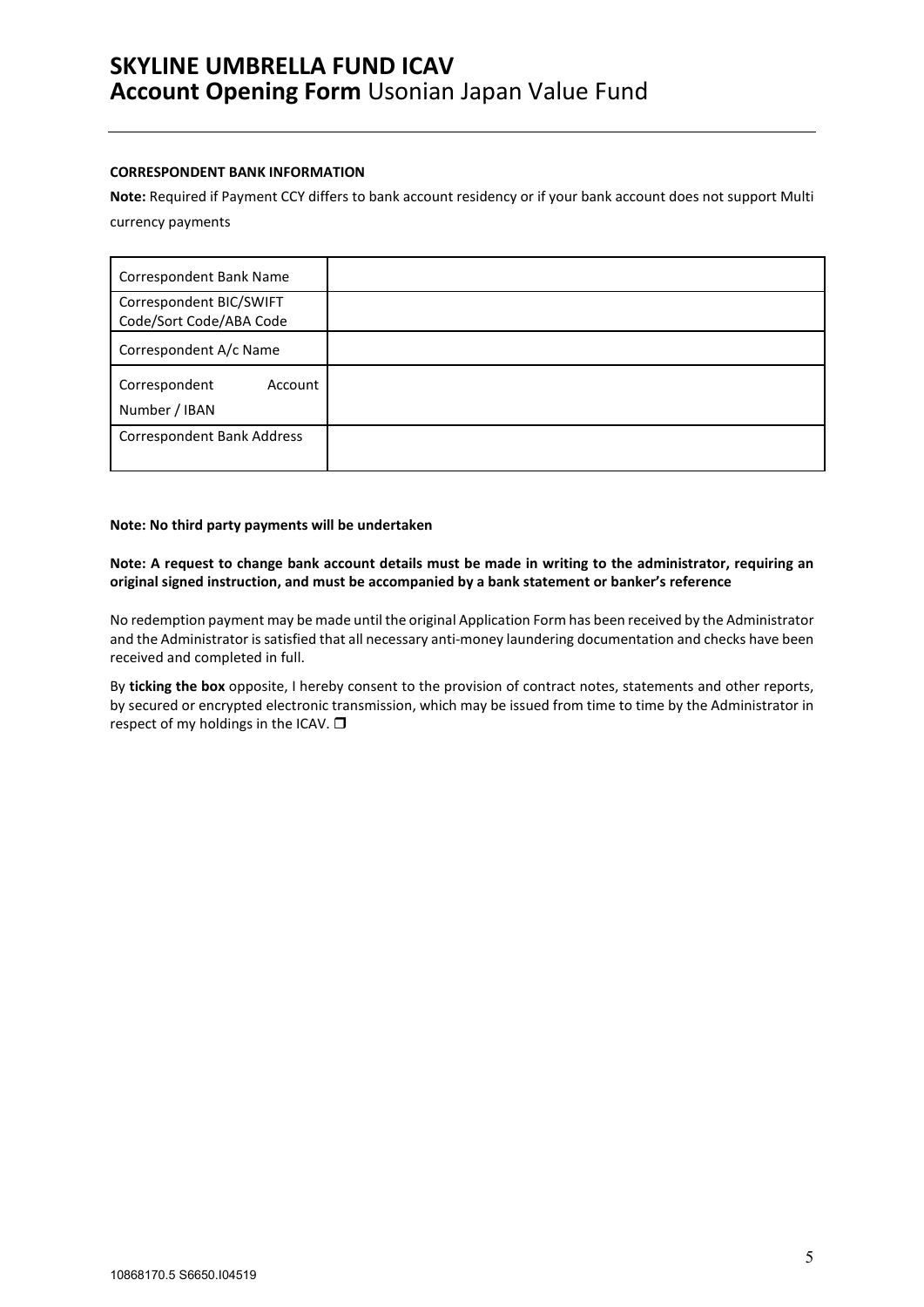### <span id="page-5-0"></span>**3. Declaration of Residency**

#### **Investment Undertaking Tax - Declaration of Residence**

### **Declaration of Residence inside or outside Ireland (OWN BEHALF ONLY)**

Please tick (i), (ii) or (iii) as appropriate

### **(i) Irish residents**

I am/we are an Irish resident who will cause the Fund to have an obligation to deduct and pay tax to the Irish Revenue Commissioners. *Irish resident companies entitled to the lower rate of Investment Undertaking Tax are required to provide a statement on its letterhead confirming that the company is within the charge of corporation tax.*

**OR**

### **(ii) Exempt Irish residents**

I am/we are an Irish resident who will not cause the Fund to have an obligation to deduct and pay tax to the Irish Revenue Commissioners. *If this box is ticked, please also complete the declaration of exempt Irish residents below.*

**OR**

### **(iii) Non-Irish residents**

I am/we are not currently resident or ordinarily resident who will not cause the Fund to have an obligation to deduct and pay tax to the Irish Revenue Commissioners. *If this box is ticked, please also complete the declaration of residence outside Ireland below.*

### **Declaration of Residence for the beneficial owner inside or outside Ireland (INTERMEDIARIES ONLY)**

### Please tick (i), (ii) or (iii) as appropriate

**(i) Irish residents**

As an Intermediary, I/we declare that the person who will be beneficially entitled to the units is an Irish resident who will cause the Fund to have an obligation to deduct and pay tax to the Irish Revenue Commissioners. *Irish resident companies entitled to the lower rate of Investment Undertaking Tax are required to provide a statement on its letterhead confirming that the company is within the charge of corporation tax.* **OR**

### **(ii) Exempt Irish residents**

As an Intermediary, I/we declare that the person who will be beneficially entitled to the shares/units is an Irish resident who will not cause the Fund to have an obligation to deduct and pay tax to the Irish Revenue Commissioners. *If this box is ticked, please also complete the declaration of exempt Irish residents below.* **OR**

### **(iii) Non-Irish residents**

As an Intermediary, I/we declare that the person who will be beneficially entitled to the shares/units is not currently resident or ordinarily resident who will not cause the Fund to have an obligation to deduct and pay tax to the Irish Revenue Commissioners. *If this box is ticked, please also complete the declaration of residence outside Ireland below.*

**Authorised signatory: \_\_\_\_\_\_\_\_\_\_\_\_\_\_\_\_\_\_\_\_\_\_\_\_\_\_\_ Authorised signatory: \_\_\_\_\_\_\_\_\_\_\_\_\_\_\_\_\_\_\_\_\_\_\_\_\_\_\_ Date: \_\_\_\_ / \_\_\_\_ / \_\_\_\_**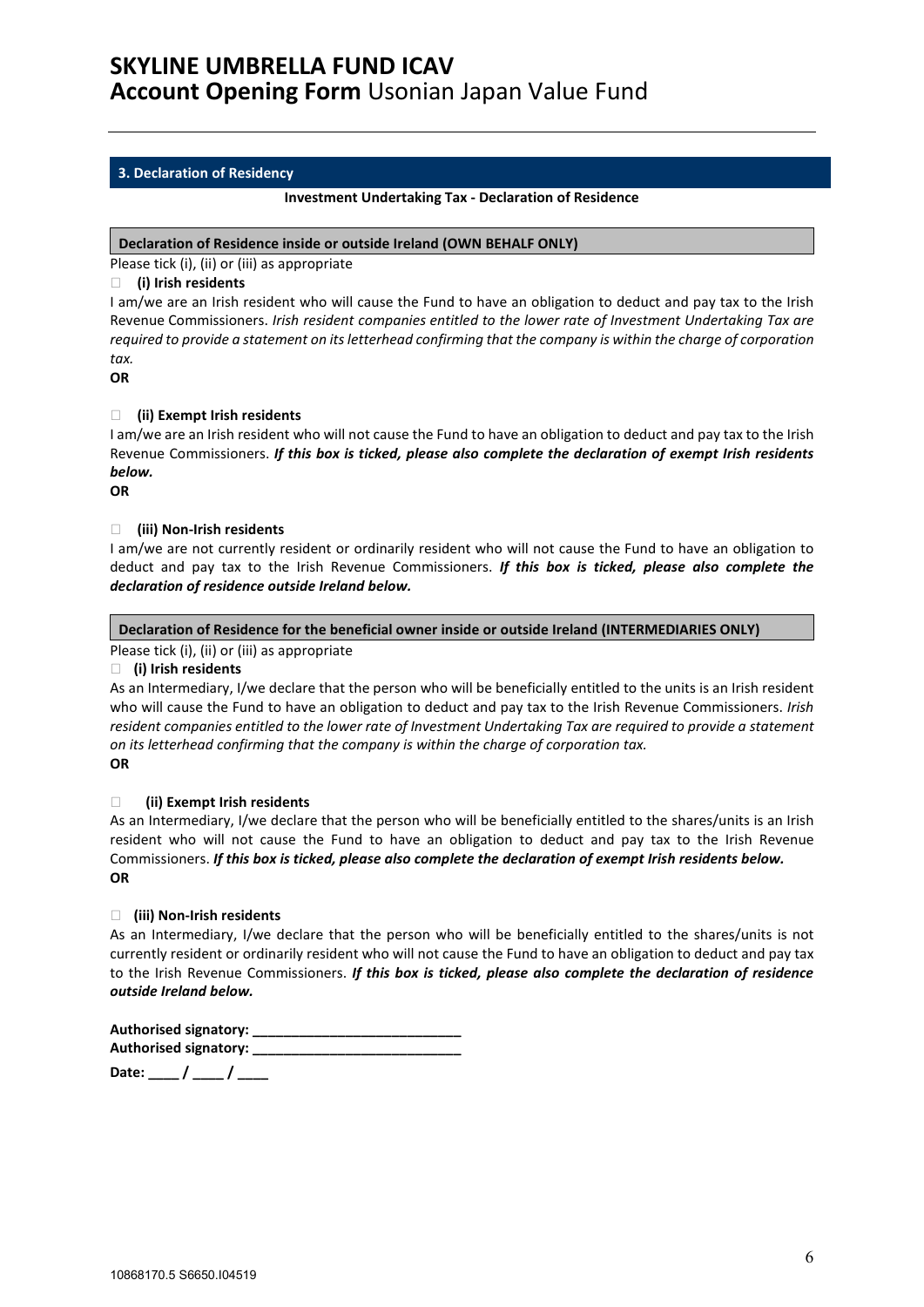### **Declaration of exempt Irish resident entities**

### **Declaration referred to in Section 739D(6), Taxes Consolidation**

### **[It is important to note that this declaration, if it is then still correct, shall apply in respect of any subsequent acquisitions of shares/units.]**

- I declare that the information contained in this declaration is true and correct.
- I also declare that I am applying for the shares/units on behalf of the applicant named below who is entitled to the units in respect of which this declaration is made and is a person referred to in Section 739D(6) of the Taxes Consolidation Act, 1997, being a person who is: (*please tick as appropriate)*
- □ a pension scheme;
- $\Box$  a company carrying on life business within the meaning of section 706 TCA 1997;
- $\Box$  an investment undertaking;
- an investment limited partnership;
- a special investment scheme;
- $\Box$  a unit trust to which section 731(5)(a) TCA 1997 applies;
- $\Box$  a charity being a person referred to in section 739D(6)(f)(i) TCA 1997;
- $\Box$  a qualifying management company;
- $\Box$  entitled to exemption from income tax and capital gains tax by virtue of section 784A(2) TCA, 1997\* (see
- further requirement for Qualifying Fund Manager below);
- □ a PRSA Administrator;
- $\Box$  a credit union within the meaning of section 2 of the Credit Union Act 1997.

### **Additional requirements where the declaration is completed on behalf of a Charity**

- I also declare that at the time of making this declaration, the units in respect of which this declaration is made are held for charitable purposes only and
	- form part of the assets of a body of persons or trust treated by the Revenue Commissioners as a body or trust established for charitable purposes only, or
	- are, according to the rules or regulations established by statute, charter, decree, deed of trust or will, held for charitable purposes only and are so treated by the Revenue Commissioners.
- I undertake that, in the event that the person referred to in paragraph (7) of Schedule 2B TCA 1997 ceases to be a person referred to in Section 739D(6)(f)(i) TCA, 1997, I will, by written notice, bring this fact to the attention of the investment undertaking accordingly.

### **Additional requirements where the declaration is completed by a qualifying fund manager / PRSA Administrator**

- I/we\* also declare that at the time this declaration is made, the units in respect of which this declaration is made
	- o are assets of \*an approved retirement fund/an approved minimum retirement fund or a PRSA, and
	- $\circ$  are managed by the Declarant for the individual named below who is beneficially entitled to the units.
- I/we\* undertake that, if the units cease to be assets of \*the approved retirement fund/the approved minimum retirement fund or the PRSA, including a case where the units are transferred to another such fund or account, I/we\* will, by written notice, bring this fact to the attention of the investment undertaking accordingly.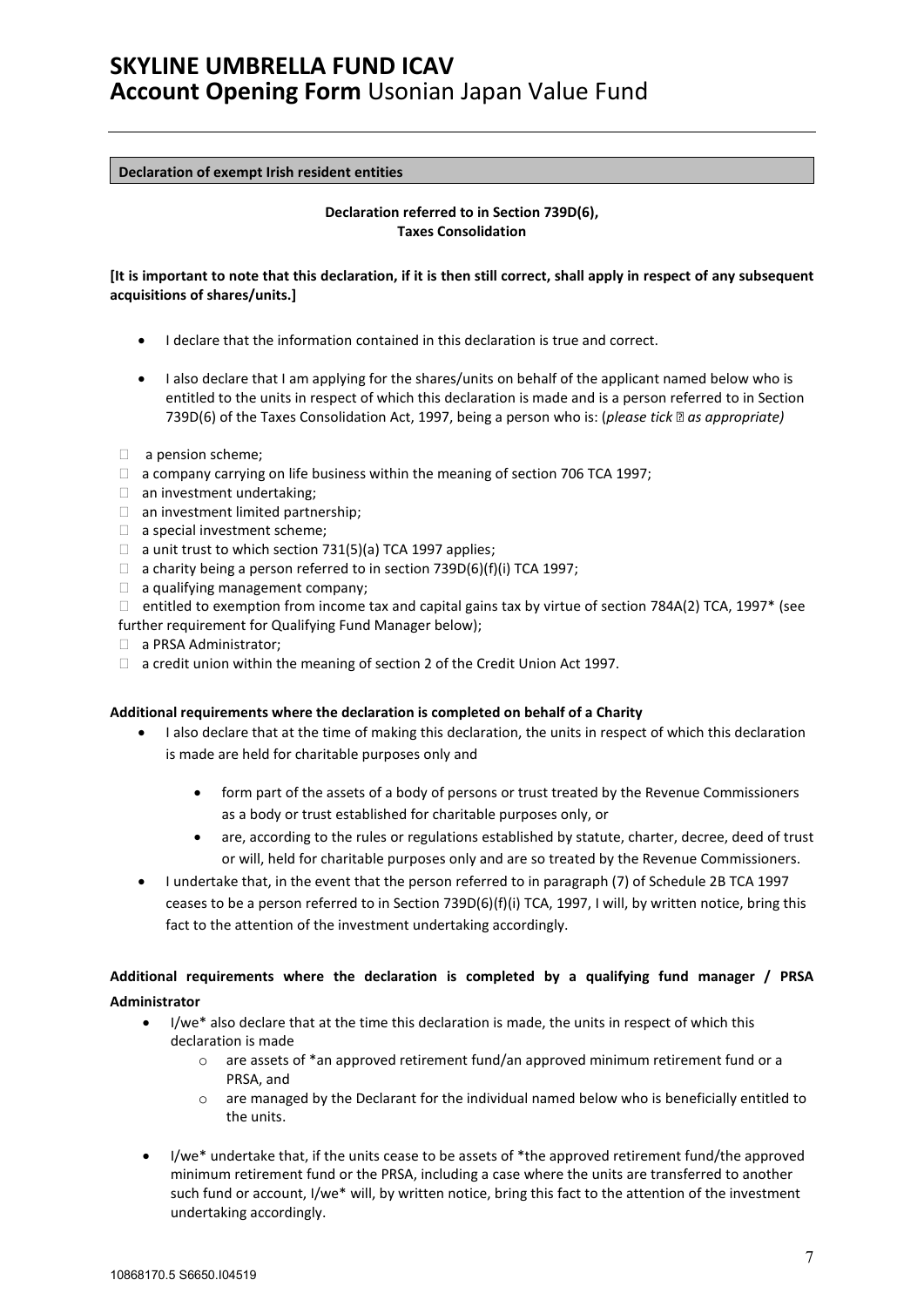\*Delete as appropriate

#### **Additional requirements where the declaration is completed by an Intermediary**

- I/we\* also declare that I am/we are\* applying for shares/units on behalf of persons who
	- $\circ$  to the best of my/our\* knowledge and belief, have beneficial entitlement to each of the shares/units in respect of which this declaration is made, and
		- o is a person referred to in section 739D(6) TCA 1997.
- I/we\* further declare that
	- $\circ$  Unless I/we\* specifically notify you to the contrary at the time of application, all applications for shares/units made by me/us\* from the date of this application will be made on behalf of persons referred to in section 739D TCA 1997, and
	- $\circ$  I/we\* will inform you in writing if I/we\* become aware that any person ceases to be a person referred to in section 739D(6) TCA 1997.

\* Delete as appropriate

| Authorised signatory: _______________________________(declarant) |  |
|------------------------------------------------------------------|--|
|                                                                  |  |
| Authorised signatory: _______________________________(declarant) |  |
|                                                                  |  |

**Date: \_\_\_\_ / \_\_\_\_ / \_\_\_\_**

#### **IMPORTANT NOTES**

1. This is a form authorised by the Revenue Commissioners which may be subject to inspection. It is an offence to make a false declaration.

2. Tax reference number in relation to a person has the meaning assigned to it by Section 885 TCA, 1997 in relation to a "specified person" within the meaning of that section. In the case of a charity, quote the Charity Exemption Number (CHY) as issued by Revenue. In the case of a qualifying fund manager, quote the tax reference number of the beneficial owner of the share/units.

3. In the case of, (i) an exempt pension scheme, the administrator must sign the declaration; (ii) a retirement annuity contract to which Section 784 or 785 applies, the person carrying on the business of granting annuities must sign the declaration; (iii) a trust scheme, the trustees must sign the declaration. In the case of a charity, the declaration must be signed by the trustees or other authorised officer of a body of persons or trust established for charitable purposes only within the meaning of Sections 207 and 208 TCA 1997. In the case of an approved retirement fund/an approved minimum retirement fund or a PRSA, it must be signed by a qualifying fund manager or PRSA administrator. In the case of an intermediary, the declaration must be signed by the intermediary. In the case of a company, the declaration must be signed by the company secretary or other authorised officer. In the case of a unit trust it must be signed by the trustees. In any other case it must be signed by an authorised officer of the entity concerned or a person who holds a power of attorney from the entity. A copy of the power of attorney should be furnished in support of this declaration.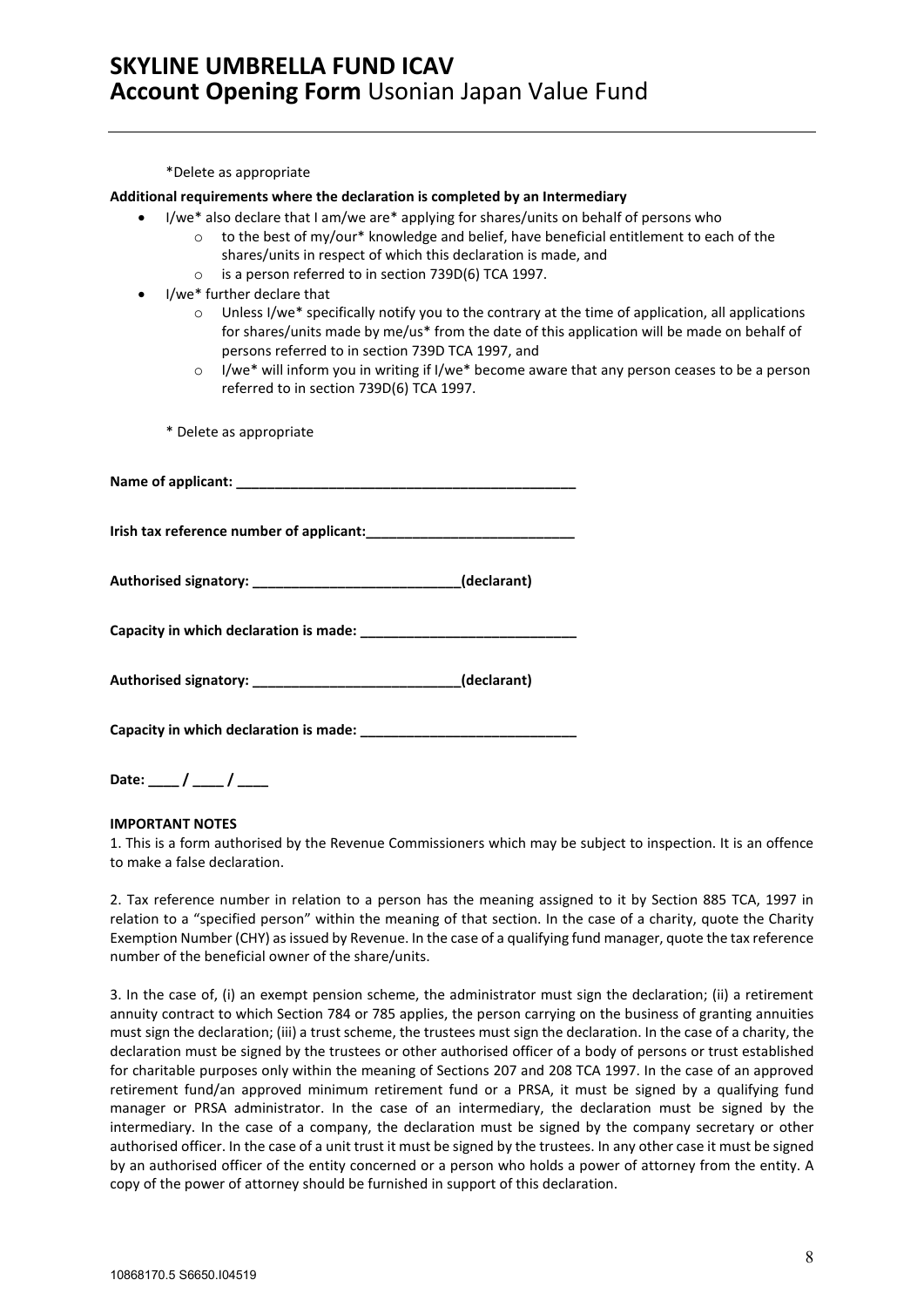### **Declaration of residence outside Ireland**

It is important to note that this declaration, if it is then still correct, shall apply in respect of any subsequent acquisitions of shares/units. Terms used in this declaration are defined in the Prospectus.

### **Declaration on own behalf**

I/we\* declare that I am/we are\* applying for the shares/units on my own/our own behalf/on behalf of a company\* and that I am/we are/the company\* is entitled to the shares/units in respect of which this declaration is made and that

- I am/we are/the company is\* not currently resident or ordinarily resident in Ireland, and
- Should I/we/the company\* become resident in Ireland I will/we will\* so inform you, in writing, accordingly.

\*Delete as appropriate

### **Declaration as Intermediary**

I/we\* declare that I am/we are\* applying for shares/units on behalf of persons:

- who will be beneficially entitled to the shares/units; and
- who, to the best of my/our\* knowledge and belief, are neither resident nor ordinarily resident in Ireland.

\*Delete as appropriate

| Signature of applicant or authorised signatory: ___________________(declarant)   |  |  |  |  |
|----------------------------------------------------------------------------------|--|--|--|--|
| Capacity of authorised signatory (if applicable): ________________________       |  |  |  |  |
| Date: ____/ ____/ ____                                                           |  |  |  |  |
| <b>Joint Applicants:</b>                                                         |  |  |  |  |
| Names: __________________________________Signatures: ___________________________ |  |  |  |  |

\_\_\_\_\_\_\_\_\_\_\_\_\_\_\_\_\_\_\_\_\_\_\_\_\_\_\_\_\_\_ \_\_\_\_\_\_\_\_\_\_\_\_\_\_\_\_\_\_\_\_\_\_\_\_\_\_\_

IMPORTANT NOTES

1. Non-resident declarations are subject to inspection by the Irish Revenue Commissioners and it is a criminal offence to make a false declaration.

2. To be valid, the Account Opening Form (incorporating the declaration required by the Irish Revenue Commissioners) must be signed by the applicant. Where there is more than one applicant, each person must sign. If the applicant is a company, it must be signed by the company secretary or another authorised officer.

3. If the Account Opening Form (incorporating the declaration required by the Revenue Commissioners) is signed under power of attorney, a copy of the power of attorney must be furnished in support of the declaration.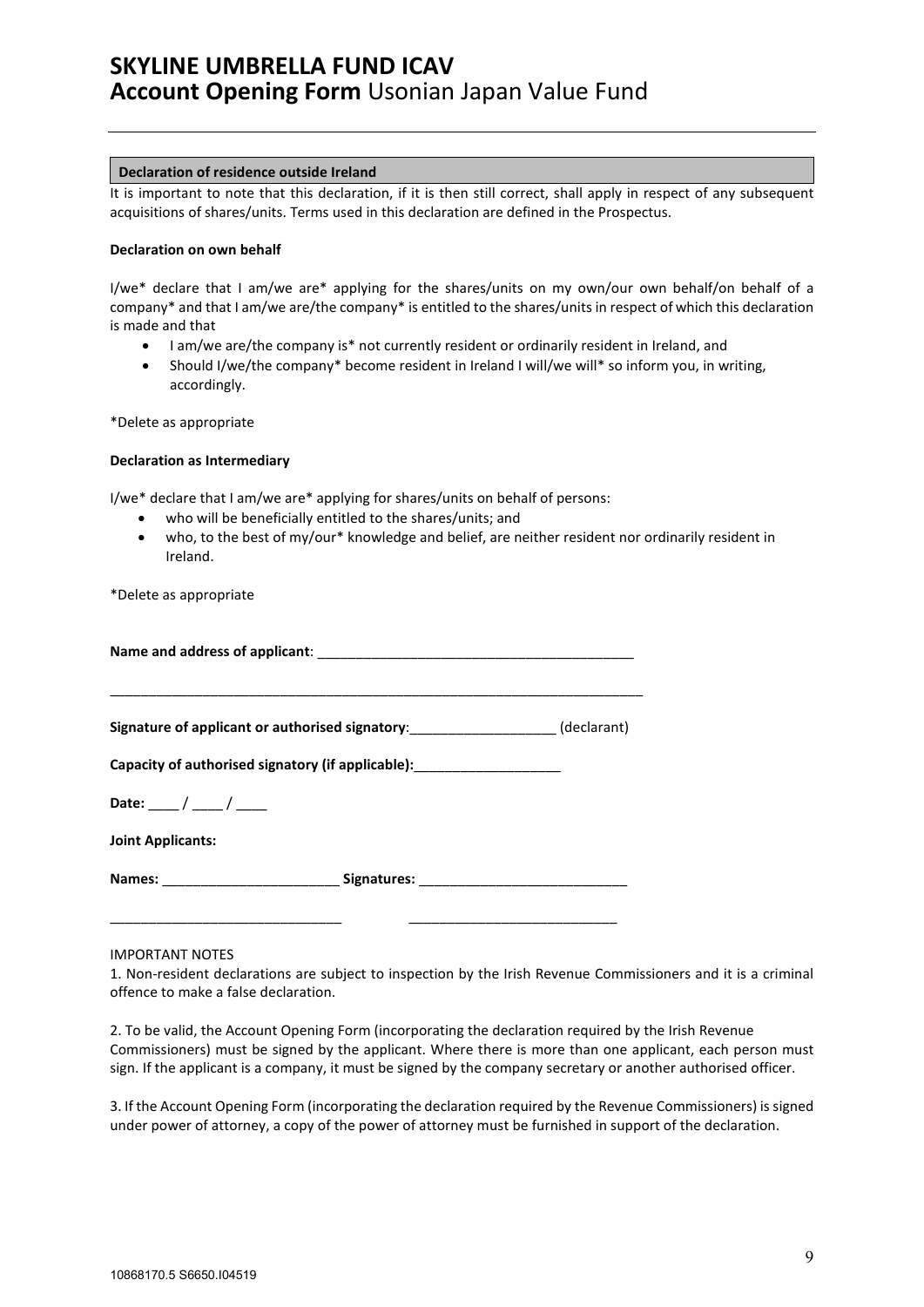### <span id="page-9-0"></span>**4. Identity Verification**

In accordance with the Criminal Justice (Money Laundering and Terrorist Financing) Acts 2010-2018 (the "**Act**"), please complete the area below applicable to you and provide the identity verification documentation initially requested.

**IMPORTANT: Be aware that the ICAV reserves the right to request additional information and documentation,** *including requiring that previously submitted documentation be certified as a true copy and re-submitted* **to ensure the ICAV's compliance with the Act and any associated regulations and authoritative guidance.**

Guide to completing this section:

- **Part I** Beneficial Ownership Detail must be provided by **All Applicants**
- **Part II** To be completed by any applicant which is a Recognised Regulated Entity; e.g. a bank, provider of financial services or nominee company investing on its own behalf or on behalf of a third party and if regulated for compliance with applicable Anti Money Laundering regulations in a Prescribed Country
- **Part III** To be completed by any **Individual (s) investing in their own name**
- **Part IV** To be completed by any **Unregulated Nominee Company** that does not fall within scope of Part II above.
- **Part V** To be completed by any **Politically Exposed Person(s)** investing into the Sub-Fund.
- **Part VI** To be completed by **Other Investors** investing into the Sub-Fund.

**Be aware that this may extend to identifying the beneficial owner and verifying their identity until such time that the ultimate natural persons beneficially owning the investment are identified.**

### **Examples of Photographic Identity Documentation**

- $\triangleright$  Current passport.
- $\triangleright$  Current driving licence.
- $\triangleright$  Current national identity card.
- $\triangleright$  Identity document with photographic identity issued by a government department.

### **Examples of Proof of Address**

- $\triangleright$  Bank statements/credit card statements.
- $\triangleright$  Utility bill.
- $\triangleright$  Household/motor insurance certificate and renewal notices.
- $\triangleright$  Correspondence from local authorities.
- $\triangleright$  Correspondence from the revenue commissioners or equivalent.
- $\triangleright$  Correspondence from any government body.
- $\triangleright$  Driving licence which confirms the address provided it has not also been used to satisfy the photographic identity requirement above.
- $\triangleright$  Payslip or salary advice dated within the previous 3 months.
- $\triangleright$  Confirmation of address from a lawyer or financial institution.

Note: All documentation must reflect the current residential address and must be dated within the previous 3 months other than in the case of an official document known to be issued only or typically at fixed intervals of more than 3 months, in which case such document may be accepted during that period, to a maximum of 12 months (e.g. correspondence from local authorities).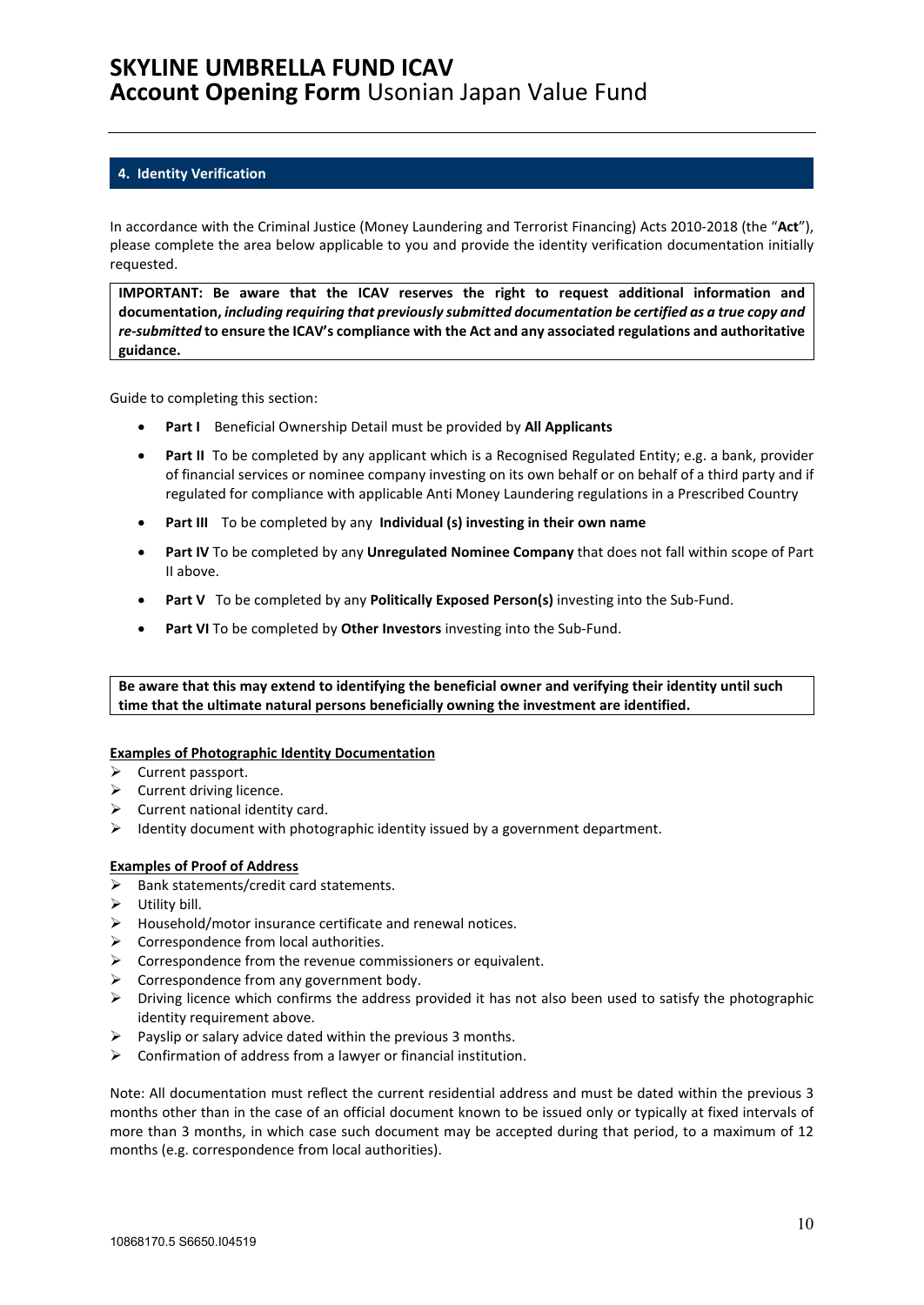**Note that, in all cases the Administrator or ICAV may, at its absolute discretion request further due diligence documentation/ information to satisfy applicable procedural and regulatory requirements.** 

**Please note that for certain types of investors (for example a politically exposed person ("PEP") or a recognised regulated entity) the administrator will require and request further information.**

**PART I – Beneficial Ownership Detail**

Full Name of any Individual with a beneficial interest (directly or indirectly) of 25% or more in this investment: or anyone who otherwise exercises control of the legal entity, where applicable:

| <u>. на с</u>                        |                  |
|--------------------------------------|------------------|
|                                      |                  |
|                                      |                  |
| $\overline{\phantom{a}}$<br>≺<br>، پ | _______<br>_____ |

**Note:** If there is/ are no Individual(s) with a beneficial interest of 25% or more in this investment or anyone that otherwise exercises control of the legal entity, where applicable please check the box below:

| If you are one of the following (tick where appropriate), you do not need to complete the Supplemental<br>Investor Identification Information section, subject to (i) the ICAV's agreement and (ii) its right to request<br>additional information and documentation. |                                     |
|-----------------------------------------------------------------------------------------------------------------------------------------------------------------------------------------------------------------------------------------------------------------------|-------------------------------------|
| (a) We are a regulated credit or financial institution in this EU Member State                                                                                                                                                                                        |                                     |
|                                                                                                                                                                                                                                                                       | <b>EU Member State Country Name</b> |
| (b) We are a regulated credit or financial institution in this<br>country                                                                                                                                                                                             |                                     |
|                                                                                                                                                                                                                                                                       | <b>Country Name</b>                 |
| (c) We are a company listed on this stock exchange                                                                                                                                                                                                                    |                                     |
|                                                                                                                                                                                                                                                                       | <b>Exchange Name</b>                |
|                                                                                                                                                                                                                                                                       |                                     |
|                                                                                                                                                                                                                                                                       |                                     |
|                                                                                                                                                                                                                                                                       | Company Name and Country            |
| (d) We are a registered pension or superannuation fund in<br>this EU Member State                                                                                                                                                                                     |                                     |
|                                                                                                                                                                                                                                                                       |                                     |
|                                                                                                                                                                                                                                                                       | <b>EU Member State Country Name</b> |
|                                                                                                                                                                                                                                                                       |                                     |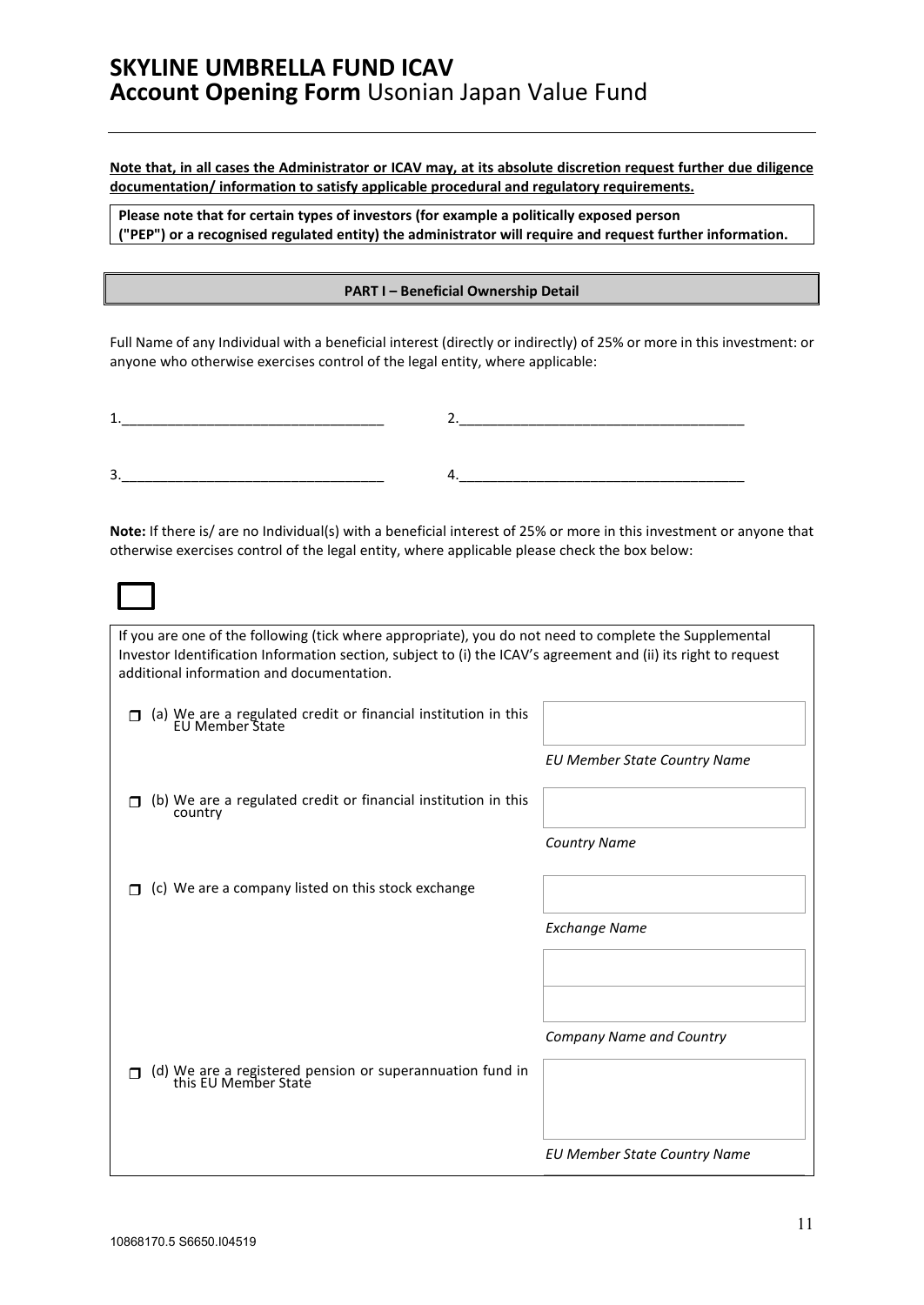You may independently verify this registration on our regulator's website named here or we attach a copy of our authorisation *Regulator Website*

Supplemental Investor Identification Information

1.\_\_\_\_\_\_\_\_\_\_\_\_\_\_\_\_\_\_\_\_\_\_\_\_\_\_\_\_\_\_\_\_\_\_ 2.\_\_\_\_\_\_\_\_\_\_\_\_\_\_\_\_\_\_\_\_\_\_\_\_\_\_\_\_\_\_\_\_\_\_\_\_\_ Tick, complete as appropriate and attach the documentation required. If there is insufficient space, attach the information to the application and indicate in the relevant box to see your attachments

**2 Natural Persons** 

#### **PART II – Recognised Regulated Entities**

Applicant is a Recognised Regulated Entity (as previously defined) acting on its own account or on behalf of a third party

\_\_\_\_\_\_\_\_\_\_\_\_\_\_\_\_\_\_\_\_\_\_\_\_\_\_\_\_\_\_\_\_\_\_\_\_\_\_\_\_\_\_\_\_\_\_\_\_\_\_\_\_\_\_\_\_\_\_\_\_\_\_\_\_\_\_\_\_\_\_\_\_\_\_\_\_\_\_\_\_\_\_\_\_\_\_

YES

Name of Regulatory Authority:

Applicable Domestic Regulations:

- 1. A letter of assurance from the Regulated Credit or Financial Institution (see appendix 3 for template).
- 2. Identify any beneficial owner entitled to 25% or more (directly or indirectly) of the share capital, profit or voting rights or otherwise exercise control over the management of the entity. Where there is no beneficial owner entitled to 25% or more, then the natural person(s) who hold the position of director(s) of the entity must be identified (along with address, date of birth and nationality).

### **PART III - Individual(s)**

\_\_\_\_\_\_\_\_\_\_\_\_\_\_\_\_\_\_\_\_\_\_\_\_\_\_\_\_\_\_\_\_\_\_\_\_\_\_\_\_\_\_\_\_\_\_\_\_\_\_\_\_\_\_\_\_\_\_\_\_\_\_\_\_\_\_\_\_\_\_\_\_\_\_\_\_\_\_\_\_\_\_\_\_\_

- **1.** A copy photographic identity document e.g. Passport or Driver's Licence and
- 2. One copy of non-photographic identity documents e.g.utility bill / bank statement dated within the last three months.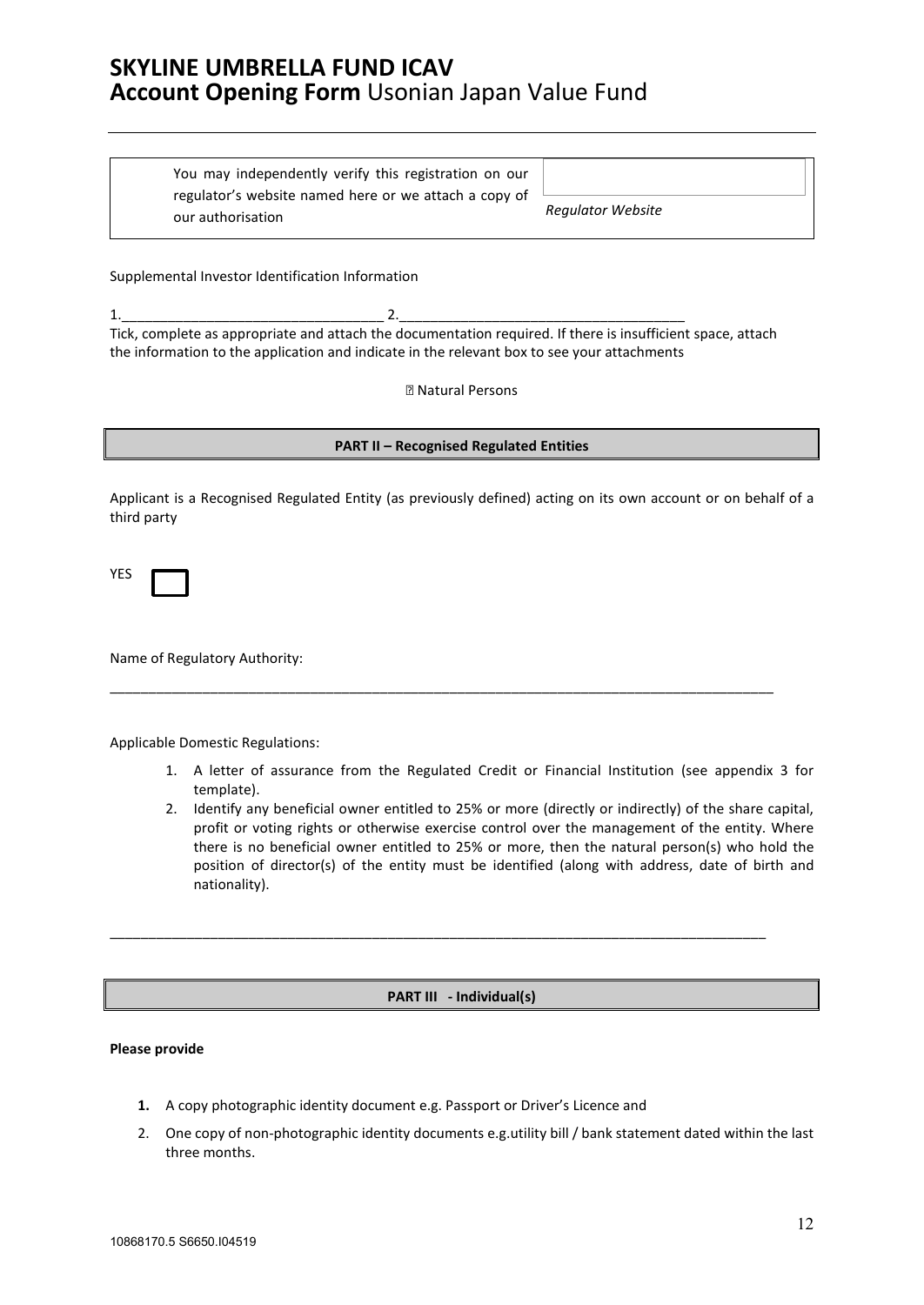Current Occupation (s)

Date of Birth

In the case of joint account holders, please supply the relevant documentation and information in respect of all holders.

\_\_\_\_\_\_\_\_\_\_\_\_\_\_\_\_\_\_\_\_\_\_\_\_\_\_\_\_\_\_\_\_\_\_\_\_\_\_\_\_\_\_\_\_\_\_\_\_\_\_\_\_\_\_\_\_\_\_\_\_\_\_\_\_\_\_\_\_\_\_\_\_\_\_\_\_\_\_\_\_\_\_\_\_\_

\_\_\_\_\_\_\_\_\_\_\_\_\_\_\_\_\_\_\_\_\_\_\_\_\_\_\_\_\_\_\_\_\_\_\_\_\_\_\_\_\_\_\_\_\_\_\_\_\_\_\_\_\_\_\_\_\_\_\_\_\_\_\_\_\_\_\_\_\_\_\_\_\_\_\_\_\_\_\_\_\_\_\_\_\_

#### **PART IV – Unregulated Nominee Company**

#### **Please provide**

- 1. Standard Reliance Letter and
- 2. Proof of Regulatory Status of Parent Company **or**
- 3. Documentation in accordance with the legal form of the Nominee Company (see Part VI)

#### **PART V – Politically Exposed Persons**

Please confirm whether you are a politically exposed person. A politically exposed person is defined as an individual who is or was, at any time in the preceding year,12 months entrusted with a prominent public functions, and their function or immediate family members, of such persons or persons known to be close professional associates of such persons:

Please confirm whether you are a **Politically Exposed Person (PEP)** YES: \_\_\_\_\_\_\_ NO:

#### **Required Identity Verification Documentation**

- **1.** Certified Copy Photographic Identity Document e.g. Passport or Driver's Licence and
- **2.** One Certified Copy of Proof of Residential Address Verification e.g.utility bill / bank statement dated within the last three months
- **3.** Source of Funds
- **4.** Source of Wealth

**Note:** In terms of certified documents, this means that there is an original signature on the document from a suitable person confirming the documents are a true copy of the original, and they will need to sign and date it, printing their name, occupation, address, telephone number and email address. Suitable persons include any of the following; police officer, practicing solicitors, embassy consular staff, financial institutions, medical professions, notaries public. The person certifying the documents should be independent of the investor.

### **Required Identity Verification Documentation**

- A photocopy of a photographic identity documents such as a passport or driver's license and
- One non-photographic identity document (such as a utility bill) dated within the previous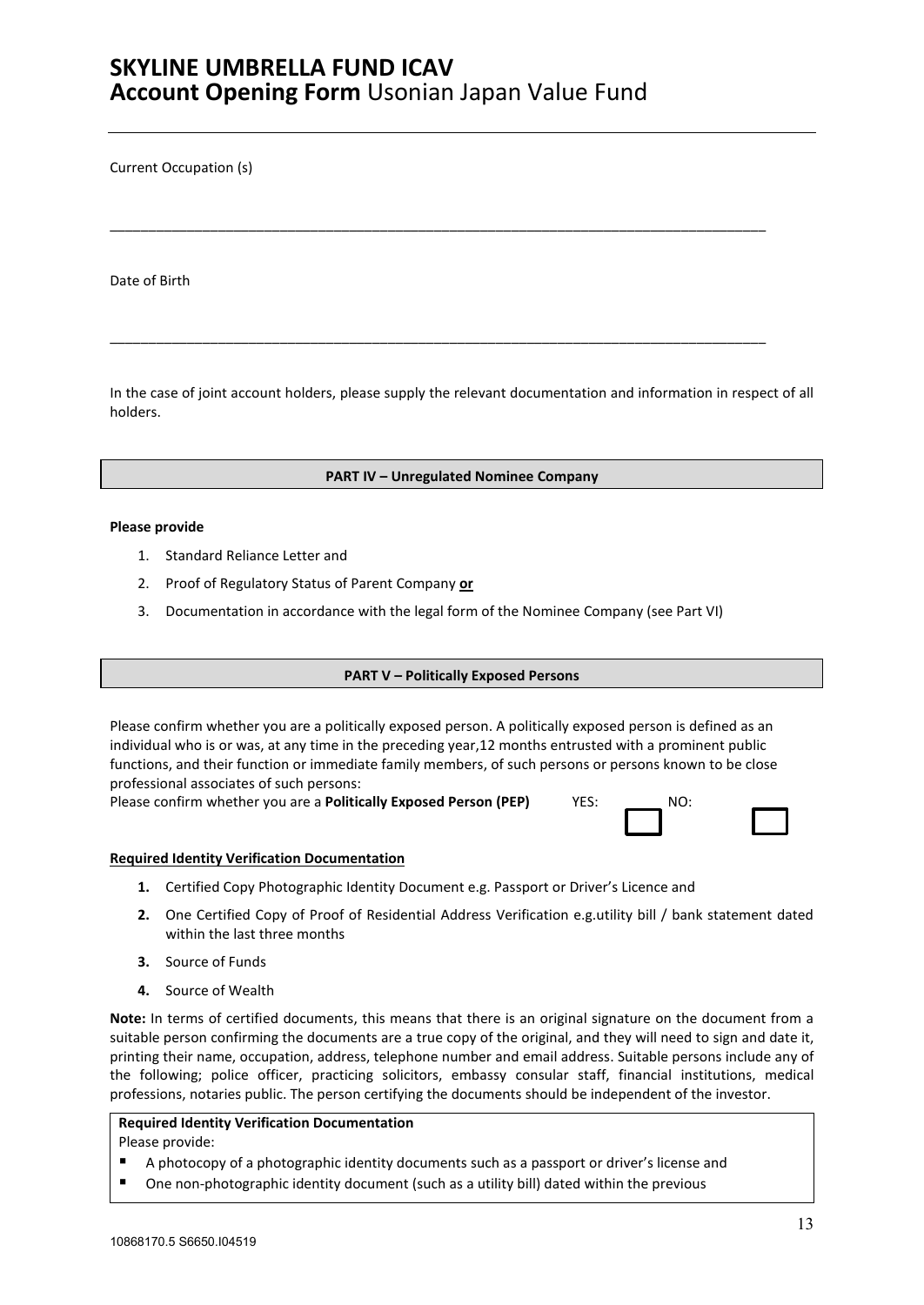Corporate Entities Country of Registration: \_\_\_\_\_\_\_\_\_\_\_\_\_\_\_\_\_\_\_\_\_\_\_\_\_\_\_\_\_\_\_\_\_\_\_\_\_\_\_\_\_\_\_\_\_\_\_\_\_\_\_\_\_\_\_\_\_\_\_ Registration Number: \_\_\_\_\_\_\_\_\_\_\_\_\_\_\_\_\_\_\_\_\_\_\_\_\_\_\_\_\_\_\_\_\_\_\_\_\_\_\_\_\_\_\_\_\_\_\_\_\_\_\_\_\_\_\_\_\_\_\_\_ **A. Source of Funds** Principal Business Address (if different to application address) Names of all Directors (attach a sheet if necessary) **Please provide details** Name of beneficial owners who own more than 25% of the share capital or voting right or indicate if none (attach a sheet if necessary) Earnings from Employment/Self Employment | | | | Inheritance or Gift Investment Income Matured Investment Lump Sum Retirement **Count Award** Sale of Property **Contract Contract Contract Contract Contract Contract Contract Contract Contract Contract Contract Contract Contract Contract Contract Contract Contract Contract Contract Contract Contract Contract Contra** 

**Other** 

### **B. Source of Wealth**

### **Please provide a brief description of your source of wealth** (source of total accumulated net worth)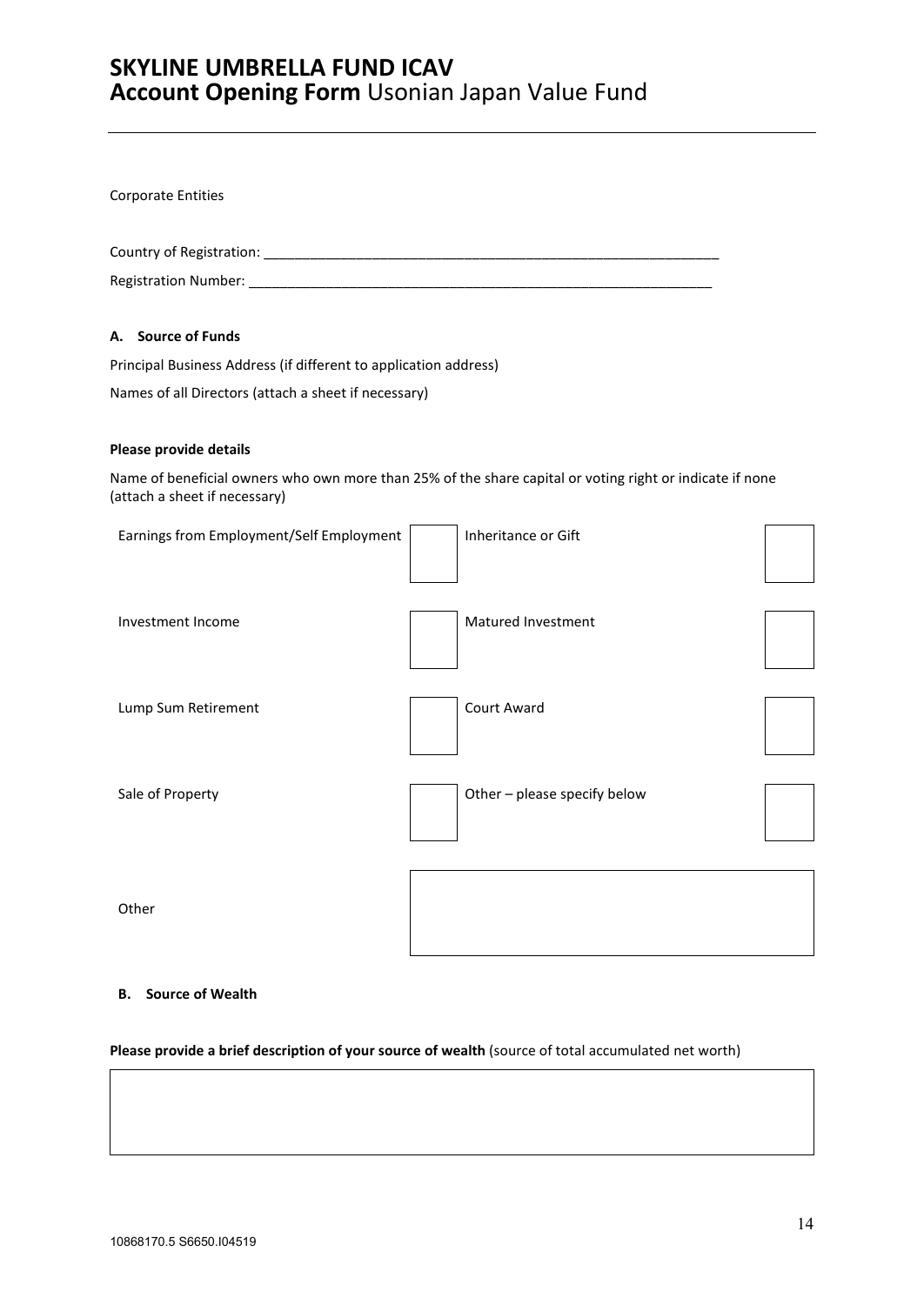### **PART VI – OTHER INVESTORS (Standard Customer Due Diligence)**

### **Required Identity Verification Documentation**

Please provide

 A copy of one of (i) certificate of incorporation (or equivalent), or (ii) the memorandum & articles of association (or equivalent) or, (iii) the latest audited financial statements, and

For each of two (2) directors of the company, please provide:

A photocopy of a photographic identity document such as passport or driver's license and

Two non-photographic identity documents (such as a utility bill)

**If you fall under one of the investor categories outlined below please provide documents evidencing the requested information.** 

**Partnerships, Limited Liability Companies, Limited Liability Partnerships, and Equivalents Country of Domicile**

**Note that, in all cases this is an indicative list only and the Administrator or ICAV may, at its absolute discretion request further due diligence documentation/ information to satisfy applicable procedural and regulatory requirements.**

- Principal Business Address if different to application address
- Name and address of General Partner (or equivalent)
- Name of all partners/members (attach a sheet if necessary)

### **Listed Company on a Recognised Exchange**

1. Please provide Proof of Listing on a recognised stock exchange in a Prescribed Country

### **Listed Company – Not Appearing on a Recognised Exchange**

- 1. Proof of listing of the company.
- 2. Full name of the company.
- 3. Registered number of the company.
- 4. Registered office address of the company.
- 5. Principal business address of the company.
- 6. Details of Directors of the company- including name, residential address and date of birth & verification of identity of two directors or where applicable one director and one authorised signatory.
- 7. Identification and verification of any beneficial owners who are natural persons, who own 25% or more (directly or indirectly) of the share capital, profit or voting rights or otherwise exercise control over the management of the company.
- 8. Confirmation as to whether the company is investing on its own behalf or on behalf of underlying investors and (as applicable) identify any Beneficial Owner
- 9. Verification of identity of Company by providing one of the below:
- Search of the relevant company registry; or
- Copy of Certificate of incorporation or equivalent; or
- Copy of Memorandum and Articles of Association or equivalent; or
- Copy of latest audited financial statements.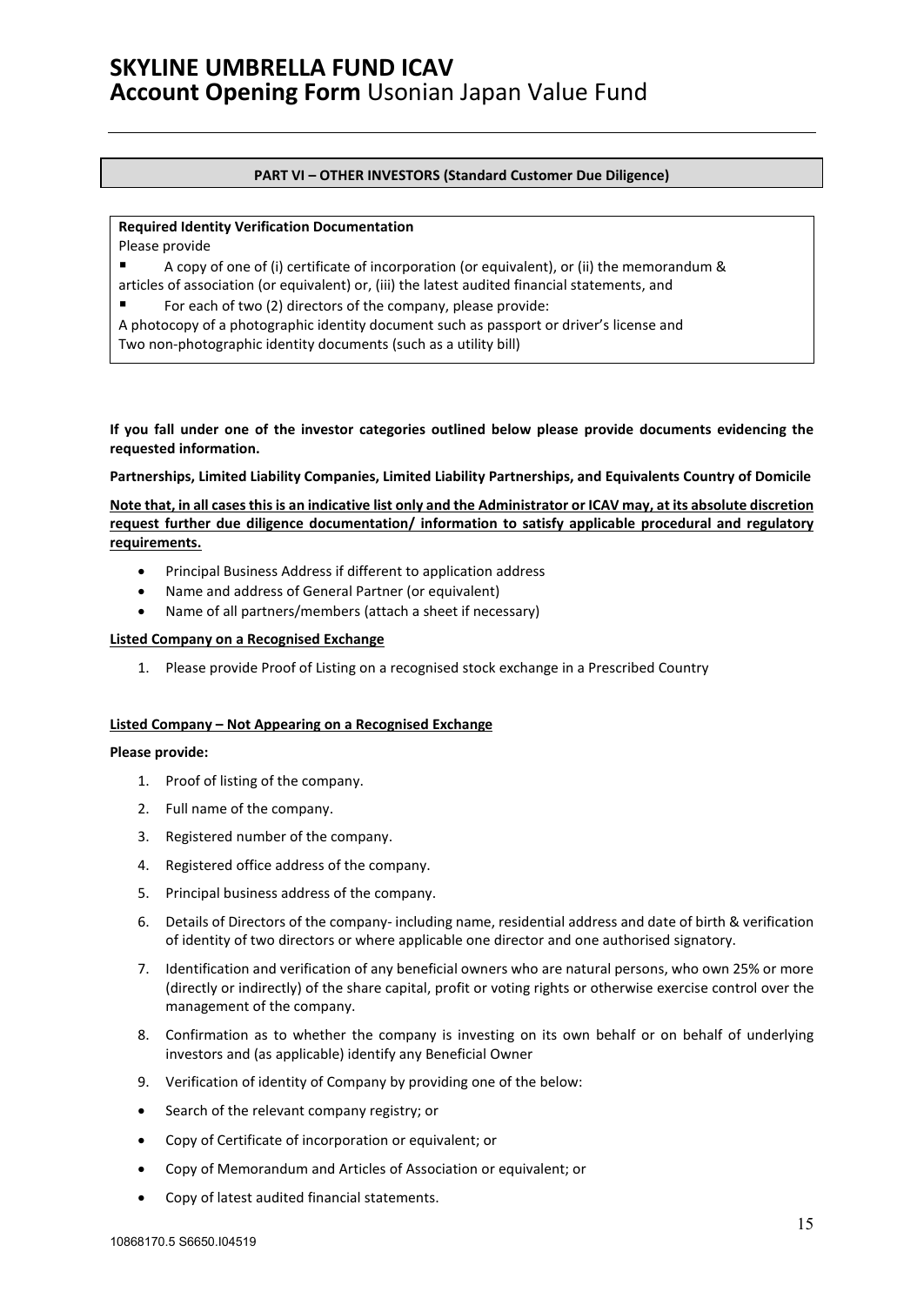Name of beneficial owners who own 25% or more (directly or indirectly) of the entity or its voting rights or indicate if none (attach a sheet if necessary)

### **Wholly Owned Subsidiary of a Listed Company**

#### **Please provide**

- 1. Full name of the subsidiary company.
- 2. Registered number of the subsidiary company.
- 3. Registered office address of the subsidiary company.
- 4. Principal business address of the subsidiary company
- 5. Details of Directors of the company including name, residential address and date of birth.
- 6. Detail of any Beneficial Owner beneficially entitled to more than 25% of the share capital, profit or voting rights or otherwise exercise control over the management of the entity. Where the Beneficial Owner is deemed high risk per NT risk rating requirements, the identity should be verified in line with its legal form.
- 7. Confirmations as to whether the company is investing on its own behalf or on behalf of underlying investors and (as applicable) provide identity detail for any Beneficial Owner.
- 8. Verification of identity of the subsidiary company by providing one of the below:
- Search of the relevant company registry; or
- Copy of Certificate of incorporation or equivalent; or
- Copy of Memorandum and Articles of Association or equivalent; or
- Copy of latest audited financial statements.

#### **Private Company**

- 1. Full name of the company.
- 2. Registered number of the company.
- 3. Registered office address of the company.
- 4. Principal business address of the company.
- 5. Details of directors of the company- including name, residential address and date of birth.
- 6. Documentation to verify the identity of two directors or one director and one authorised signatory in line with legal form (If individuals, one proof of ID and one proof of address is required).
- 7. Identification and verification of any beneficial owners who are natural persons, own 25% or more (directly or indirectly) of the share capital, profit or voting rights or otherwise exercise control over the management of the company. Where the Beneficial Owner is deemed high risk per NT risk rating requirements, the identity should be verified in line with its legal form.
- 8. Verification of identity of the company by providing one of the below:
- Search of the relevant company registry; or
- Copy of Certificate of incorporation or equivalent; or
- Copy of Memorandum and Articles of Association or equivalent; or
- Copy of audited financial statements.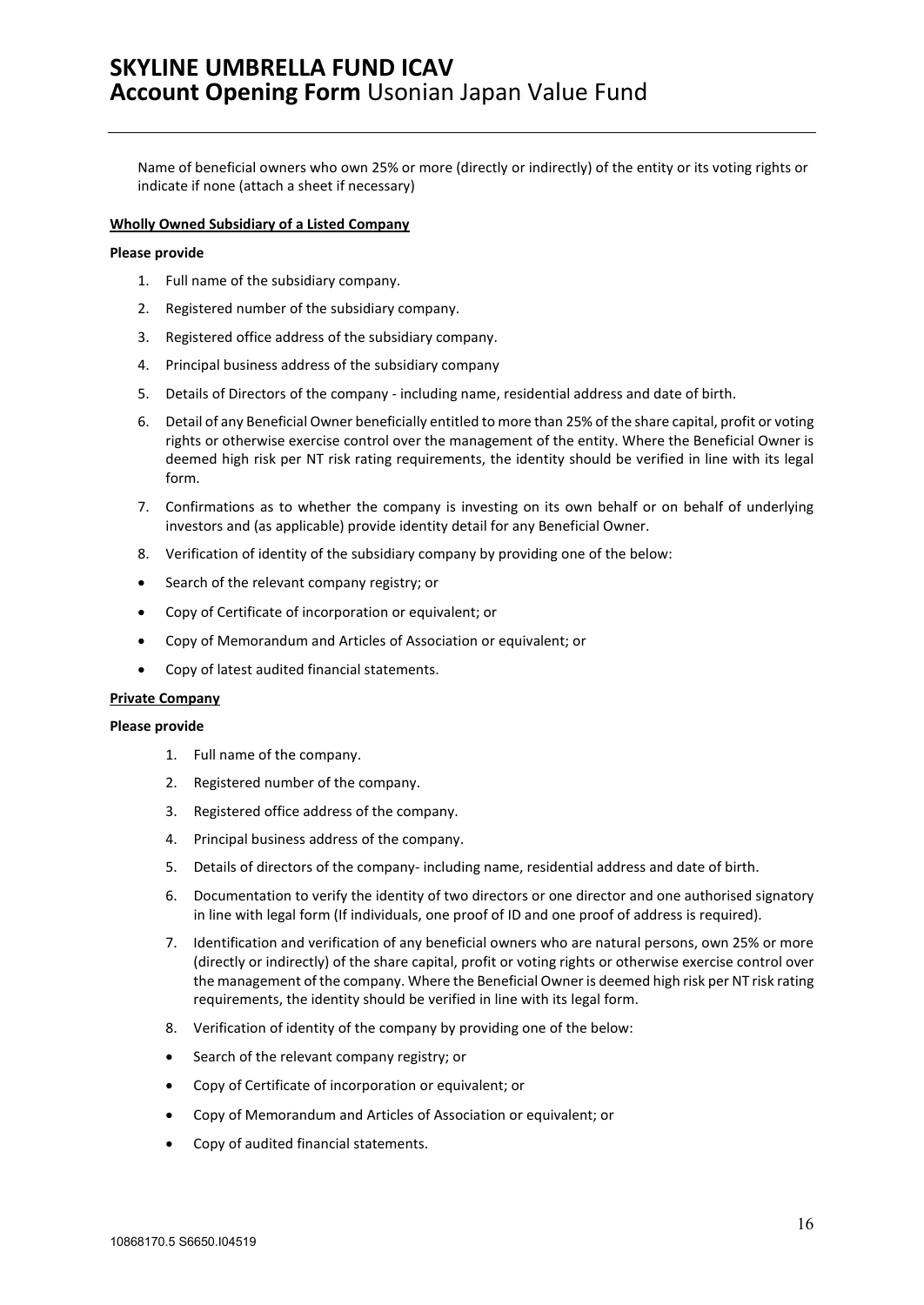### **Partnership**

#### **Please provide**

- 1. Full name of the partnership.
- 2. Registered office address.
- 3. Principal business address of the partnership.
- 4. Detail of all partners- including name, residential address and date of birth.
- 5. Documentation to verify the identity of two partners, general partner and a second partner or one partner and one authorised signatory (If individuals, one proof of ID and one proof of address is required)
- 6. Identification and verification of any partners who own 25% or more (directly or indirectly) of the partnership capital, profit or voting rights or otherwise exercise control over the management of the partnership. Where the Beneficial Owner is deemed high risk per NT risk rating requirements, the identity should be verified in line with its legal form. Note: Where the beneficial owner is a corporate entity, Northern Trust requires details of ultimate beneficial owners (this can be demonstrated through an organisation chart signed by an authorised signatory or shareholder register or other company documentation etc.).
- 7. Constitutional Document for the partnership (e.g. Partnership Agreement).

### **Required Identity Verification Documentation**

#### Please provide

copy of the partnership agreement or equivalent, and

The appropriate identity verification documentation\*, depending on their legal nature, for:

The General Partner (or equivalent), or

Any two partners, or

Any one partner and one authorised signatory

*\* i.e. if they are a corporate entity, see Required Identity Verification Documentation within the Corporate Entities section above, or if they are a natural person, then the following is required: A photocopy of a photographic identity document such as passport or driver's license and Two non-photographic identity documents (such as a utility bill)*

#### **Limited Liability Company**

- 1. Full name of the LLC.
- 2. Registered office address of the LLC.
- 3. Principal business address of the LLC.
- 4. Details of all Managing Members- including name, residential address and date of birth.
- 5. Documentation to verify the identity of two Managing Members or one Managing Member and one authorised signatory (If individuals, one proof of ID and one proof of address is required)
- 6. Identification and verification of any Member beneficially entitled to 25% or more (directly or indirectly) of the entity's share capital or otherwise exercise control over the management of the entity. Where the Beneficial Owner is deemed high risk per NT risk rating requirements, the identity should be verified in line with its legal form.
- 7. Constitutional Document
- 8. Operating Agreement.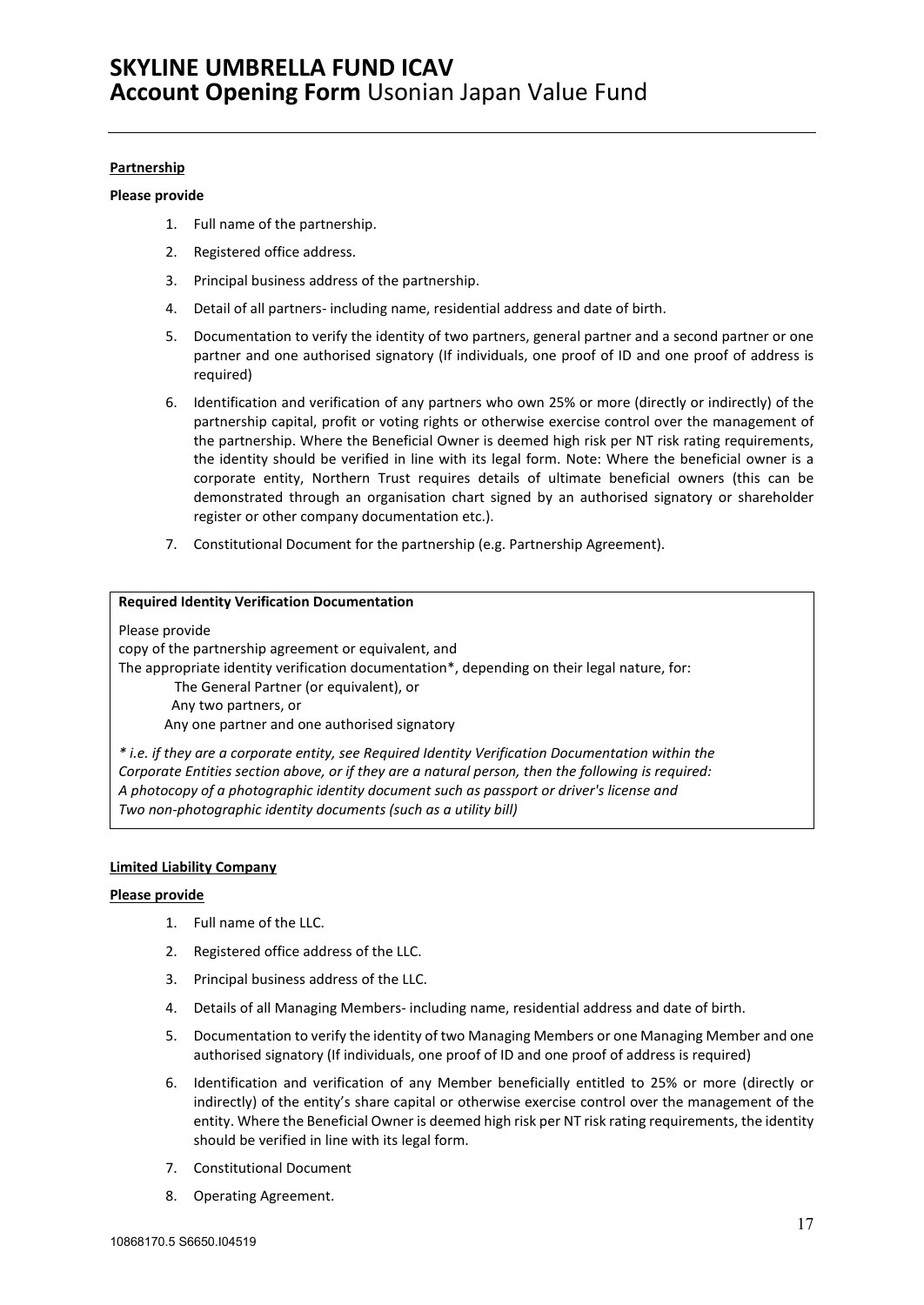### **Collective Investment Scheme ('CIS')**

### **Please provide**

- 1. Full name of CIS.
- 2. Registered address of CIS.
- 3. Prospectus or equivalent.
- 4. Name and address of scheme promoter.
- 5. Name and address of scheme administrator.
- 6. Name and address of entity carrying out anti-money laundering checks upon the scheme investors and confirmation that entity is regulated for AML purposes.
- 7. Identity detail for any investors who own 25% or more (directly or indirectly) of the share capital.

### **Employee/ Superannuation Pension Scheme**

### **Please provide**

1. Proof of registration from the relevant tax authorities

### **General Pension Scheme**

### **Please provide**

- 1. Full name of the pension scheme.
- 2. Registered office address of the pension scheme.
- 3. Confirmation of registration (as appropriate) from the relevant tax authorities or pension's board **or**
- 4. Documentation to verify the identity of two Trustees / Directors/Governors/Board Members or one Trustee/ Director/Governor/ Board Member and one authorised signatory (If individuals, one proof of ID and one proof of address is required)
- 5. Constitutional/Formation Document (e.g. Trust Deed).

### **Pensions Only — please confirm the following:**

| The scheme provides retirement benefits to employees                            | $Yes \Box No \Box$ |                                          |
|---------------------------------------------------------------------------------|--------------------|------------------------------------------|
| ■ ■ Contributions are made by an employer or by way of deduction from an        |                    |                                          |
| employee's wages                                                                | Yes $\P$ No $\P$   |                                          |
| <b>I</b> The scheme's rules do not permit the assignment of a member's interest |                    |                                          |
| under the scheme                                                                |                    | $Yes \nightharpoonup No \nightharpoonup$ |

### **Registered Charity**

#### **Please provide**

1. Extract from the relevant Charities Register e.g. UK Charities Commission

### **Unregistered Charity**

- 1. Full name of the charity.
- 2. Nature and/or purpose of the trust, pension ,including the nature of the funding of the charity, etc
- 3. Registered office address of the charity.
- 4. Business Address if different to application address business.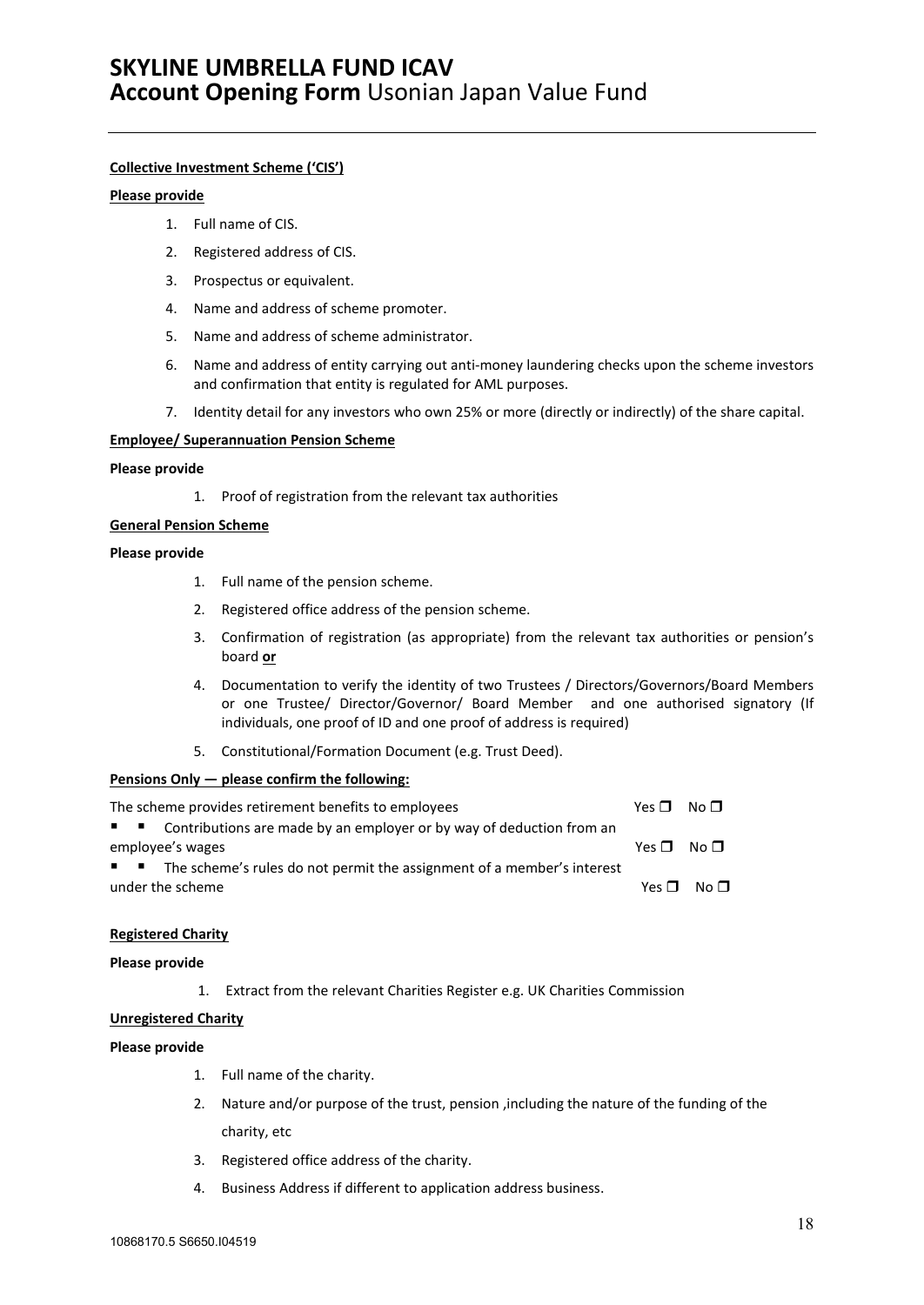- 5. Names of all trustees/ directors/ governors (attach a sheet if necessary).
- 6. Name of settler, sponsoring employer, or equivalent

### **Trust, Foundation or similar entity**

#### **Please provide**

- 1. Full name of trust, foundation or similar entity.
- 2. Registered address of trust, foundation or similar entity.
- 3. Legal form of the trust, foundation or similar entity.
- 4. Trust deed or equivalent or confirmation of the entity to an appropriate register.
- 5. Detail of Nature / purpose of the Trust, foundation or similar entity.
- 6. Details of all trustees- including name, residential address and date of birth.
- 7. Documentation to verify the identity of two trustees or one trustee and one authorised signatory (If individuals, one proof of ID and one proof of address is required)
- 8. Identification and verification for any beneficial owners who own 25% or more (directly or indirectly) of the share capital or voting rights or otherwise exercises control over the trust. Where the Beneficial Owner is deemed high risk per NT risk rating requirements, the identity should be verified in line with its legal form. Note: Where the beneficial owner is a corporate entity, the Administrator requires details of ultimate beneficial owners (this can be demonstrated through an organisation chart signed by an authorised signatory or shareholder register or other company documentation etc.).
- 9. Identification and verification of settlor- including name, residential address and date of birth, as applicable
- 10. Identification and verification of protector (as appropriate)- including name, residential address and date of birth, as applicable

### **Required Identity Verification Documentation**

### Please Provide

- A copy of the trust deed (or equivalent) or confirmation of the entity to an appropriate register, and
- **The appropriate identity verification documentation\*, depending on their legal nature, for:**

Any two trustees / directors / governors / equivalent, or

Any one trustee / director / etc. and one authorised signatory

*\*i.e. if they are a corporate entity, see Required Identity Verification Documentation within the Corporate Entities section above, or if they are a natural person, then the following is required:*

*A photocopy of a photographic identity document such as passport or driver's license and*

*Two non-photographic identity documents (such as a utility bill)*

### **None of the Above**

Please contact the Distributor or Administrator for requirements

#### **Club or Society**

- 1. Full name of the club/society.
- 2. Registered office address of the club/society.
- 3. Nature/Purpose including the nature of funding of the club/society.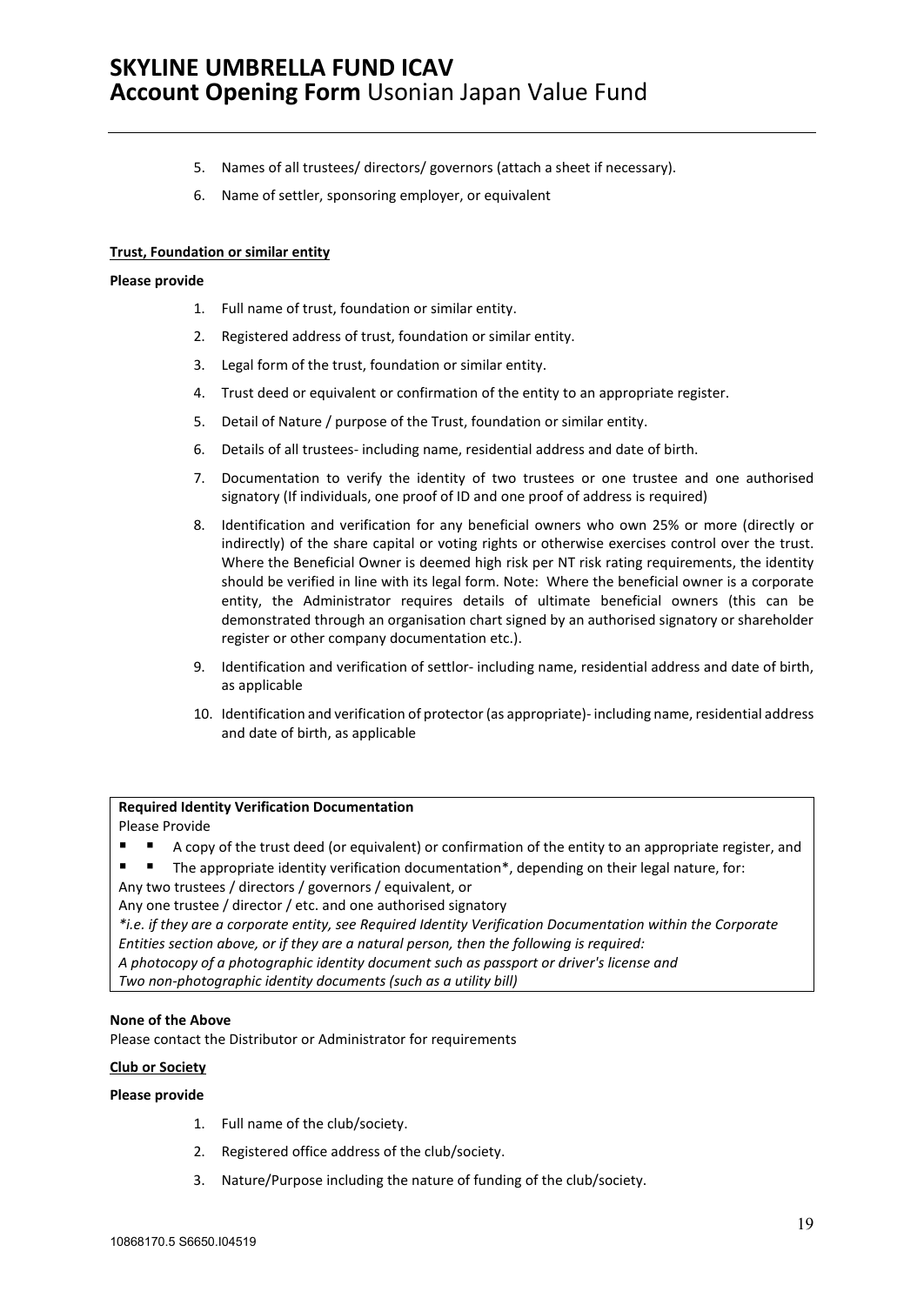- 4. Confirmation of the legal status of the club/society.
- 5. Constitutional/Formation Document (e.g. Trust Deed) and / or copy of audited financial statements (if available).
- 6. Details of officers of the club/society.
- 7. Documentation to verify the identity of two officers of the Club/Society or one officer and one authorised signatory (If individuals, one proof of ID and one proof of address is required)
- 8. Names or classes of persons who stand to benefit from the Club or Society.
- 9. Where there is a named individual beneficiary with a 25% interest or more, verification of identity will be required.

### **Government / Public Body in a Prescribed Country**

### **Please provide**

1. Background from a reliable source (e.g. internet search) .

#### **Government/ Public Body in Non Prescribed Country**

#### **Please provide**

- 1. Full name of the government/public authority.
- 2. Nature and status the government/public authority.
- 3. Registered office address of the government/public authority.
- 4. Name of the home state authority and nature of its relationship with the government/public authority.
- 5. Detail of ownership of the government/public authority.
- 6. Details of main public body officials- including name, residential address and date of birth & verification of identity of two officials or where applicable, one official and one authorised signatory.
- 7. Identity detail for all persons who own or control 25% or more of the entity's share capital, profit or voting rights or otherwise exercises control over the management of the entity.

Note: Where the beneficial owner is a corporate entity, the Administrator requires details of ultimate beneficial owners (this can be demonstrated through an organisation chart signed by an authorised signatory or shareholder register or other company documentation etc).

8. Appropriate background information on the entity (e.g. via internet search).

#### **School, College or University**

- 1. Full name of school, college or university.
- 2. Registered office address school, college or university.
- 3. Detail to allow verification of identity of school, college or university from relevant registers and/or from obtaining appropriate background information (e.g. via internet search).
- 4. Documentation to verify the identity of two officials or one official and one authorised signatory (If individuals, one proof of ID and one proof of address is required) or 6 and 7 below.
- 5. Confirmation of ownership of the entity. In particular, confirmation of public ownership or independent ownership.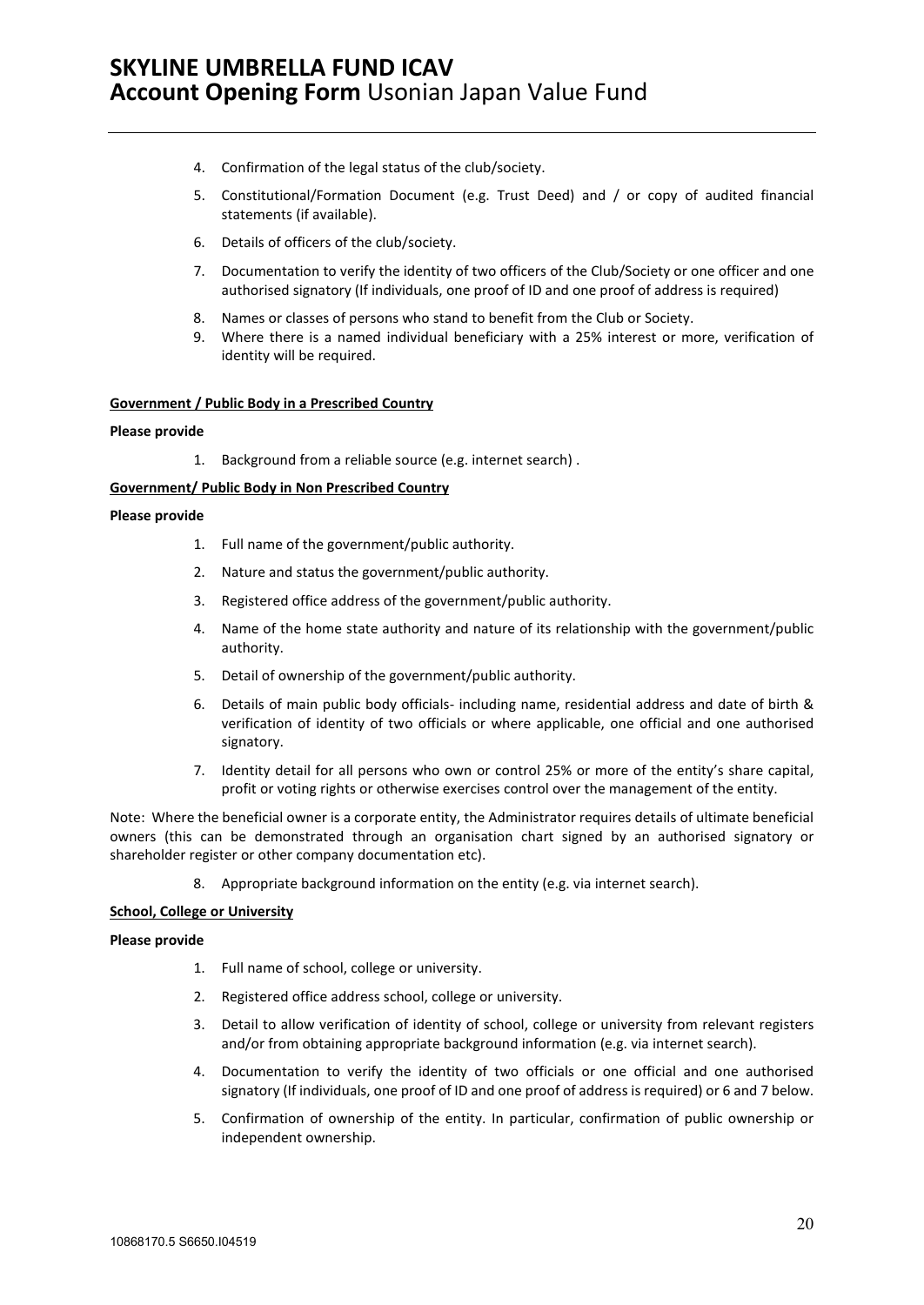- 6. Where independently owned, identity detail of all persons who own or control 25% or more of the entity's share capital, profit or voting rights. Where the Beneficial Owner is deemed high risk per NT risk rating requirements, the identity should be verified in line with its legal form.
- 7. Detail of main officials of school, college or university- including name, residential address and date of birth.

### <span id="page-20-0"></span>5**. Benefit Plan Investors**

In order for the ICAV and each Fund to accurately monitor its "Benefit Plan Investor" participation, please review the following definition and make the appropriate representations by checking all applicable boxes following the definition

The Subscriber represents that it is:

- A.  $\Box$  not a Benefit Plan Investor<sup>[\[1\]](#page-20-1)</sup>; or
- $B. \quad \Box \qquad$  a Benefit Plan Investor that is:
	- 1.  $\square$  subject to Part 4 of Title I of the Employee Retirement Income Security Act of 1974, as amended ("**ERISA**");
	- 2.  $\Box$  subject to Section 4975 of the Internal Revenue Code of 1986, as amended (the "**Code**") (that has not checked B1);
	- 3.  $\Box$  an entity whose underlying assets include "plan assets". The Subscriber also represents that the percentage of its "plan assets" compared to the value of its total assets is not more than:

|                         | $10\%$ * $\Box$ $20\%$ * $\Box$ $30\%$ $\Box$ |  | 40% |
|-------------------------|-----------------------------------------------|--|-----|
|                         | 50% □   60% □    70% □                        |  | 80% |
| $90\%$ $\Box$ $100\%$ : |                                               |  |     |

(\* applicable to entities with multiple classes, one of which exceeds the 25% threshold for Benefit Plan Investors)

<span id="page-20-1"></span><sup>[1]</sup> A Benefit Plan Investor means (1) an "employee benefit plan" within the meaning of Section 3(3) of the Employee Retirement Income Security Act of 1974, as amended, that is subject to the provisions of Part 4 of Title I of ERISA, (2) an individual retirement account, Keogh plan or other plan described in Section 4975(e)(1) of the US Internal Revenue Code of 1986, as amended, (3) an entity whose underlying assets include "plan assets" by reason of 25% or more of any class of equity interests in the entity being held by plans described in (1) or (2) above, or (4) any other entity (such as an insurance company separate or general account or a group or common trust) whose underlying assets include "plan assets" by reason of an investment in the entity by plans described in (1) or (2) above.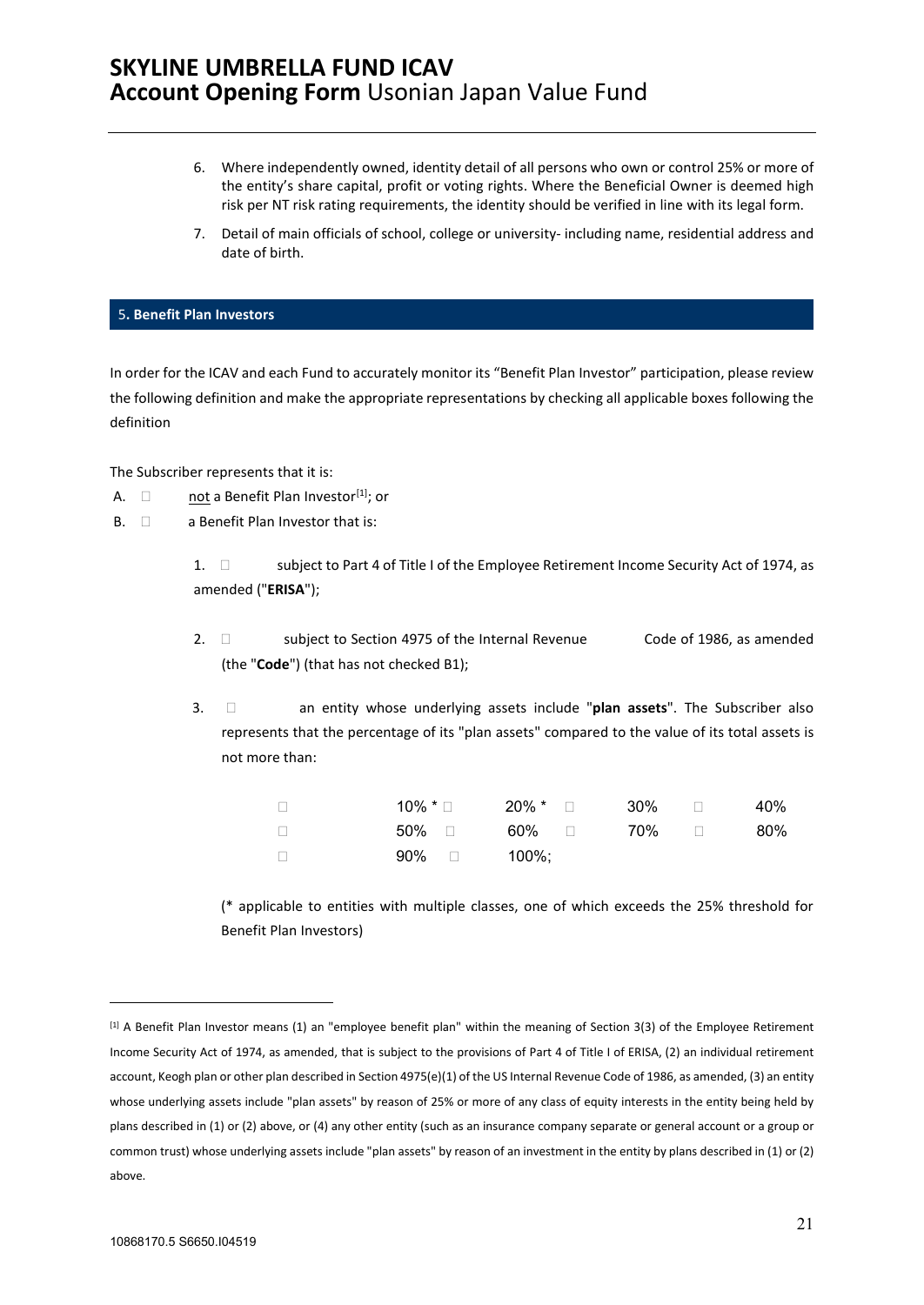4.  $\Box$  an insurance company general account (or is investing general account assets under the U.S. Department of Labor Advisory Opinion Letter 2005-19A). The Subscriber also represents that the percentage of "plan assets" included in the general account is not more than:

| $\Box$ | 10% | $\Box$ 20% $\Box$ | $30\%$ and $\Box$                       | 40% |
|--------|-----|-------------------|-----------------------------------------|-----|
|        |     |                   | $\Box$ 50% $\Box$ 60% $\Box$ 70% $\Box$ | 80% |
| $\Box$ |     | 90% □ 100%.       |                                         |     |

The Subscriber agrees to promptly notify the Manager and the Administrator immediately if the above response changes and to provide any other information reasonably requested by the Fund, the Manager or the Administrator for the purposes of determining whether or not the Fund is holding "plan assets".

If the Subscriber is, or is acting on behalf of, an employee benefit plan (a "**Plan**") which is subject to ERISA, the Subscriber represents and warrants that: (a) it is aware of and has taken into consideration any applicable diversification requirements of Section  $404(a)(1)(C)$  of ERISA; (b) it has concluded that its proposed investment in the Fund is a prudent one and has independently decided to invest in the Fund; (c) the fiduciary or other person signing this Subscription Agreement is independent of the Fund and parties providing services to the Fund (including without limitation the Manager); (d) this subscription and the investment contemplated hereby is in accordance with all requirements applicable to the Plan under its governing instruments and under ERISA; (e) the Subscriber acknowledges and agrees that parties providing services to the Fund shall not be a "fiduciary" (within the meaning of Section 3(21) of ERISA) with respect to any assets of the Plan by reason of the Subscriber's investment in the Fund; (f) the Subscriber represents and warrants that neither the Manager nor any affiliate thereof has acted as a fiduciary to the Subscriber with respect to the decision to invest in the Fund nor have such persons provided investment advice or a recommendation with respect to the decision of the Subscriber to invest in the Fund; and (g) the investment by the Subscriber in the Fund will not result in a "prohibited transaction" under Section 406 of ERISA or Section 4975(c) of the Code.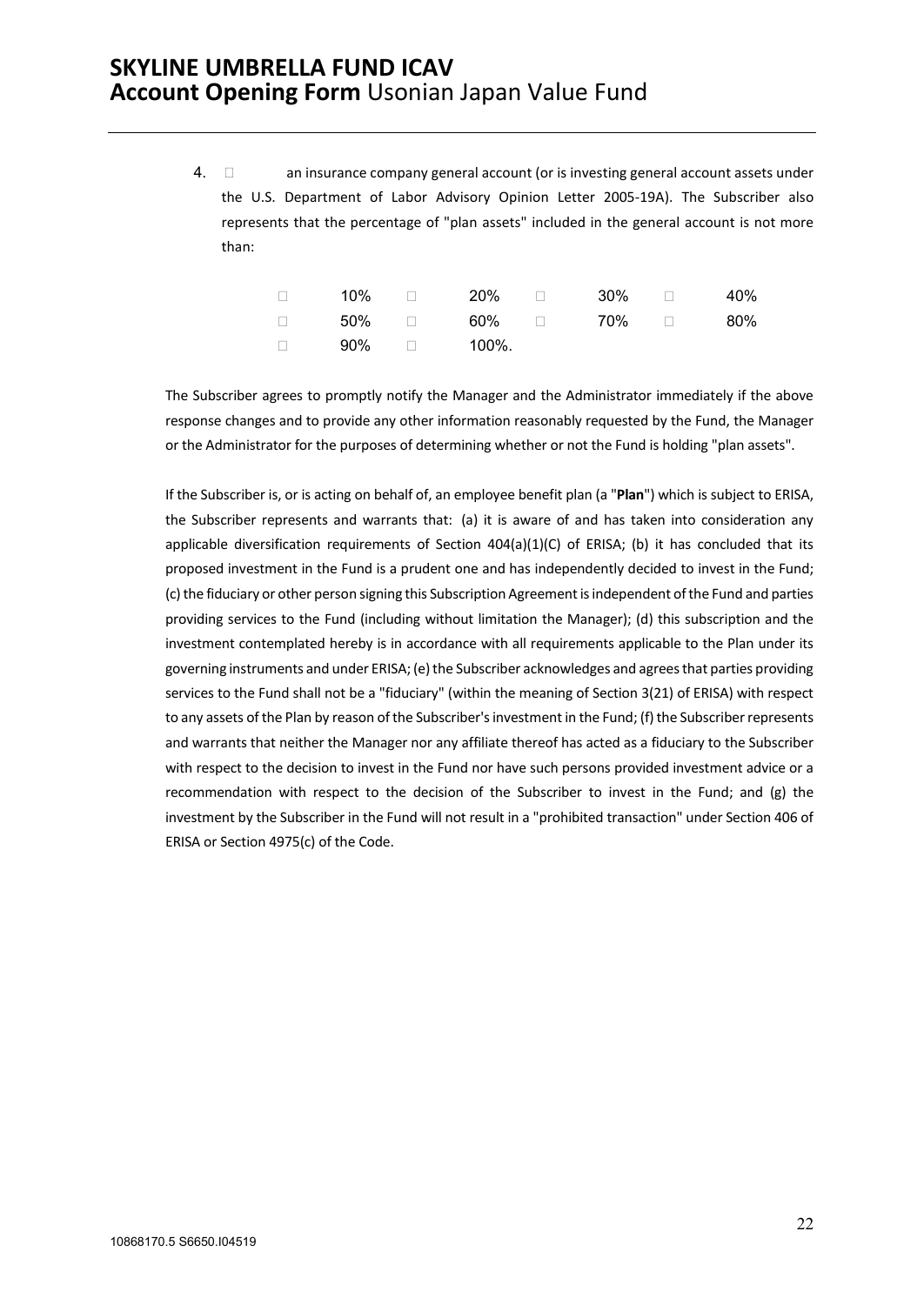### <span id="page-22-0"></span>6**. Representations, Authorities, and Indemnities**

- 1. I/we confirm that I am / we are 18 years of age or over (delete if you are not a natural person).
- 2. If you are joint applicants We direct that, on the death of one of us, the Shares for which we are applying shall be held in the name of and to the order of the survivor(s) or the executor(s) or administrator of the last such survivor (delete if you are not a natural person or you are a sole investor).
- 3. I/we confirm that I am / we are not a US Person (as defined in the Prospectus) and am/are not acquiring Shares on behalf of, or for the benefit of, a US Person, nor do I/we intend transferring any Shares which I/we may purchase to any person who is a US Person. I/we confirm that I/we have the authority to make this investment whether the investment is our own or is made on behalf of another person or institution.
- 4. I/we indemnify the ICAV, Investment Manager, Depositary, Administrator and other Shareholders for any loss suffered by them as a result of me/us acquiring or holding Shares in the ICAV where, by virtue of my / our holding, I am / we are in breach of the laws of any competent jurisdiction.
- 5. I/we hereby acknowledge as part of this application that I/we have been provided with a copy of the Prospectus and applicable Supplement and where applicable the most recent annual or half-yearly reports and accounts for the ICAV and furthermore that this application is made on the terms thereof and subject to the provisions of the Instrument of Incorporation of the ICAV. In particular, I/we acknowledge that I am/we are aware of the potential risks associated with this investment and where appropriate have sought professional advice on matters of taxation and such other consequences applicable to the investment.
- 6. I/we hereby agree to indemnify and hold harmless the ICAV, the Manager, the Administrator, the Depositary, the Investment Manager, and their respective directors, officers and employees against any loss, liability, cost or expense (including without limitation legal fees, taxes and penalties) which may result directly or indirectly, from any misrepresentation or breach of any warranty, condition covenant or agreement set forth herein or in any document delivered to by me/us to the ICAV or the Administrator. The ICAV, the Investment Manager, and the Administrator will not be responsible or liable for the authenticity of instructions received from us or any authorised person and may rely upon any instruction from any such person representing himself to be a duly authorised person reasonably believed to be genuine.
- 7. The Administrator, the Investment Manager, and the ICAV are each authorised and instructed to accept and execute any instructions in respect of the Shares to which this Account Opening Form relates given by me/us in written form, or by facsimile.
- 8. I/we agree to indemnify each of the Administrator, the Manager, the Investment Manager, and the ICAV and agree to keep each of them indemnified against any loss of any nature whatsoever arising to any of them as a result of any of them acting upon a facsimile instruction. In circumstances where such instructions relate to a change in the Applicant's Banking Information referred to above, I/we confirm that I/we will provide you with an original instruction.
- 9. The Administrator, the Manager, the Investment Manager, and the ICAV may rely conclusively upon and shall incur no liability in respect of any action taken upon any notice, consent, request, instruction or other instrument believed in good faith to be genuine or to be signed by properly authorised persons.
- 10. I/we acknowledge that the ICAV and/or Administrator may refuse to accept any application to subscribe if a prospective investor delays in producing or fails to produce any information required for the purpose of verification as requested by the Administrator and, in that event, any funds received will be returned without interest to the account from which the moneys were originally debited. The ICAV and the Administrator shall not be held liable in this regard.
- 11. I/we acknowledge that the repurchase proceeds of Shares will only be paid on receipt by the Administrator of a repurchase request from me/us together with such other documentation that the Administrator may reasonably require. I/we further acknowledge that any failure to supply the ICAV or the Administrator with any documentation requested by them may result in a delay in the settlement of redemption proceeds. I/we acknowledge that in such circumstances, the Administrator will process any request for the repurchase of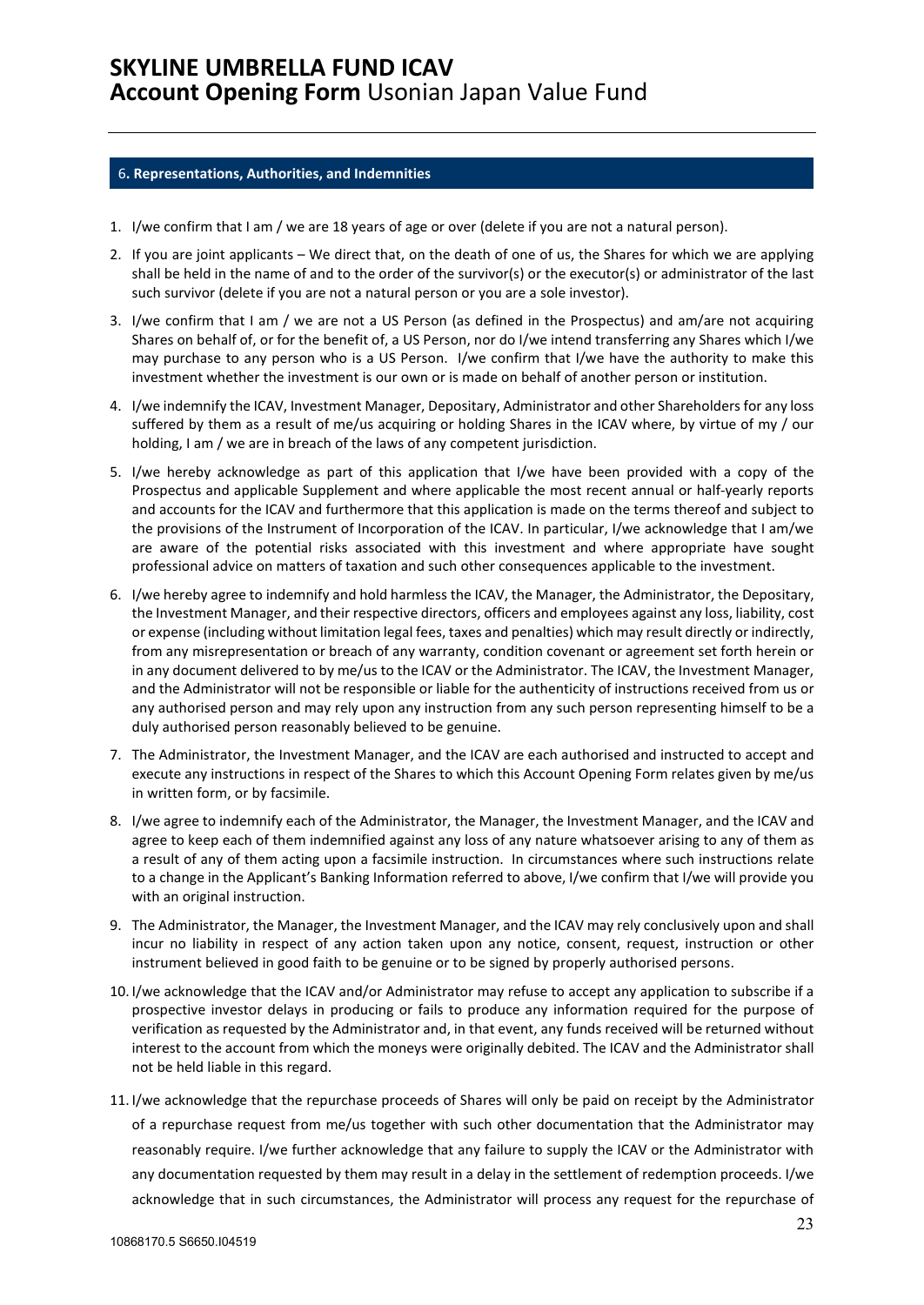shares submitted by me/us and by doing so I/we will no longer be considered a Shareholder/s notwithstanding that I/we have not received the redemption proceeds.

- 12. I/we confirm that I/we will notify the ICAV and the Administrator if there are any material changes during the lifetime of this investment in the Beneficial Owner Detail which I/we have provided.
- 13. I/we acknowledge that the ICAV must obtain and hold details of its beneficial owners for the purposes of compliance with the European Union (Anti-Money Laundering: Beneficial Ownership Of Corporate Entities) Regulations 2016 (S.I. No. 560 of 2016) and that my/our personal details may be provided to a central register of beneficial ownership as part of this process.
- 14. I/we confirm that I/we have the capacity and am/are duly authorised to make this application and to make the representations and give the indemnities referred to in this Account Opening Form.
- 15. I/we shall provide the ICAV, the Manager and the Administrator with any additional information which it may reasonably request in connection with tax and or/FATCA and/or CRS regulations/reporting requirements or other similar requirements in order to substantiate any representations made by me/us or otherwise and I/we authorise the ICAV or its agents to disclose such information relating to this application to such persons as they consider appropriate. For the purposes of the Tax Reporting Services, the Administrator may assume that the Sub-Fund has obtained any and all effective consents, agreements, waivers or approvals that may be required from Shareholders or others to whom a duty of confidentiality is owed and the Administrator shall not be obliged to enquire further but shall be entitled to rely on any representation made by the Sub-Fund or its duly authorised representatives in this respect.

I/we agree to provide to the ICAV, the Manager and the Administrator at such times as each of them may request such declarations, certificates or documents as each of them may reasonably require (the "Tax Information") in connection with this investment (including for the purposes of tax and/or FATCA and/or CRS regulations/reporting requirements). Should any information furnished to any of them become inaccurate or incomplete in any way, I/we hereby agree to notify the ICAV or the Administrator immediately of any such change and further agree to request the repurchase of Shares in respect of which such confirmations have become incomplete or inaccurate where requested to do so by the ICAV.

In addition to any information required to the Tax Information, I/we agree to promptly provide, and periodically update, at any times requested by the ICAV, any information (or verification thereof) the ICAV deems necessary to comply with any requirement imposed by Sections 1471-1474 of the U.S. Internal Revenue Code of 1986, as amended (the "Code"), and any Treasury Regulations, forms, instructions, or other guidance issued pursuant thereto in order to reduce or eliminate FATCA withholding taxes. The information required to be provided by the preceding sentence may include, but shall not be limited to, (A) information the ICAV deems necessary to determine whether the Shareholder is a "foreign financial institution" ("FFI") as defined in Code 1471(d)(4) or a "non-financial foreign entity" ("NFFE") as defined in Code 1472(d), (B) if I/we am/are an FFI, any certification, statement or other information the ICAV deems necessary to determine whether I/we meet the requirements of Code 1471(b) (including entering into an agreement with the IRS pursuant to Code 1471(b) (an "FFI Agreement") and complying with the terms thereof or, if the FFI is in a jurisdiction that has signed an intergovernmental agreement ("IGA") with the United States, complying with the terms of the IGA and any local laws or regulations implementing its terms) or is otherwise exempt from withholding required under Code 1471, (C) if I/we am/are an FFI, including an FFI in a jurisdiction that has signed an IGA, a Global Intermediary Identification Number ("GIIN") assigned by the IRS; and (D) if I/we am/are an NFFE, any certification, statement or other information the ICAV deems necessary to determine whether a shareholder meets the requirements of Code 1472(b) (which information may be given to the U.S. Internal Revenue Service ("IRS") pursuant to Code 1472(b)(3)) or is otherwise exempt from withholding required under Code 1472.

In addition to the Tax Information, I/we agree to promptly provide, at any times requested by the ICAV, any information (or verification thereof) the ICAV deems necessary for the ICAV to comply with the terms of the IGA and any Irish laws, regulations or other guidance implementing the IGA, and any information required to comply with the terms of that agreement on an annual or more frequent basis. I/we agree to waive any provision of foreign law that would, absent such a waiver, prevent compliance with such requests and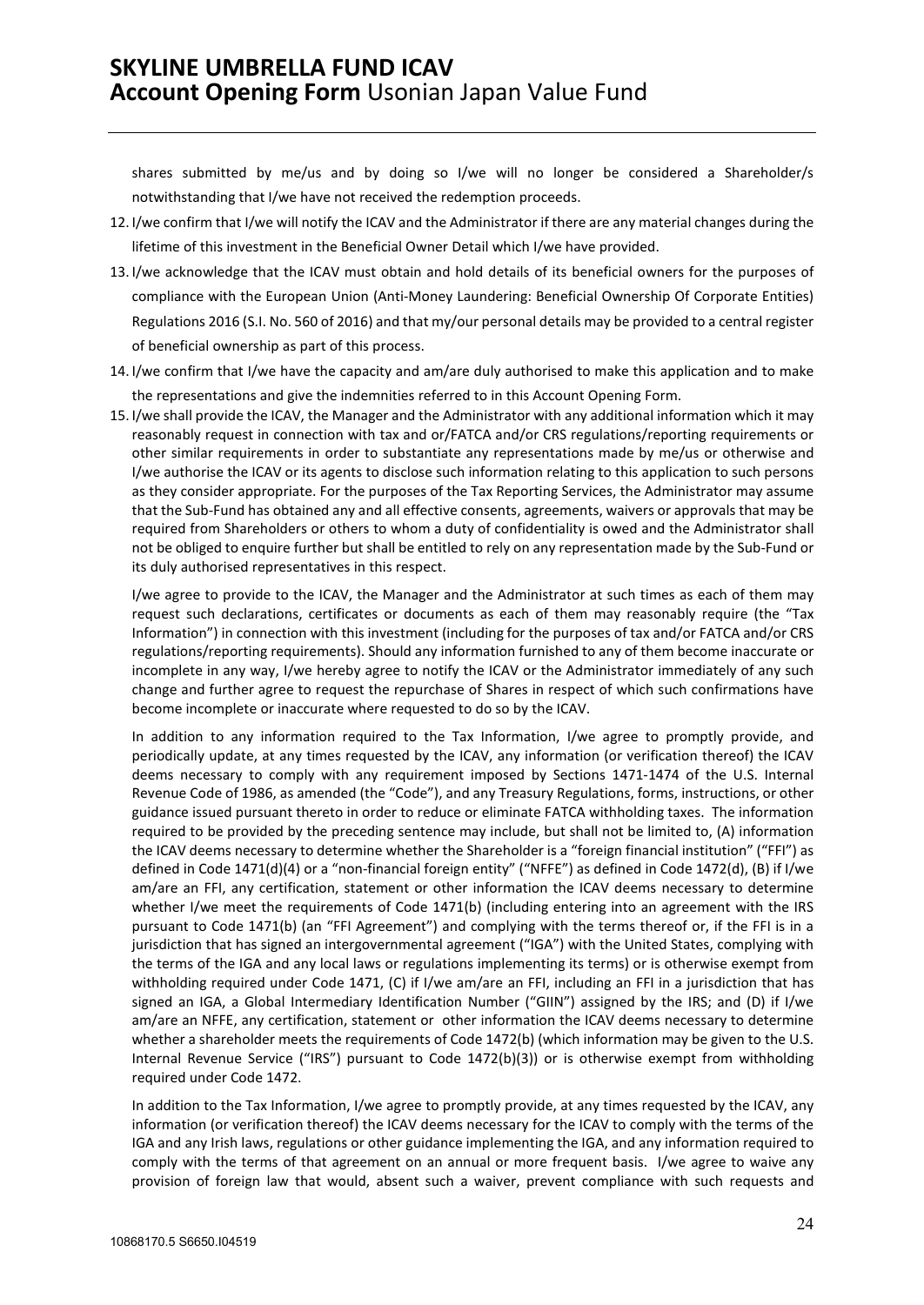acknowledges that, if it fails to provide such waiver, it may be required by the ICAV to withdraw from the Sub-Fund if necessary to comply with FATCA and/or CRS and the IGA.

By providing the Tax Information, I/we represent and warrant the completeness and accuracy of such information (as at the date of submission) and authorise the ICAV to act upon such information in good faith, including, but not limited to, disclosing or submitting such information to the Irish tax authorities. The ICAV shall have no obligation to carry out any investigation with respect to the truth, accuracy or completeness of the Tax Information provided by us and I/we will, on demand, hold the ICAV harmless from any liability resulting from the my/our failure to provide complete and accurate Tax Information.

I/we hereby acknowledge that if I/we fail to provide the Tax Information on a timely basis, I/we may be subject to 30% U.S. withholding tax on the investor's share of "withholdable payments" (as defined for purposes of FATCA) received by the ICAV.

I/we hereby acknowledge that if I/we fail to provide the Tax Information and such failure results in the ICAV being unable to comply with FATCA, the IGA or CRS, the ICAV may exercise its right to completely redeem an applicant (at any time upon any or no notice). I/we further acknowledge and agree to indemnify the ICAV and its other investors for any losses resulting from our failure to meet its obligations under this Section, including any U.S. withholding tax imposed on the ICAV.

- 16. I/we hereby acknowledge that any notice or document may be served by the ICAV or Administrator on me/us in the manner specified from time to time in the Prospectus and, for the purposes of the Electronic Commerce Act 2000, if I have provided an e-mail address or fax number to the ICAV or its delegate, consent to any such notice or document being sent to me/us by fax or electronically to the fax number or e-mail address previously identified to the ICAV or its delegate which I/we acknowledge constitutes effective receipt by me/us of the relevant notice or document. I/we acknowledge that I/we am/are not obliged to accept electronic communication and may at any time choose to revoke my/our agreement to receive communications by fax or electronically by notifying the ICAV in writing at the above address, provided that my/our agreement to receive communications by fax or electronically shall remain in full force and effect pending receipt by the ICAV of written notice of such revocation.
- 17. I/we request that the Shares issued pursuant to this application are registered in the name and address set out on page 1 hereof.
- 18. I/we accept such lesser number of Shares if any, than may be specified above in respect of which this application may be accepted.
- 19. I/we acknowledge that all telephone calls with the Investment Manager, the Manager, the Administrator or Depositary may be recorded and consent to such recording.
- 20. I/we agree (i) to provide these representations to the ICAV and/or the Manager at such times as the ICAV and/or the Manager may request, and (ii) to provide on request such certifications, documents or other evidence as the ICAV and/or the Manager may reasonably require to substantiate such representations.
- 21. I/we agree to notify the ICAV and/or the Manager immediately if I/we become aware that any of the representations made is no longer accurate and complete in all respects. I/we agree immediately either to sell or to tender to the ICAV for the repurchase of a sufficient number of Shares to allow the representations to be made again.
- 22. I/we acknowledge that in respect of a fund which has invested in equity related securities, all or part of that fund's fee and expenses may be charged to the capital of the fund and that this policy will have the effect of lowering the capital value of my/our investment.
- 23. I/we understand that the confirmations, representations, declarations and warranties made herein are continuing and apply to all subsequent purchases of Shares by me/us in the ICAV.
- 24. I/we understand that subscription monies paid by me/us into a Subscription/Redemption account will become the property of the Sub-Fund upon receipt and during the period between receipt of subscription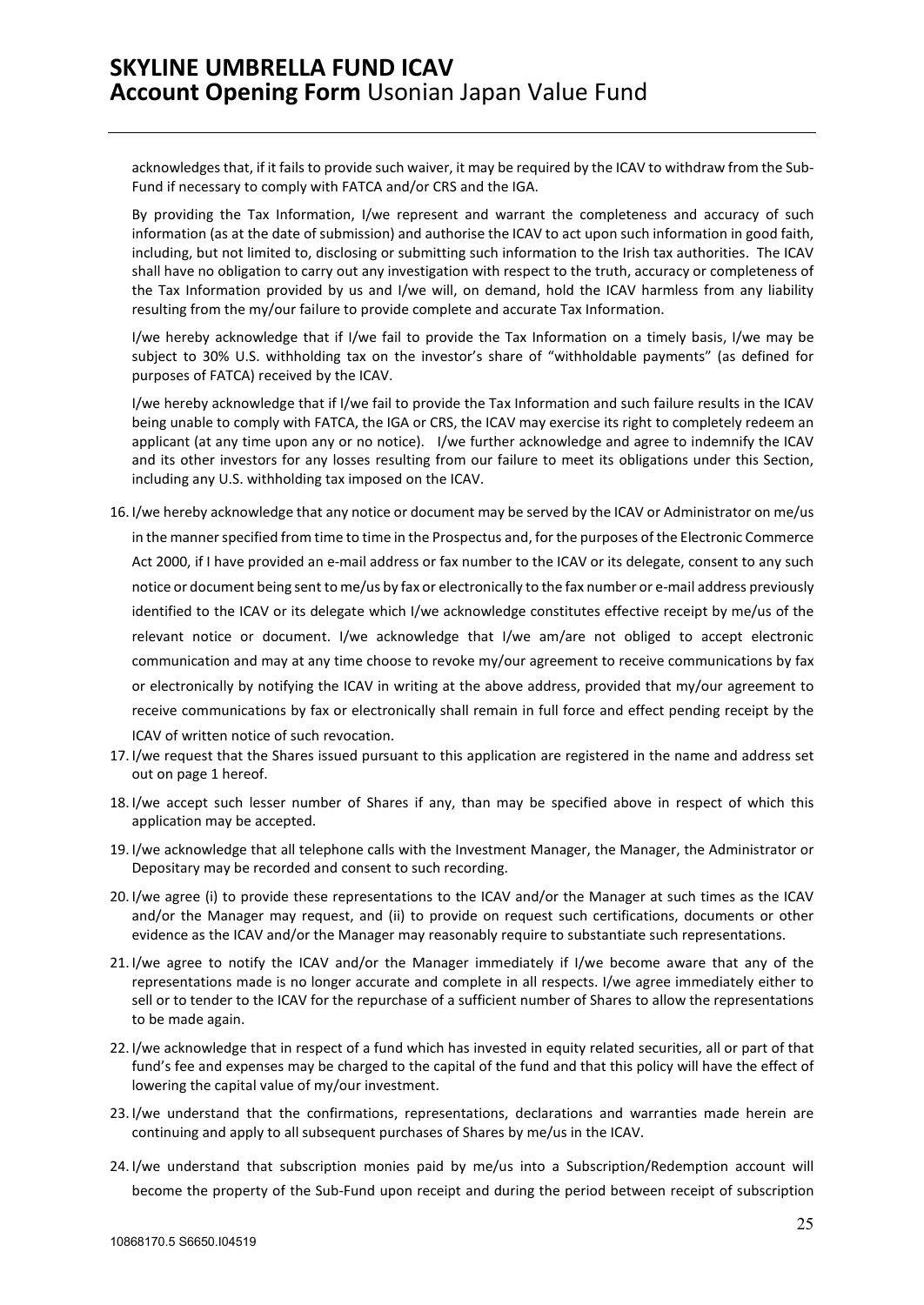monies and the Dealing Day on which Shares are issued, I/we will be treated as an unsecured creditor of the Sub-Fund.

25. I/we understand that any redemption proceeds held for any time in a Subscription/Redemption account shall remain an asset of the Sub-Fund. In the event of the insolvency of the ICAV or the Sub-Fund, I/we will rank as an unsecured creditor of the ICAV until such time as the Administrator is satisfied that its anti-moneylaundering procedures have been fully complied with, following which redemption proceeds will be released to me/us.

### **Key Investor Information Document ("KIID")**

- 1. I/we hereby acknowledge and confirm that I/we have received, read and understood the KIID for the Sub-Fund and Class(es) to which this Account Opening Form relates in good time prior to completing this Account Opening Form. I/we hereby confirm that for any subsequent investments I/we will obtain and read the latest version of the appropriate KIID prior to each subscription and that any future investments to any other sub-fund or share class of the ICAV can also be transacted based on this confirmation. The KIID is available on [www.davygfm.com/funds-factsheets/management-company-services](http://www.davygfm.com/funds-factsheets/management-company-services)
- 2. I/we represent and acknowledge that:

I/we have regular access to the internet and acknowledge and agree that the provision of the KIID by way of email or website is appropriate in the context in which the business between the ICAV, its delegate(s) and me/us is, or is to be, carried on and that the provision by me/us of my/our email address to the ICAV or its delegate(s) is evidence of this.

I/we have been offered the choice of receiving the prospectus and the KIID on paper and in electronic form by means of a website or by email and hereby specifically consent to receiving the KIID in electronic form by email or by accessing the latest version of the document online at [https://www.davygfm.com/funds](https://www.davygfm.com/funds-factsheets/management-company-services)[factsheets/management-company-services](https://www.davygfm.com/funds-factsheets/management-company-services) (or such other website as may be notified to me/us from time to time).

I/we have also been notified electronically of this website address and the place on the website where the KIID can be accessed.

I/we received or accessed by electronic means the KIID.

I/we consent to accessing the KIID by electronic means before making any subsequent and/or future subscriptions for Shares in any Class of the Sub-Fund.

The KIID shall be reviewed at least every 12 months and that the up-to-date version of the KIID at any given time shall be made available on [https://www.davygfm.com/funds-factsheets/management-company](https://www.davygfm.com/funds-factsheets/management-company-services)[services](https://www.davygfm.com/funds-factsheets/management-company-services) (or such other website as may be notified to me/use from time to time. I/We agree that I/we will inspect the KIID by accessing the website in good time before making any subsequent and/or future subscriptions for Shares in any Class of the Sub-Fund. I/We agree that I/we bear sole responsibility for ensuring that I/we have inspected the up-to-date version of the KIID and that, in any event, I/we consent to be, and shall be deemed to have been, provided with the up-to-date KIID by means of the website in good time before any subsequent or future subscriptions.

Where I/we are acquiring the Shares for or on behalf of any person in my/our capacity as a sub-distributor of the ICAV, I/we certify that prior to accepting any order for the acquisition of Shares, I/we will ensure that the investor will be provided with the current KIID for the relevant Share Class. Where permitted by applicable law, "provided" shall include informing the investor of the applicable website where the KIID may be obtained, which is <https://www.davygfm.com/funds-factsheets/management-company-services>(or such other website address as may be notified to me/us from time to time).

I/we may at any time request a hard copy of any such documentation from the Sub-Fund free of charge and/or revoke, in writing or other authorised manner, the consent given to receive such information electronically or to subscribe or redeem Shares of the Sub-Fund electronically.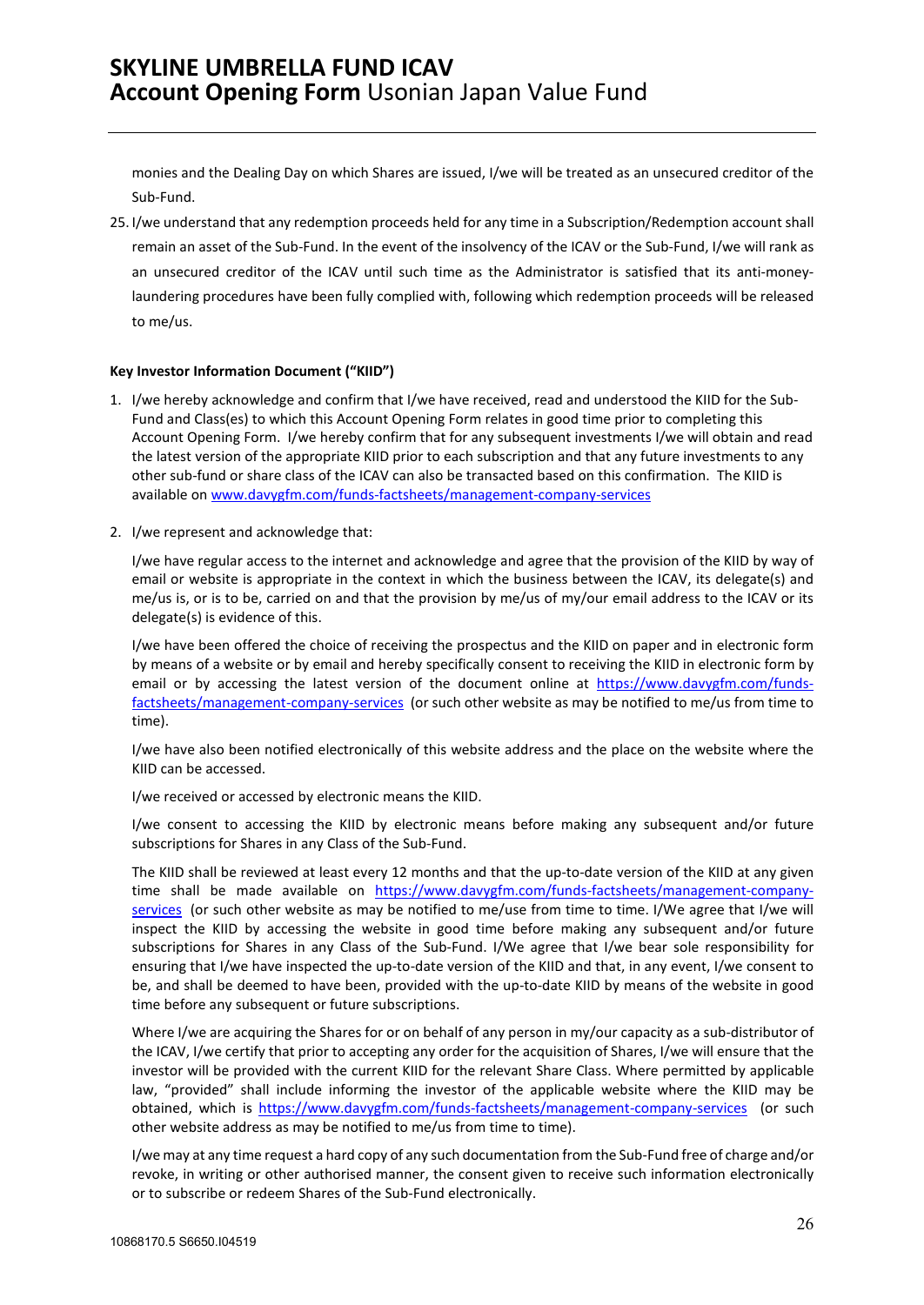### **Data Protection**

- A. I/We consent to personal information obtained in relation to me/us being handled by the Administrator, the ICAV, the Manager, or the Investment Manager and their delegates, agents or affiliates in accordance with the Irish Data Protection Acts 1988 to 2003. Information in relation to me/us will be held, used, disclosed and processed for the purposes of (a) managing and administering my/our holdings in the Sub-Fund and any related account on an ongoing basis; (b) for any other specific purposes where I have given specific consent to do so; (c) to carry out statistical analysis and market research (d) to comply with any applicable legal, tax or regulatory obligations including legal obligations under company law, tax law and anti-money laundering legislation and (e) for disclosure and transfer whether in Ireland or elsewhere (including companies situated in countries outside of the European Economic Area which may not have the same data protection laws as in Ireland) to third parties including my/our financial adviser (where appropriate), regulatory bodies, taxation authorities, auditors, technology providers or to the Sub-Fund and its delegates and its or their duly appointed agents and any of their respective related, associated or affiliated companies for the purposes specified above; (f) For other legitimate business interests of the Sub-Fund. I/We hereby acknowledge my/our right of access to and the right to amend and rectify my/our personal data, as provided herein. I/We understand that the Sub-Fund is a data controller and will hold any personal information provided by me/us in confidence and in accordance with the Data Protection Act 1988 to 2003. The Administrator may only transfer personal data outside of the EEA by using an EU-approved 'model contract' by means of which the non-EEA data receiver agrees to abide by the instructions of the data controller (the Administrator), and agrees to comply with security measures which are appropriate to the circumstances of the data transfer, and which are specified in the contract itself.
- B. I/We consent to the recording of telephone calls that I/we make to and receive from the Administrator, the ICAV, the Manager or the Investment Manager and their delegates or duly appointed agents and any of their respective related, associated or affiliated companies for record keeping, security and/or training purposes. I/We consent to the ICAV, the Manager or the Investment Manager sending information about other investment services to me/us by letter, telephone or other reasonable means of communication. I/We understand that I/we have a right to request not to receive such information. The Administrator or ICAV may disclose personal information to the Depositary and/or the Investment Manager and/or the Manager and/or third parties where necessary or for legitimate business interests. This may include disclosure to third parties such as auditors and the Central Bank of Ireland or agents of the Administrator who process the personal information for anti-money laundering purposes or for compliance with foreign regulatory requirements. The Administrator may and will hold all or part of the information in relation to your shareholding in accordance to legal and regulatory requirements even after you have fully redeemed from the fund.
- C. I/we consent to the processing of my/our information and the disclosure of my/our information as outlined above and to the Manager and/or the Investment Manager and where necessary or in the ICAV's legitimate interests to any company in the Investment Manager's group of companies or agents of the ICAV including companies situated in countries outside the European Economic Area, which may not have the same data protection laws as in Ireland.
- D. From time to time, Manager and/or the Investment Manager may send you information about other products or services which they offer. You have a right to request not to receive such information.

If you do wish to receive such information and/or marketing material, **please tick here**: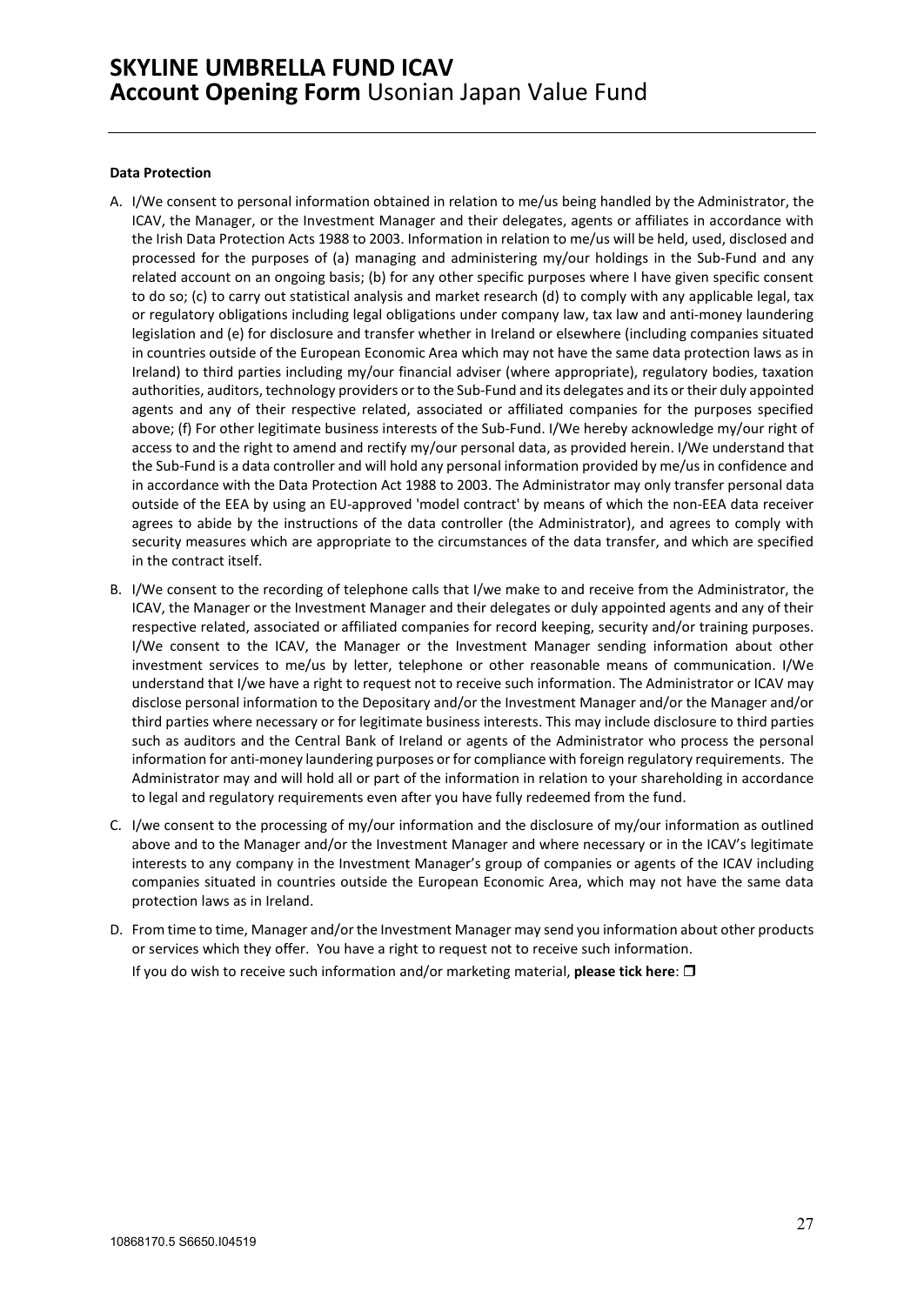### <span id="page-27-0"></span>**7a. Entity Self-Certification for FACTA and CRS**

#### **Instructions for completion and data protection notice.**

We are obliged under Section 891E, Section 891F, and Section 891G of the Taxes Consolidation Act 1997 (as amended) and regulations made pursuant to those sections to collect certain information about each account holder's tax arrangements. Please complete the sections below as directed and provide any additional information that is requested. Please note that by completing this application form you are providing personal information, which may constitute personal data within the meaning of the Data Protection Acts, 1988 and 2003 of Ireland. Please note that in certain circumstances we may be legally obliged to share this information, and other financial information with respect to an account holder's interests in the Sub-Fund, with the Irish tax authorities, the Revenue Commissioners. They in turn may exchange this information, and other financial information with foreign tax authorities, including tax authorities located outside the EU.

If you have any questions about this form or defining the account holder's tax residency status, please speak to a tax adviser or local tax authority.

For further information on FATCA or CRS please refer to the Irish Revenue or the OECD website at: *http://www.revenue.ie/en/business/aeoi/index.html* or the following link:

*http://www.oecd.org/tax/automatic-exchange/* in the case of CRS only.

*If any of the information below about the account holder's tax residence or FATCA/CRS classification changes in the future, please ensure that we are advised of these changes promptly.*  (Mandatory fields are marked with an \*)

### *Account holders that are Individuals or Controlling Persons should not complete this form and should complete the form entitled "Individual (including Controlling Persons) Self-Certification for FATCA and CRS".*

| *Section 1: Account holder Identification  |                                                                                  |  |
|--------------------------------------------|----------------------------------------------------------------------------------|--|
|                                            |                                                                                  |  |
|                                            |                                                                                  |  |
| *Current (Resident or Registered) Address: |                                                                                  |  |
|                                            |                                                                                  |  |
|                                            |                                                                                  |  |
|                                            | Postal/ZIP Code: ________________________Country: ______________________________ |  |
| Mailing address (if different from above): |                                                                                  |  |
|                                            |                                                                                  |  |
|                                            |                                                                                  |  |
|                                            | Postal/ZIP Code: ______________________Country: ________________________________ |  |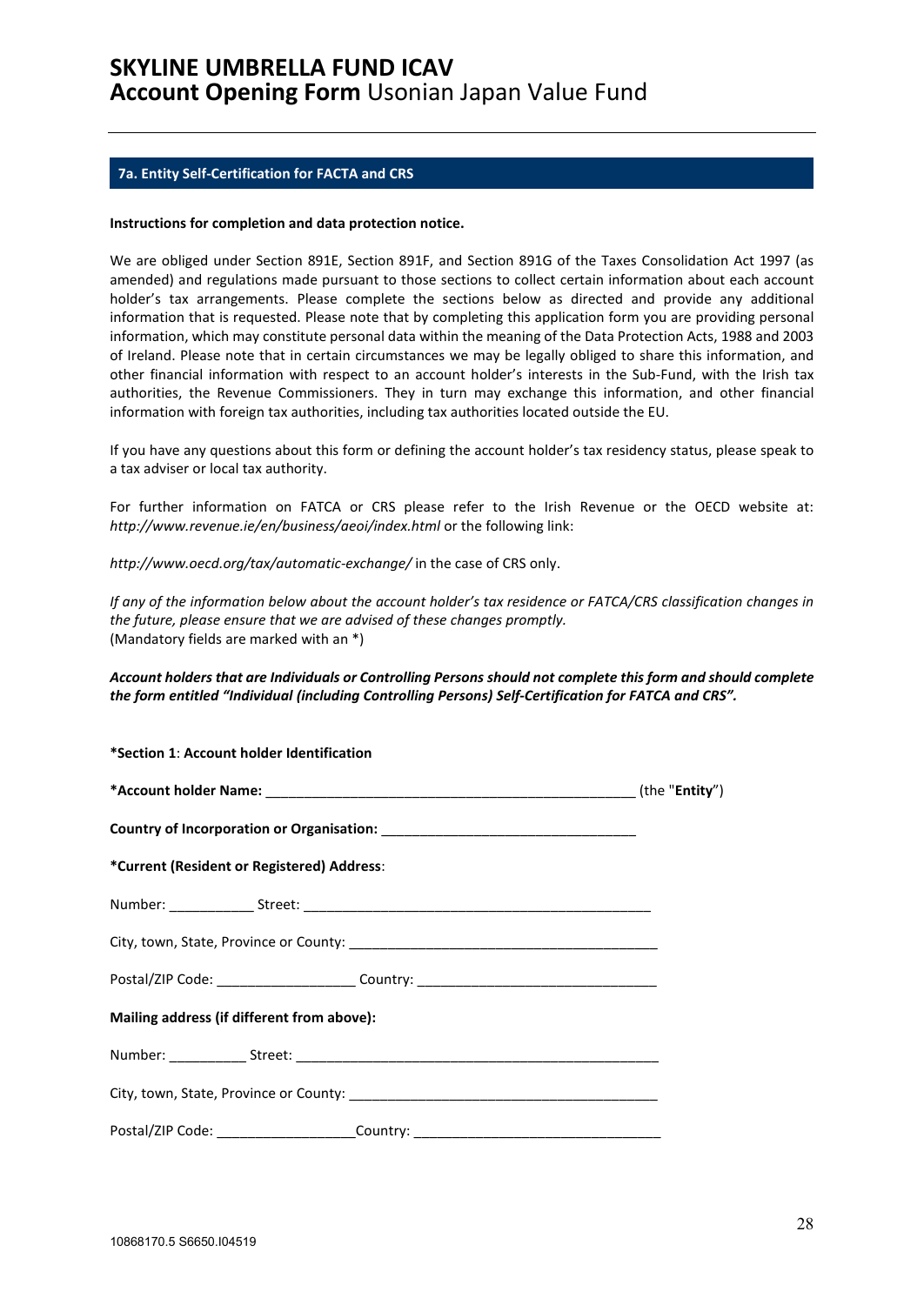### \***Section 2: FATCA Declaration:**

Please tick either (a), (b) or (c) below and complete as appropriate.

**a)** The Entity **is** a *Specified U.S. Person* and the Entity's U.S. Federal Taxpayer Identifying number (U.S. TIN) is as follows:

| U.S. TIN:                                                                                               |  |
|---------------------------------------------------------------------------------------------------------|--|
| 0r                                                                                                      |  |
| <b>b)</b> The Entity is <b>not a Specified U.S. Person</b> (Please also complete Sections 3, 4 and 5)   |  |
| Or                                                                                                      |  |
| c) The Entity is a US person but not a Specified U.S. Person (Please also complete<br>Sections 4 and 5) |  |
| Indicate exemption:                                                                                     |  |

### **\*Section 3: Entity's FATCA Classification (the information provided in this section is for FATCA, please note your FATCA classification may differ from your CRS classification in Section 5):**

### **3.1 Financial Institutions under FATCA:**

If the Entity is a *Financial Institution***,** please tick one of the below categories and provide the Entity's GIIN at 3.2 or indicate at 3.3 the reason why you are unable to provide a GIIN.

|      | Irish Financial Institution or a Partner Jurisdiction Financial Institution |  |
|------|-----------------------------------------------------------------------------|--|
| II.  | Registered Deemed Compliant Foreign Financial Institution                   |  |
| III. | Participating Foreign Financial Institution                                 |  |

**3.2** Please provide the Entity's *Global Intermediary Identification number ("GIIN")* 

### ⎕⎕⎕⎕⎕⎕.⎕⎕⎕⎕⎕.⎕⎕.⎕⎕⎕

### **3.3 If the Entity is a** *Financial Institution* **but unable to provide a** *GIIN***,** please tick one of the below reasons:

| The Entity has not yet obtained a GIIN but is sponsored by another entity which |  |
|---------------------------------------------------------------------------------|--|
| does have a GIIN∞ Please provide the sponsor's name and sponsor's GIIN :        |  |
| <b>Sponsor's Name:</b>                                                          |  |
|                                                                                 |  |
|                                                                                 |  |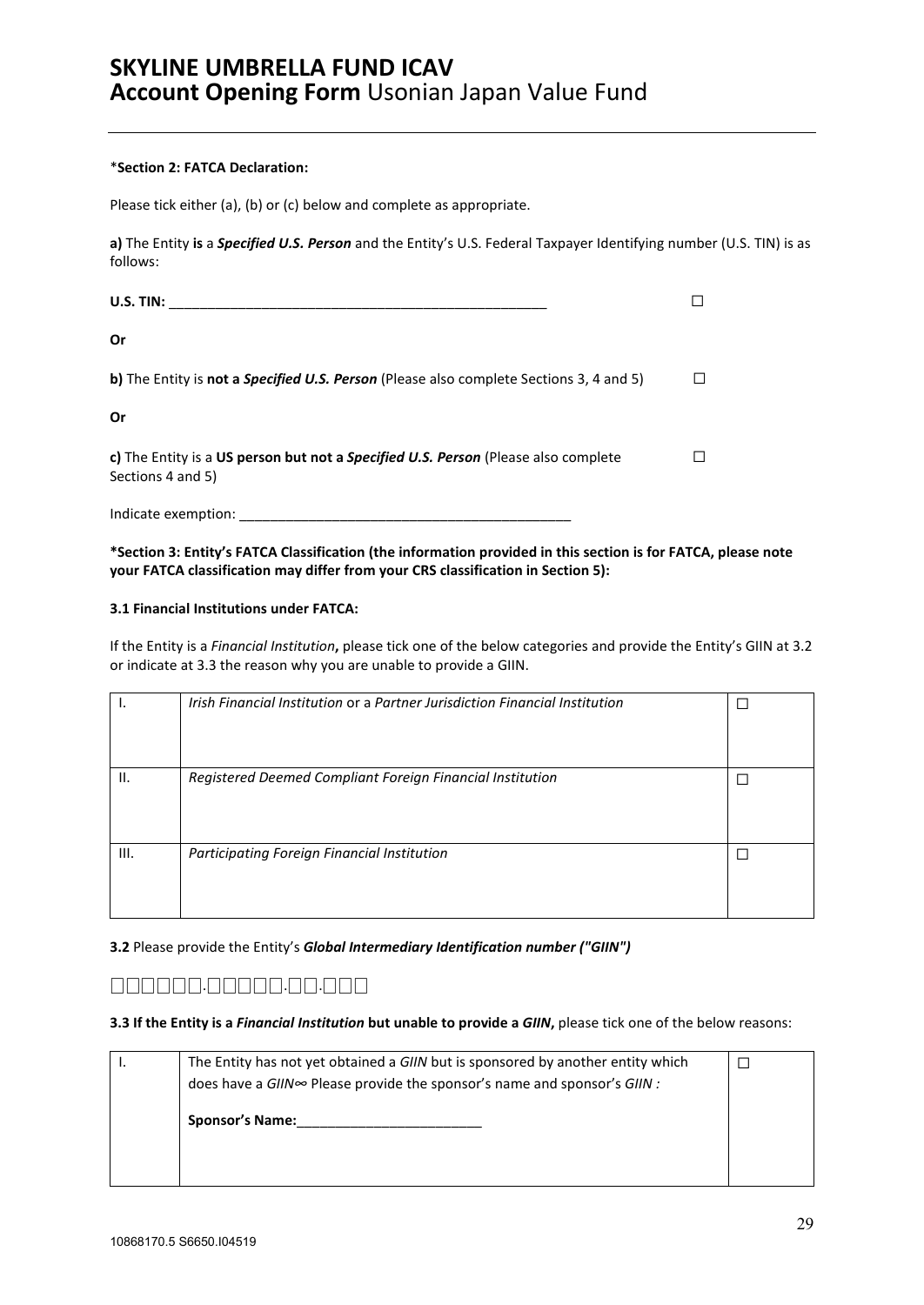|      | Sponsor's GIIN:                                                                         |        |
|------|-----------------------------------------------------------------------------------------|--------|
|      |                                                                                         |        |
|      |                                                                                         |        |
|      | <b>«NOTE:</b> this option is only available to Sponsored Investment Entities in Model 1 |        |
|      | IGA jurisdictions. Sponsored Investment Entities that do not have U.S. reportable       |        |
|      |                                                                                         |        |
|      | accounts are not required to register and obtain a GIIN with the IRS unless and until   |        |
|      | U.S. reportable accounts are identified.                                                |        |
|      |                                                                                         |        |
|      |                                                                                         |        |
| II.  | The Entity is an Exempt Beneficial Owner,                                               | П      |
|      |                                                                                         |        |
|      |                                                                                         |        |
|      |                                                                                         |        |
|      | Please tick and confirm the category of Exempt Beneficial Owner;                        |        |
|      |                                                                                         |        |
|      | I. □Government Entity                                                                   |        |
|      |                                                                                         |        |
|      | II. □International Organisation                                                         |        |
|      |                                                                                         |        |
|      | III. □Foreign Central Bank                                                              |        |
|      |                                                                                         |        |
|      | IV.□ Exempt Retirement Fund                                                             |        |
|      |                                                                                         |        |
|      | V. □Collective Investment Vehicle Wholly Owned by Exempt Beneficial Owners.             |        |
|      |                                                                                         |        |
|      |                                                                                         |        |
| III. | The Entity is a Certified Deemed Compliant Foreign Financial Institution (including     | $\Box$ |
|      | a deemed compliant Financial Institution under Annex II of the IGA Agreement)           |        |
|      |                                                                                         |        |
|      |                                                                                         |        |
|      |                                                                                         |        |
|      | Indicate exemption:                                                                     |        |
|      |                                                                                         |        |
|      |                                                                                         |        |
| IV.  | The Entity is a Non-Participating Foreign Financial Institution                         | □      |
|      |                                                                                         |        |
|      |                                                                                         |        |
|      |                                                                                         |        |
| V.   | The Entity is an Excepted Foreign Financial Institution                                 | П      |
|      |                                                                                         |        |
|      |                                                                                         |        |
|      |                                                                                         |        |
|      |                                                                                         |        |
|      |                                                                                         |        |
|      |                                                                                         |        |
| VI.  | The Entity is a Trustee Documented Trust. Please provide your Trustee's name and        | П      |
|      | GIIN                                                                                    |        |
|      |                                                                                         |        |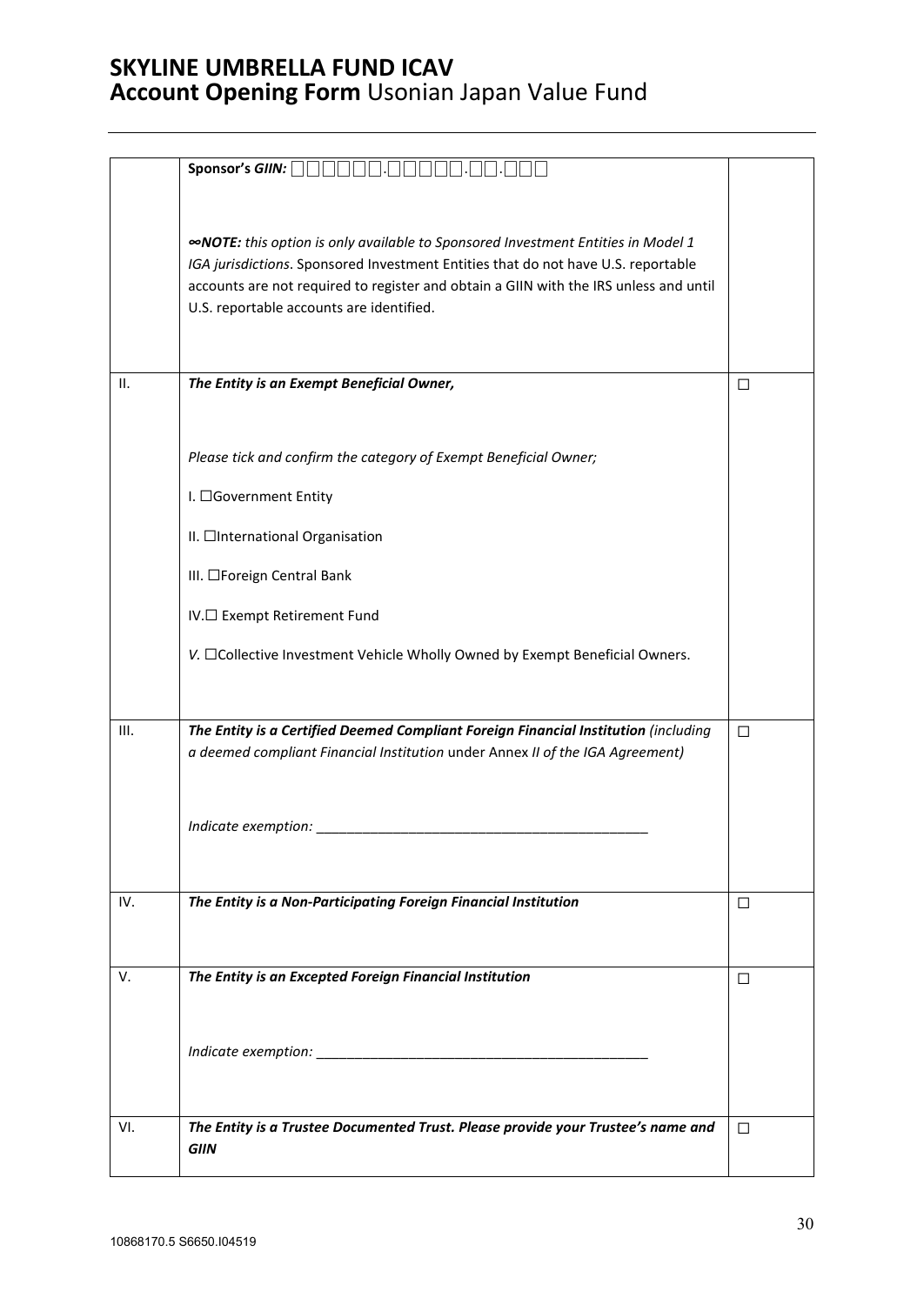| Trustee's Name: |
|-----------------|
|-----------------|

*Trustee's GIIN:* ⎕⎕⎕⎕⎕⎕.⎕⎕⎕⎕⎕.⎕⎕.⎕⎕⎕

### **3.4. Non-Financial Institutions (Non-Foreign Financial Entity/NFFE) under FATCA:**

If the Entity is **not** a Financial Institution, please confirm the Entity's FATCA classification below by ticking one of the categories

| Ι.   | <b>Active Non-Financial Foreign Entity</b>                                                                                                                                                                                                                      | □ |
|------|-----------------------------------------------------------------------------------------------------------------------------------------------------------------------------------------------------------------------------------------------------------------|---|
|      |                                                                                                                                                                                                                                                                 |   |
| II.  | <b>Passive Non-Financial Foreign Entity (NFFE)</b>                                                                                                                                                                                                              | П |
|      | (Please tick the box that applies)                                                                                                                                                                                                                              |   |
|      | I. Passive Non-Financial Foreign Entity with no Controlling Persons that are<br>specified U.S Persons.                                                                                                                                                          |   |
|      | II. Passive Non-Foreign Financial Entity with Controlling Persons that are specified<br><b>U.S Persons.</b> (If this box is ticked, please indicate the name of all natural Controlling<br>Person(s) of the Entity in section 6.1 below and separately complete |   |
| III. | <b>Excepted Non-Financial Foreign Entity</b>                                                                                                                                                                                                                    | П |
| IV.  | <b>Direct Reporting NFFE</b>                                                                                                                                                                                                                                    | □ |
|      | Please provide your GIIN                                                                                                                                                                                                                                        |   |
|      |                                                                                                                                                                                                                                                                 |   |
|      |                                                                                                                                                                                                                                                                 |   |
|      |                                                                                                                                                                                                                                                                 |   |

**\*Section 4: Common Reporting Standard ("CRS") Declaration of Tax Residency (Note that Entities may have more than one country of Tax Residence)** 

**Please indicate the Entity's country of tax residence for CRS purposes**, (if resident in more than one country please detail all countries of tax residence and associated tax identification numbers ("**TIN**")). Please refer to the OECD CRS Web Portal for AEOI for more information on Tax Residence.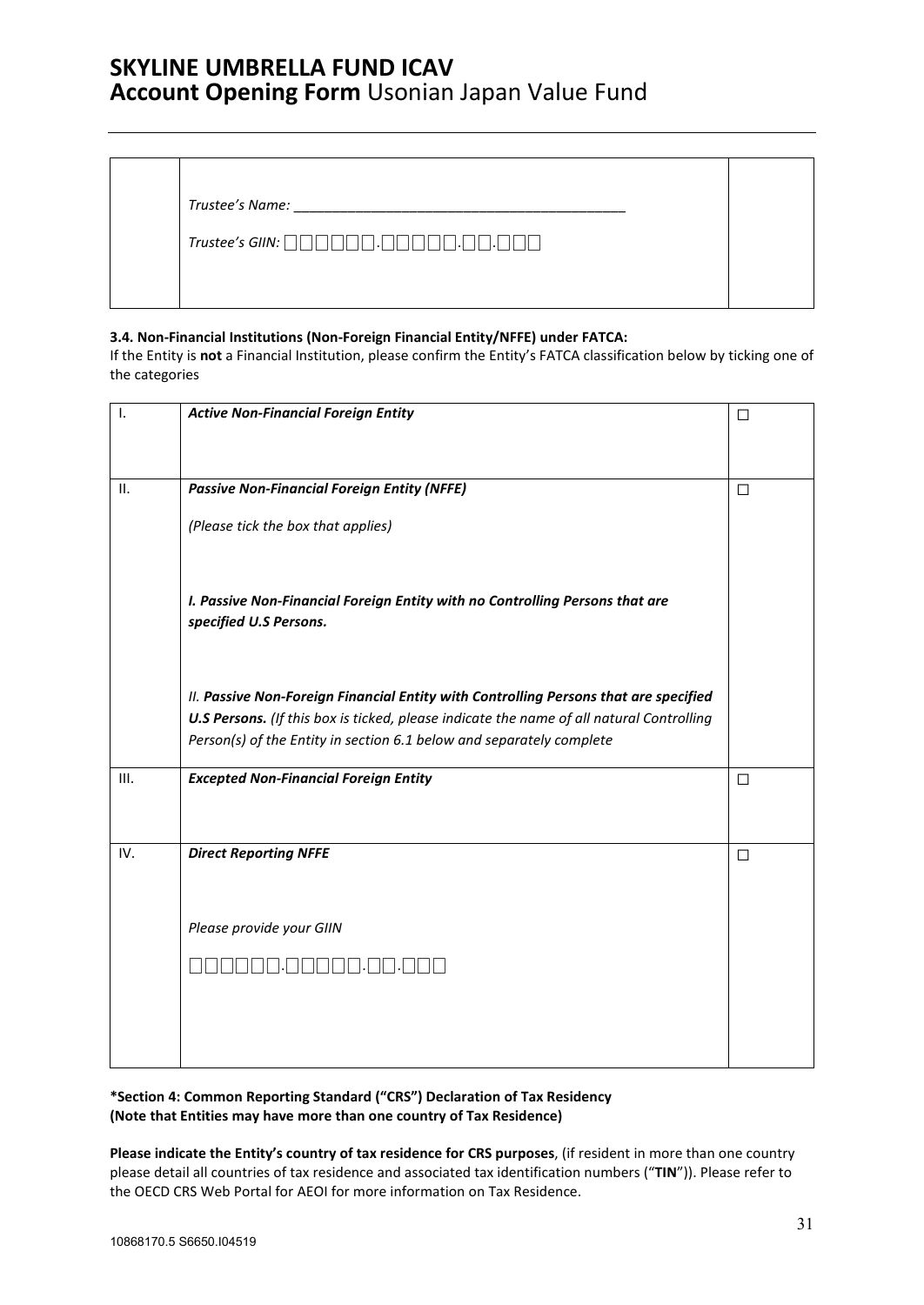[https://www.oecd.org/tax/automatic-exchange/crs-implementation-and-assistance/tax-identification](https://www.oecd.org/tax/automatic-exchange/crs-implementation-and-assistance/tax-identification-numbers/)[numbers/](https://www.oecd.org/tax/automatic-exchange/crs-implementation-and-assistance/tax-identification-numbers/)

If the Entity is not tax resident in any jurisdiction (e.g., because it is fiscally transparent), please indicate that below and provide its place of effective management or country in which its principal office is located.

**NOTE:** Under the Irish legislation implementing the CRS, provision of a Tax ID number (TIN) is required to be provided unless:

**a)** You are tax resident in a Jurisdiction that does not issue a (TIN) Or

**b)** You are tax resident in a non-reportable Jurisdiction (i.e. Ireland or the USA)

| <b>Country of Tax Residency</b> | <b>Tax ID Number</b> | ∞If TIN unavailable Select (A, B or C) and<br>check box below |
|---------------------------------|----------------------|---------------------------------------------------------------|
|                                 |                      |                                                               |
|                                 |                      |                                                               |
|                                 |                      |                                                               |

**∞If a TIN is unavailable**, please provide the appropriate reason **A, B** or **C where indicated below**:

*\_\_\_\_\_\_\_\_\_\_\_\_\_\_\_\_\_\_\_\_\_\_\_\_\_\_\_\_\_\_\_\_\_\_\_\_\_\_\_\_\_\_\_\_\_\_\_\_\_\_\_\_\_\_\_\_\_\_\_\_\_\_\_\_\_\_\_\_\_\_\_\_\_\_\_\_\_\_\_\_*

\_\_\_\_\_\_\_\_\_\_\_\_\_\_\_\_\_\_\_\_\_\_\_\_\_\_\_\_\_\_\_\_\_\_\_\_\_\_\_\_\_\_\_\_\_\_\_\_\_\_\_\_\_\_\_\_\_\_\_\_\_\_\_\_\_\_\_\_\_\_\_\_\_\_\_\_\_\_\_\_\_

- ☐ *Reason A -* The country/jurisdiction where the Account Holder is resident does not issue TINs or TIN equivalents to its residents
- ☐ *Reason B -* The Account Holder is otherwise unable to obtain a TIN *(Please explain why you are unable to obtain a TIN if you selected Reason B)*
- ☐ *Reason C -* No TIN is required. (Note: Only select this reason if the domestic law of the relevant country/jurisdiction does not require the collection of the TIN issued by such country/jurisdiction)

**\*Section 5: Entity's CRS Classification** (The information provided in this section is for CRS. Please note an Entity's CRS classification may differ from its FATCA classification in Section 3 above). In addition please note that the information that the Entity has to provide may differ depending on whether they are resident in a participating or non-participating CRS Jurisdiction. For more information please see the OECD CRS Standard and associated commentary. http://www.oecd.org/tax/automatic-exchange/common-reportingstandard/common-reporting-standard-and-related-commentaries/#d.en.345314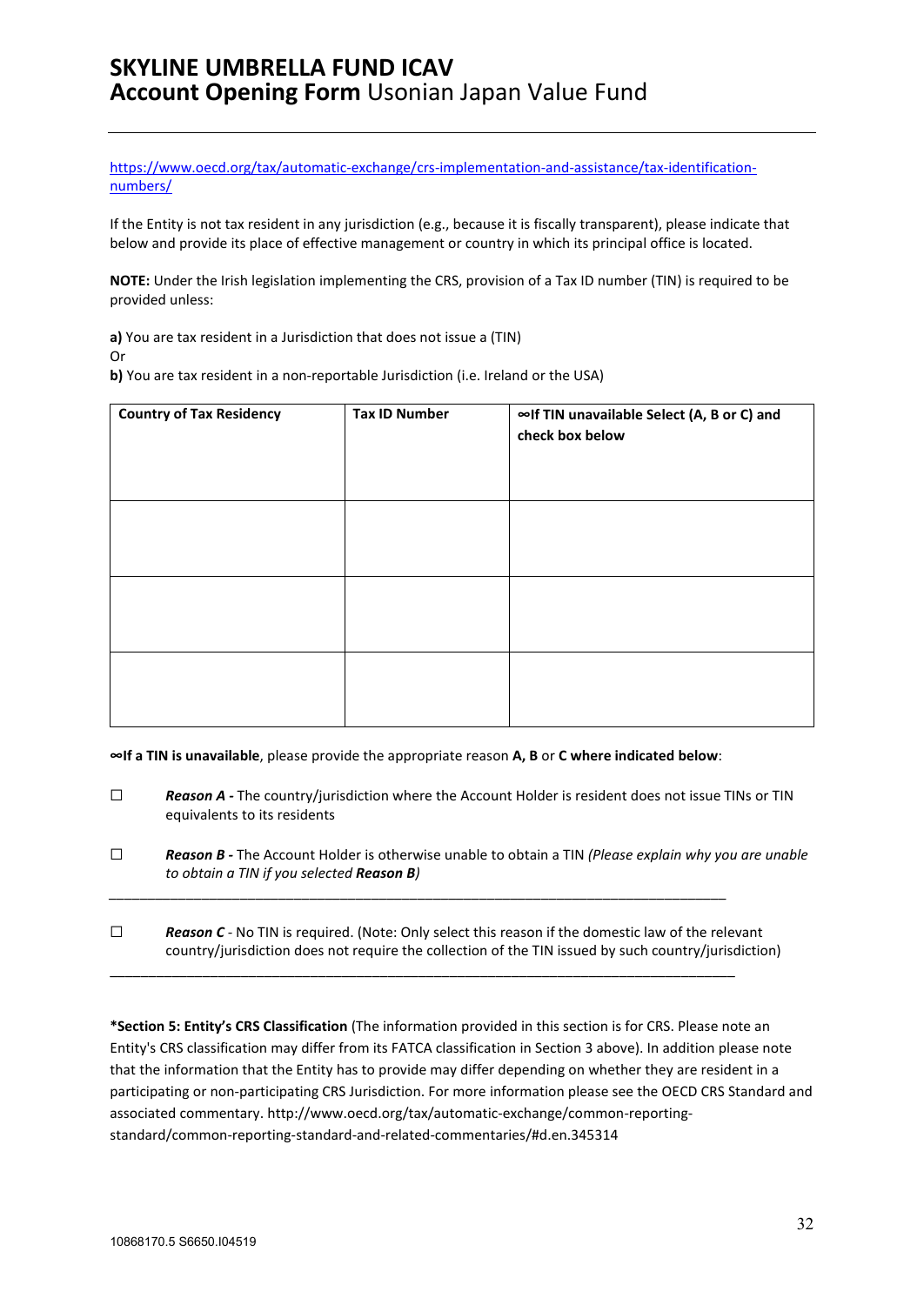### **5.1 Financial Institutions under CRS:**

If the Entity is a *Financial Institution***, Resident in either a Participating or Non-Participating CRS Jurisdiction**  please review and tick one of the below categories that applies **and** specify the type of Financial Institution below.

*Note: Please check the Irish Revenue AEOI portal at the time of completion of this form to confirm whether your country of Tax Jurisdiction is considered Participating or Non-Participating for the purposes of CRS Due-Diligence in Ireland.<https://www.revenue.ie/en/companies-and-charities/documents/aeoi/participating-jurisdictions.pdf>*

| I.   | A Reporting Financial Institution resident in a participating CRS jurisdiction                                                      | □ |
|------|-------------------------------------------------------------------------------------------------------------------------------------|---|
| ΙΙ.  | A Financial Institution Resident in a Non-Participating Jurisdiction.                                                               | □ |
|      | $\Box$ An Investment Entity resident in a Non-Participating Jurisdiction and managed                                                |   |
|      | by another Financial Institution (If this box is ticked, please indicate the name of                                                |   |
|      | any Controlling Person(s) of the Entity in section 6 below and complete a separate                                                  |   |
|      | individual self-certification forms for each of your Controlling Persons")                                                          |   |
|      | $\Box$ An Investment Entity resident in a Non-Participating Jurisdiction that is not<br>managed by another Financial Institution    |   |
|      |                                                                                                                                     |   |
|      | □Other Financial Institution, including a Depository Financial Institution, Custodial<br>Institution or Specified Insurance Company |   |
|      |                                                                                                                                     |   |
| III. | Non-Reporting Financial Institution under CRS. Specify the type of Non-Reporting<br><b>Financial Institution below:</b>             | □ |
|      | □Governmental Entity                                                                                                                |   |
|      | □International Organization                                                                                                         |   |
|      | □Central Bank                                                                                                                       |   |
|      | □Broad Participation Retirement Fund                                                                                                |   |
|      | □Narrow Participation Retirement Fund                                                                                               |   |
|      | □Pension Fund of a Governmental Entity, International Organization, or Central<br>Bank                                              |   |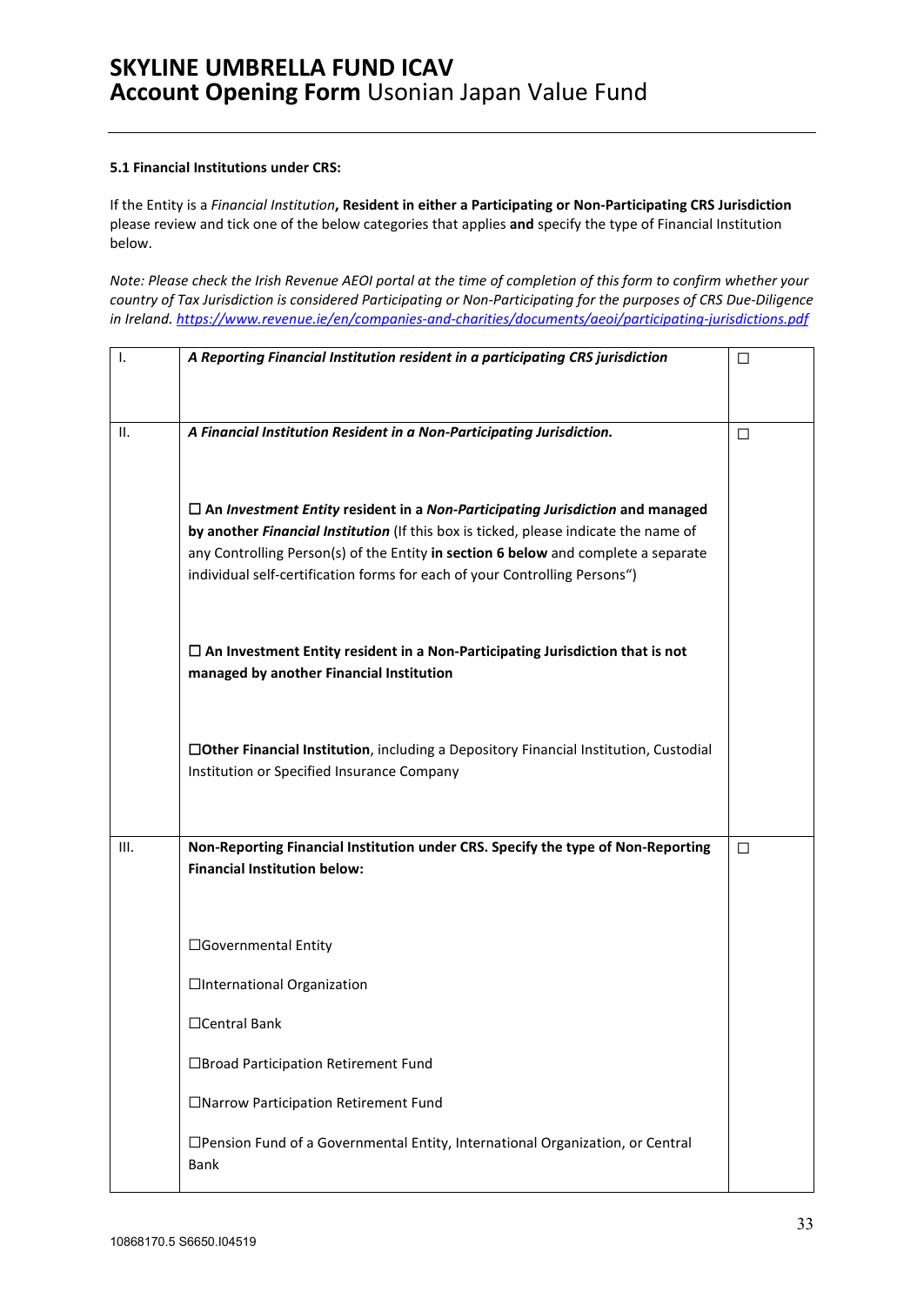| □Exempt Collective Investment Vehicle                                                                             |  |
|-------------------------------------------------------------------------------------------------------------------|--|
| $\Box$ Trust whose trustee reports all required information with respect to all CRS<br><b>Reportable Accounts</b> |  |
| □Qualified Credit Card Issuer                                                                                     |  |
| $\Box$ Other Entity defined under the domestic law as low risk of being used to evade<br>tax.                     |  |
| Specify the type provided in the domestic law:                                                                    |  |
|                                                                                                                   |  |
|                                                                                                                   |  |
|                                                                                                                   |  |

### **5.2 Non Financial Institutions ("NFE") under CRS:**

If the Entity is a *not defined as a Financial Institution under CRS then***,** please tick one of the below categories confirming if you are an Active or Passive NFE.

| I.   | <b>Active Non-Financial Entity – a corporation the stock of which is regularly traded</b><br>on an established securities market.<br>Please provide the name if the established securities market on which the<br>corporation is regularly traded: | П |
|------|----------------------------------------------------------------------------------------------------------------------------------------------------------------------------------------------------------------------------------------------------|---|
| II.  | Active Non-Financial Entity $-$ if you are a Related Entity of a regularly traded<br>corporation.                                                                                                                                                  | П |
|      | Please provide the name of the regularly traded corporation that the Entity is a                                                                                                                                                                   |   |
|      | Please provide details of the securities market that the entity is listed on :                                                                                                                                                                     |   |
| III. | Active Non-Financial Entity - a Government Entity or Central Bank                                                                                                                                                                                  | П |
| IV.  | Active Non-Financial Entity - an International Organisation                                                                                                                                                                                        | П |
| V.   | Active Non-Financial Entity - other than those listed in I, II, III or IV above.                                                                                                                                                                   | П |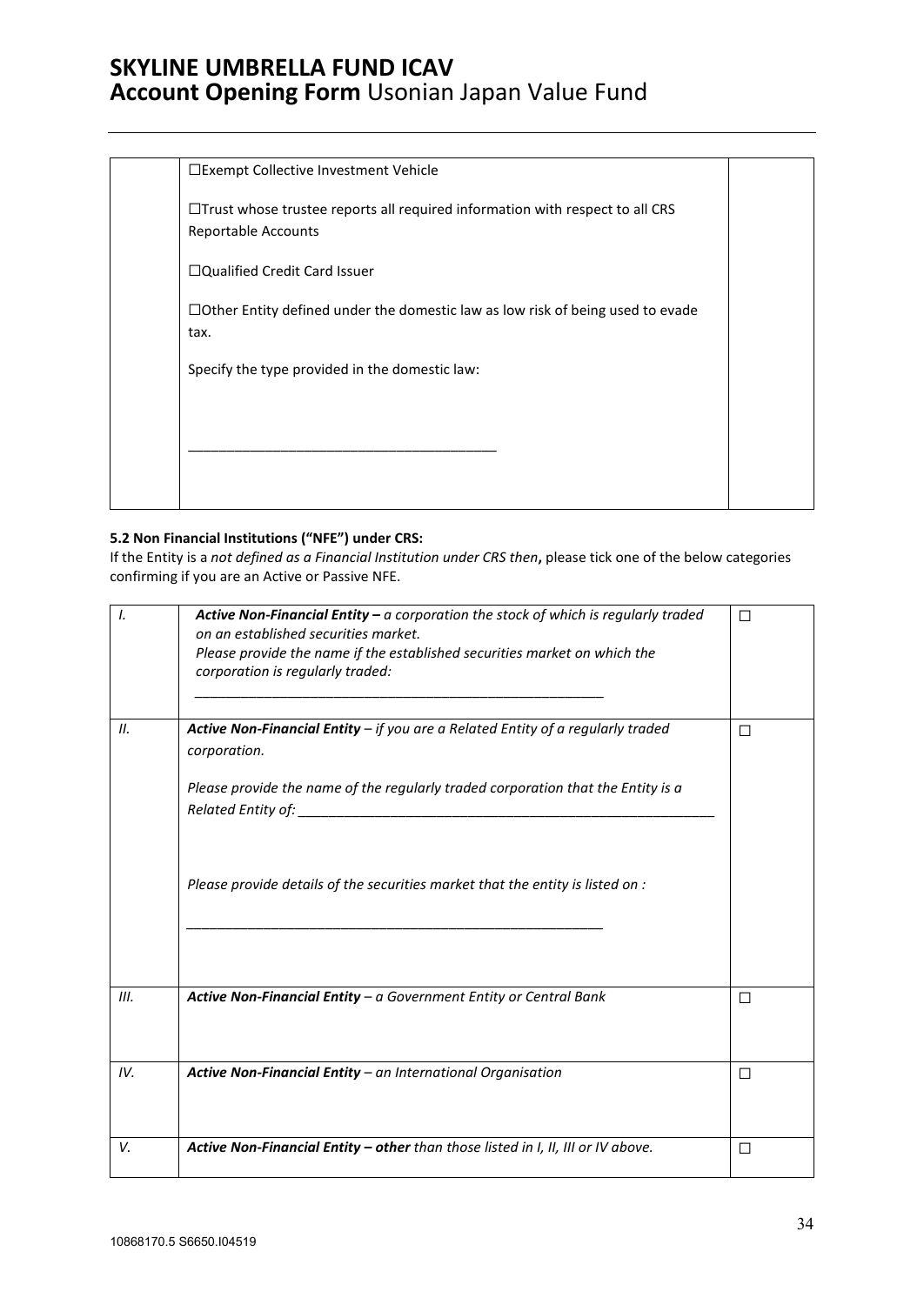|     | (for example a start-up NFE or a non-profit NFE)                                                                                                                                                                                                                                          |  |
|-----|-------------------------------------------------------------------------------------------------------------------------------------------------------------------------------------------------------------------------------------------------------------------------------------------|--|
| VI. | <b>Passive Non-Financial Entity</b> ("""If this box is ticked, please also complete Section<br>6.1 below and indicate the name of all natural Controlling Person(s) of the Entity and<br>complete a separate Individual Self-Certification Form for each of your Controlling<br>Person(s) |  |

### **Section 6: Controlling Persons**

**NB: Please note that each Controlling Person must complete a Separate Individual Self-Certification form.** 

**If there are no natural person(s) who exercise control of the Entity then the Controlling Person will be the natural person(s) who hold the position of senior managing official of the Entity.** 

*For further information on Identification requirements under CRS for Controlling Persons, see the Commentary to Section VIII of the CRS Standard. [http://www.oecd.org/tax/automatic-exchange/common-reporting](http://www.oecd.org/tax/automatic-exchange/common-reporting-standard/)[standard/](http://www.oecd.org/tax/automatic-exchange/common-reporting-standard/)*

### **Name of All Controlling Person(s) of the Account Holder:**

If you have ticked sections 5.1 VI above, then please complete section 6.1 and 6.2 below:

### **6.1 Indicate the name of all Controlling Person(s) of the Account Holder:**

| ,  |  |
|----|--|
| П. |  |
|    |  |
| Ш. |  |
|    |  |
|    |  |

**Note: In case of a trust**, Controlling Persons means the settlor(s), the trustee(s), the protector(s) (if any), the beneficiary (ies) or class(es) of beneficiary(ies), **AND** any other natural person(s) exercising ultimate effective control over the trust. With respect to an Entity that is a legal person, if there are no natural person(s) who exercise control over the Entity, then the Controlling Person will be the natural person who holds the position of senior managing official of the Entity.

### **6.2 Complete a separate Individual (Controlling Person's) Self-Certification for FATCA and CRS for each Controlling Person listed in Section 6.1.**

### **\*Section 7: Declarations and Undertakings**

I/We declare (as an authorised signatory of the Entity) that the information provided in this form is, to the best of my/our knowledge and belief, accurate and complete.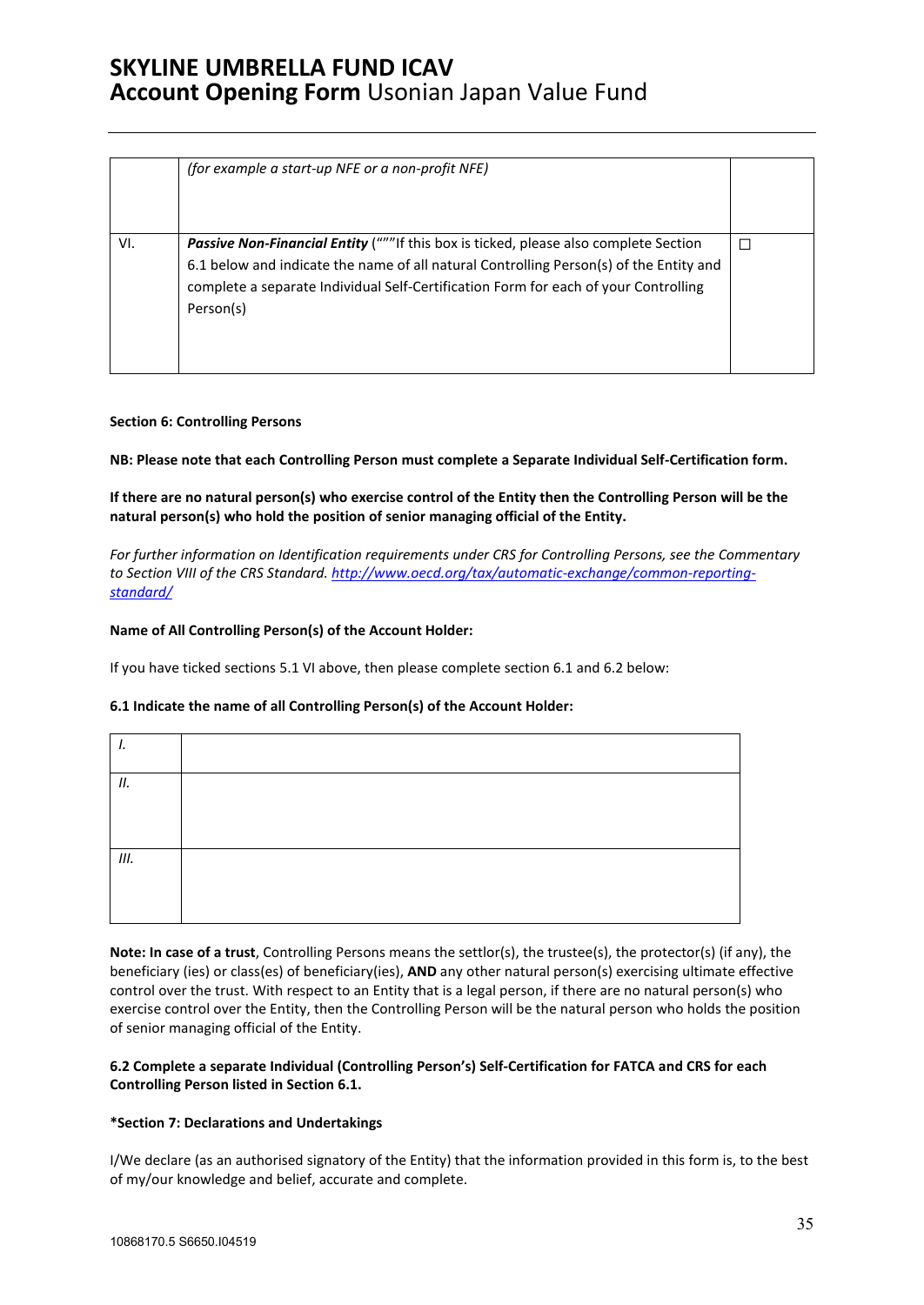**I acknowledge and consent** to the fact that the information contained in this form and information regarding the Account Holder may be reported to the tax authorities of the country in which this account(s) is/are maintained and exchanged with tax authorities of another country or countries in which the Account Holder may be tax resident where those countries (or tax authorities in those countries) have entered into Agreements to exchange financial account information.

I/We on behalf of the Entity undertake to advise the recipient promptly and provide an updated Self-Certification form within 30 days where any change in circumstance (for guidance refer to Irish Revenue or OECD website) occurs which causes any of the information contained in this form to be incorrect.

\_\_\_\_\_\_\_\_\_\_\_\_\_\_\_\_\_\_\_\_\_\_\_\_\_\_\_\_\_\_\_\_\_\_\_\_\_ \_\_\_\_\_\_\_\_\_\_\_\_\_\_\_\_\_\_\_\_\_\_\_\_\_\_\_\_\_\_\_\_\_\_\_\_\_\_\_

\_\_\_\_\_\_\_\_\_\_\_\_\_\_\_\_\_\_\_\_\_\_\_\_\_\_\_\_\_\_\_\_\_\_\_\_\_ \_\_\_\_\_\_\_\_\_\_\_\_\_\_\_\_\_\_\_\_\_\_\_\_\_\_\_\_\_\_\_\_\_\_\_\_\_\_\_

\_\_\_\_\_\_\_\_\_\_\_\_\_\_\_\_\_\_\_\_\_\_\_\_\_\_\_\_\_\_\_\_\_\_\_\_\_ \_\_\_\_\_\_\_\_\_\_\_\_\_\_\_\_\_\_\_\_\_\_\_\_\_\_\_\_\_\_\_\_\_\_\_\_\_\_\_

**\*Authorised Signature(s):** 

**\*Print Name(s):** 

**\*Capacity in which declaration is made**:

**\*Date: (dd/mm/yyyy):** \_\_\_\_\_\_\_\_\_\_\_\_\_\_\_\_\_\_\_\_\_\_\_\_\_\_\_\_\_\_\_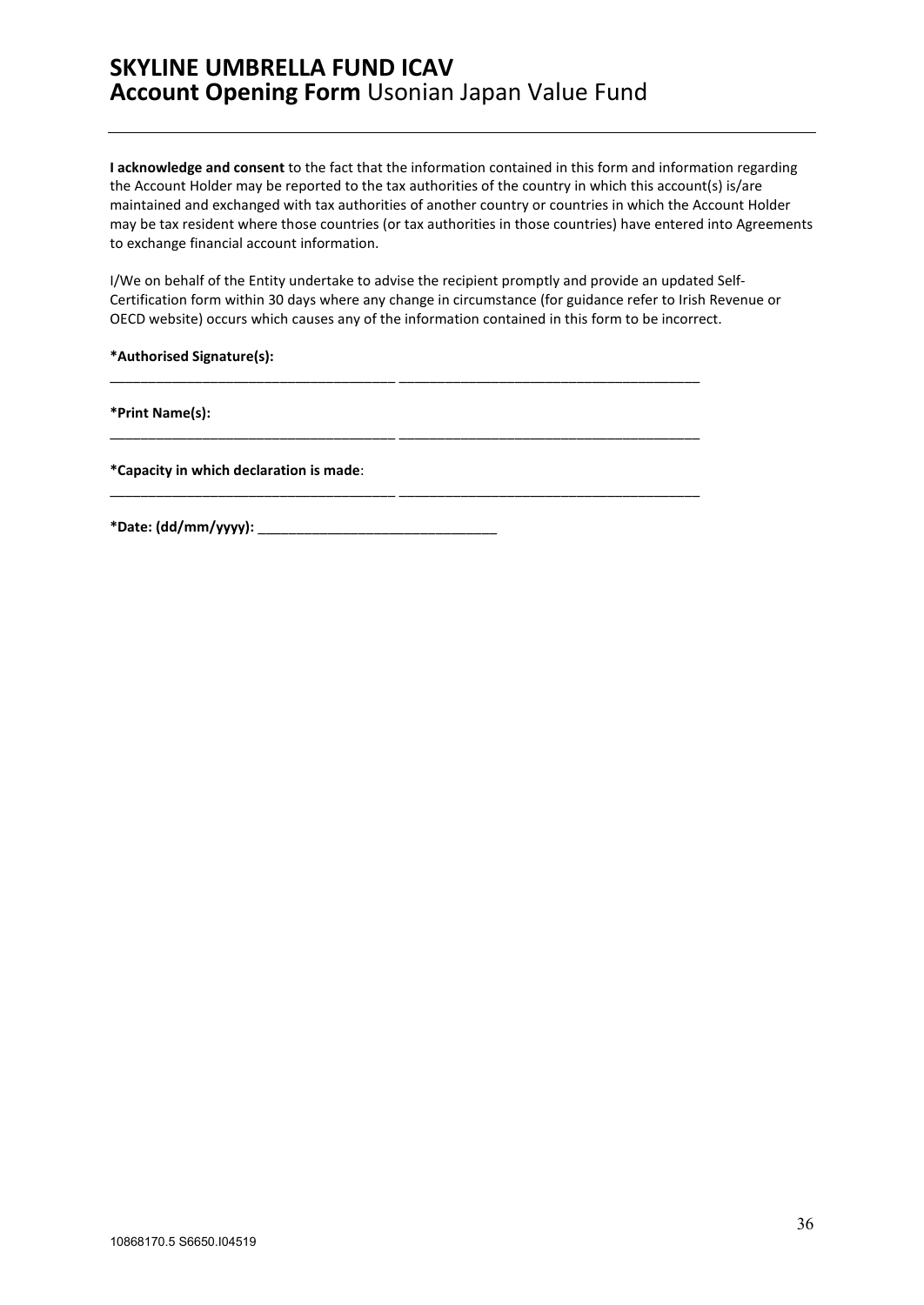### <span id="page-36-0"></span>**7b. Individual (including Controlling Persons) Self-Certification for FATCA and CRS**

#### **Instructions for completion and data protection notice**

We are obliged under Section 891E, Section 891F and Section 891G of the Taxes Consolidation Act 1997 (as amended) and regulations made pursuant to those sections to collect certain information about each account holder's tax arrangements. Please complete the sections below as directed and provide any additional information that is requested. Please note that by completing this form you are providing personal information which may constitute personal data within the meaning of the Data Protection Acts, 1998 and 2003 of Ireland. Please note that in in certain circumstances we may be legally obliged to share this information, and other financial information with respect to an account holder's interests in the Sub-Fund, with Revenue, the Irish tax authority. They may in turn exchange this information, and other financial information with foreign tax authorities, including tax authorities outside the EU.

If you have any questions about this form or defining the account holder's tax residency status, please speak to a tax adviser or local tax authority.

For further information on FATCA or CRS please refer to the Irish Revenue or OECD websites at: *http://www.revenue.ie/en/business/aeoi/index.html* or the following link to the OECD CRS Information Portal at: *http://www.oecd.org/tax/automatic-exchange/* in the case of CRS only.

*If any of the information below about the account holder's tax residence or FATCA/CRS classification changes in the future, please advise of these changes promptly.*

*Please note that where there are joint account holders each account holder is required to complete a separate Self-Certification form.* 

### *Section 1, 2, 3 and 5 must be completed by all Account holders or Controlling Persons.*

*Section 4 should only be completed by any individual who is a Controlling Person of an entity account holder which is a Passive Non-Financial Entity, or a Controlling Person of an Investment Entity located in a Non-Participating Jurisdiction and managed by another Financial Institution.* 

*For further guidance see:http://www.oecd.org/tax/automatic-exchange/common-reporting-standard/commonreporting-standard-and-related-commentaries/#d.en.345314* 

#### **(Mandatory fields are marked with an \*)**

| *Section 1: Account Holder/Controlling Person Identification |  |  |
|--------------------------------------------------------------|--|--|
|                                                              |  |  |
| *Current Residential Address:                                |  |  |
|                                                              |  |  |
|                                                              |  |  |
|                                                              |  |  |
| Mailing address (if different from above):                   |  |  |
|                                                              |  |  |

Number: \_\_\_\_\_\_\_\_\_\_\_ Street: \_\_\_\_\_\_\_\_\_\_\_\_\_\_\_\_\_\_\_\_\_\_\_\_\_\_\_\_\_\_\_\_\_\_\_\_\_\_\_\_\_\_\_\_\_\_\_\_\_\_\_\_\_\_\_\_\_\_\_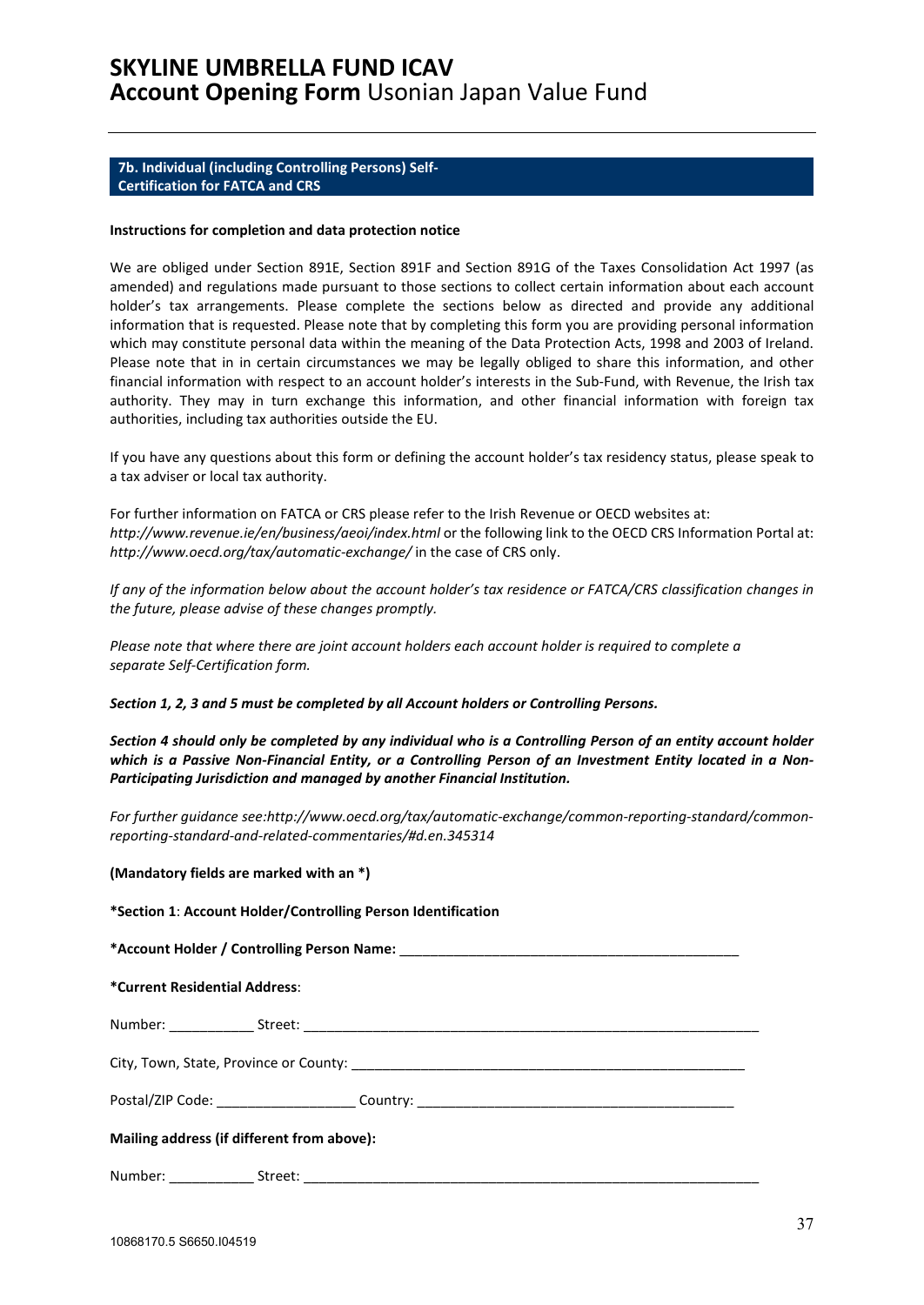|                          |                                                            | Postal/ZIP Code: _______________________Country: ________________________________                              |
|--------------------------|------------------------------------------------------------|----------------------------------------------------------------------------------------------------------------|
| *Place and Date Of Birth |                                                            |                                                                                                                |
|                          |                                                            | *Town or City of Birth: ________________________________*Country of Birth: ___________________________________ |
|                          | *Date of Birth: ___________________                        |                                                                                                                |
|                          |                                                            | *Section 2: FATCA Declaration of U.S. Citizenship or U.S. Residence for Tax purposes:                          |
|                          | Please tick either (a) or (b) and complete as appropriate. |                                                                                                                |
|                          | taxpayer identifying number (U.S. TIN) is as follows:      | (a) $\Box$ I confirm that I am a U.S. citizen and/or resident in the U.S. for tax purposes and my U.S. federal |
| <b>OR</b>                |                                                            |                                                                                                                |

(b) I confirm that **I am not** a U.S. citizen or resident in the U.S. for tax purposes.

### **\*Section 3: CRS Declaration of Tax Residency/Residencies (please confirm all Tax Residencies)**

Please indicate your country of tax residence (if resident in more than one country please detail all countries of tax residence and associated tax identification numbers ("**TINs**")). For further guidance please refer to the OECD CRS Information Portal [\(http://www.oecd.org/tax/automatic-exchange/\)](http://www.oecd.org/tax/automatic-exchange/).

**NOTE:** Under the Irish legislation implementing the CRS, provision of a Tax ID number (TIN) is required to be provided unless:

**a)** You are tax resident in a Jurisdiction that does not issue a (TIN), or,

**b)** You are tax resident in a non-reportable Jurisdiction (i.e. Ireland or the USA)

| <b>Country of Tax Residency</b> | <b>Tax ID Number</b> | ∞If TIN unavailable Select (A, B<br>or C) and check box below |
|---------------------------------|----------------------|---------------------------------------------------------------|
|                                 |                      |                                                               |
|                                 |                      |                                                               |
|                                 |                      |                                                               |

**∞If a TIN is unavailable**, please provide the appropriate reason **A, B** or **C where indicated below**: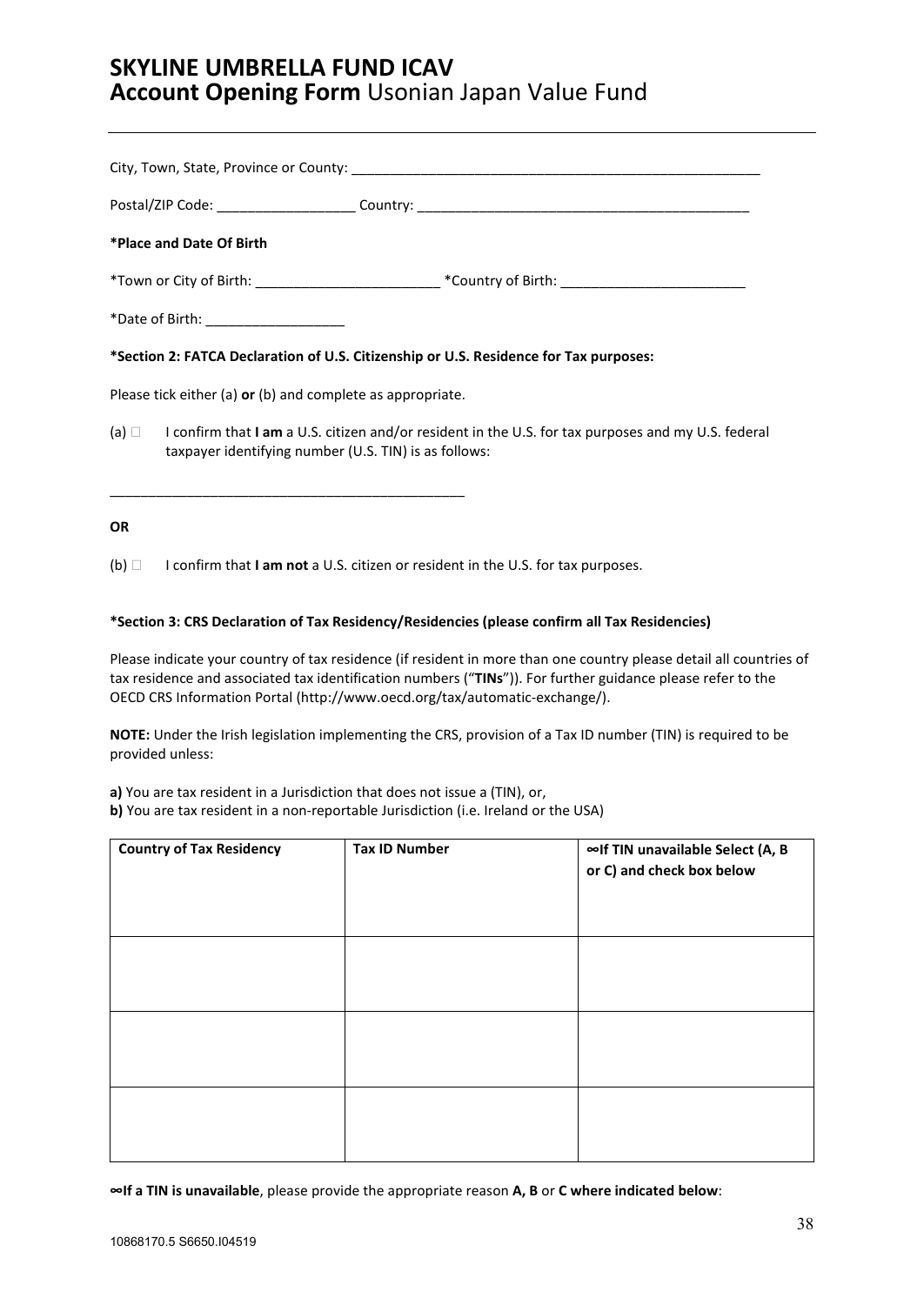- □ **Reason A** The country/jurisdiction where the Account Holder is resident does not issue TINs or TIN equivalents to its residents
- □ **Reason B** No TIN is required. (Note: Only select this reason if the domestic law of the relevant country/jurisdiction does not require the collection of the TIN issued by such country/jurisdiction)

*\_\_\_\_\_\_\_\_\_\_\_\_\_\_\_\_\_\_\_\_\_\_\_\_\_\_\_\_\_\_\_\_\_\_\_\_\_\_\_\_\_\_\_\_\_\_\_\_\_\_\_\_\_\_\_\_\_\_\_\_\_\_\_\_\_\_\_\_\_\_\_\_*

 *Reason C -* The Account Holder is otherwise unable to obtain a TIN *(Please explain why you are unable to obtain a TIN if you selected Reason C)* 

### **Section 4 – Type of Controlling Person**

(**ONLY** to be completed by an individual who is a Controlling Person of an entity which is a Passive Non-Financial Entity or an Investment Entity located in a Non-Participating Jurisdiction and managed by another Financial Institution)

For Joint or multiple Controlling Persons please use a separate Self-Certification form for each Controlling Person.

| Please Confirm the type of Controlling Person applicable under CRS that applies to<br>you/the Account holder by ticking the appropriate box | <b>Please</b><br>tick | <b>Entity Name</b> |
|---------------------------------------------------------------------------------------------------------------------------------------------|-----------------------|--------------------|
| Controlling Person of a legal person - control by ownership                                                                                 |                       |                    |
| Controlling Person of a legal person - control by other means                                                                               |                       |                    |
| Controlling Person of a legal person - senior managing official                                                                             |                       |                    |
| Controlling Person of a trust - settlor                                                                                                     |                       |                    |
| Controlling Person of a trust - trustee                                                                                                     |                       |                    |
| Controlling Person of a trust - protector                                                                                                   |                       |                    |
| Controlling Person of a trust - beneficiary                                                                                                 |                       |                    |
| Controlling Person of a trust - other                                                                                                       |                       |                    |
| Controlling Person of a legal arrangement (non-trust) - settlor-equivalent                                                                  |                       |                    |
| Controlling Person of a legal arrangement (non-trust) - trustee-equivalent                                                                  |                       |                    |
| Controlling Person of a legal arrangement (non-trust) - protector-equivalent                                                                |                       |                    |
| Controlling Person of a legal arrangement (non-trust) - beneficiary-equivalent                                                              |                       |                    |
| Controlling Person of a legal arrangement (non-trust) - other-equivalent                                                                    |                       |                    |

#### **\*Section 5: Declaration and Undertakings:**

I declare that the information provided in this form is, to the best of my knowledge and belief, accurate and complete.

I acknowledge and consent to the fact that the information contained in this form and information regarding the Account Holder may be reported to the tax authorities of the country in which this account(s) is/are maintained and exchanged with tax authorities of another country or countries in which the Account Holder may be tax resident where those countries (or tax authorities in those countries) have entered into Agreements to exchange financial account information.

I undertake to advise the recipient promptly and provide an updated Self-Certification form within 30 days where any change in circumstances occurs which causes any of the information contained in this form to be incorrect.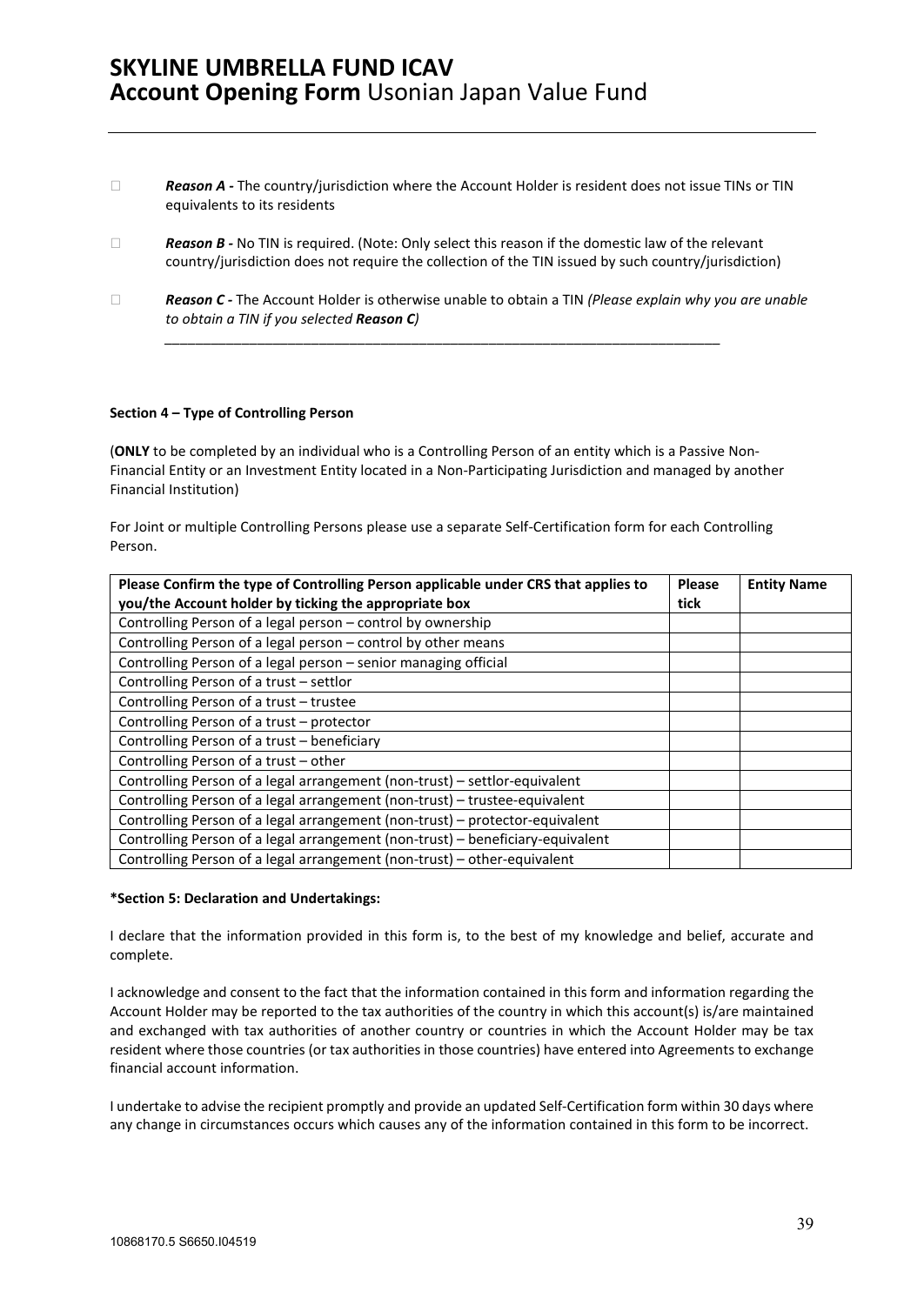### **Data Protection - Customer Information Notice:**

The Common Reporting Standard ("**CRS**"), formally referred to as the Standard for Automatic Exchange of Financial Account Information, is an information standard for the automatic exchange of information ("**AEoI**"), developed in the context of the Organisation for Economic Co-operation and Development ("**OECD**").

The standard requires that Financial Institutions in participating jurisdictions gather certain information from account holders (and, in particular situations, also collect information in relation to relevant Controlling Persons of such account holders).

Under CRS account holder information (and, in particular situations, information in relation to relevant Controlling Persons of such account holders) is to be reported to the relevant tax authority where the account is held, which, if a different country to that in which the account holder resides, will be shared with the relevant tax authority of the account holder's resident country, if that is a CRS-participating jurisdiction.

Information that may be reported includes name, address, date of birth, place of birth, account balance, any payments including redemption and dividend/interest payments, Tax Residency(ies) and TIN(s).

Further information is available on the OECD website: http://oecd.org/tax/automatic-exchange/ and on the Irish Revenue website - [http://www.revenue.ie/en/business/aeoi/\)](http://www.revenue.ie/en/business/aeoi/)

\*Authorised Signature: \_\_\_\_\_\_\_\_\_\_\_\_\_\_\_\_\_\_\_\_\_\_\_\_\_\_\_\_\_\_\_\_\_\_\_\_\_\_\_\_

\*Print Name: \_\_\_\_\_\_\_\_\_\_\_\_\_\_\_\_\_\_\_\_\_\_\_\_\_\_\_\_\_\_\_\_\_\_\_\_\_\_\_\_\_\_\_\_\_\_\_

\*Date: (dd/mm/yyyy): \_\_\_\_\_\_\_\_\_\_\_\_\_\_\_\_\_\_\_\_\_\_\_\_\_\_\_\_\_\_\_\_\_\_\_\_\_\_\_\_

| *Capacity (if Controlling Person): |  |
|------------------------------------|--|
|                                    |  |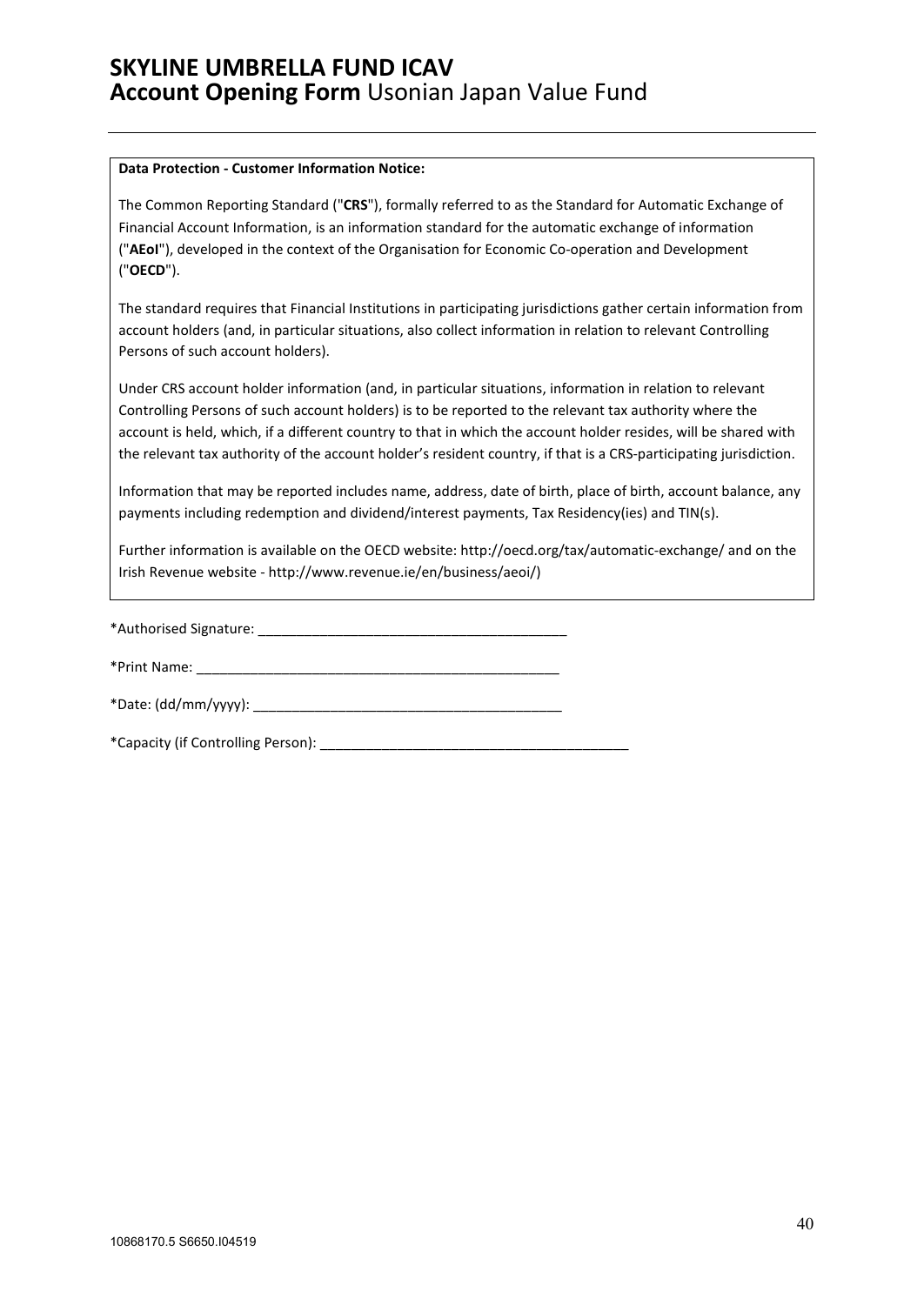### <span id="page-40-0"></span>**8. Return of Values (Investment Undertakings) Regulations 2013 (for Irish resident investors only)**

Pursuant to the Return of Values (Investment Undertakings) Regulations 2013 (S.I. 245 of 2013) (the "Return Regulations"), the Sub-Fund is required to collect certain information from certain Irish residents. All applicants, whether individuals, bodies corporate or unincorporated bodies of persons, which are Irish resident or ordinarily resident should review the list of Exempt Irish Investors in the Prospectus. If the applicant is Irish resident or ordinarily resident and is not an Exempt Irish Investor, please provide the relevant Tax Identification Number (TIN) / PPS Number together with any one original or copy of the following additional documents: P60, P45, P21 Balancing Statement, Payslip (where employer is identified by name or tax number), Drug Payment Scheme Card, Tax Assessment, Tax Return Form, PAYE Notice of Tax Credits, Child Benefit Award Letter / Book, Pension book, Social Services Card, or Public Services Card. In addition, printed documentation issued by the Irish Revenue Commissioners or the Department of Social Protection which includes the applicant's name, address and tax reference number is also acceptable. In the case of joint account holders, the additional documentation is required for each applicant. By signing this Account Opening Form the applicant acknowledges that information relating to its investment in Shares in the Sub-Fund, the value of such investment and its name(s), address(es) and tax reference / PPS number may be subject to disclosure to the Revenue Commissioners in accordance with the Return Regulations.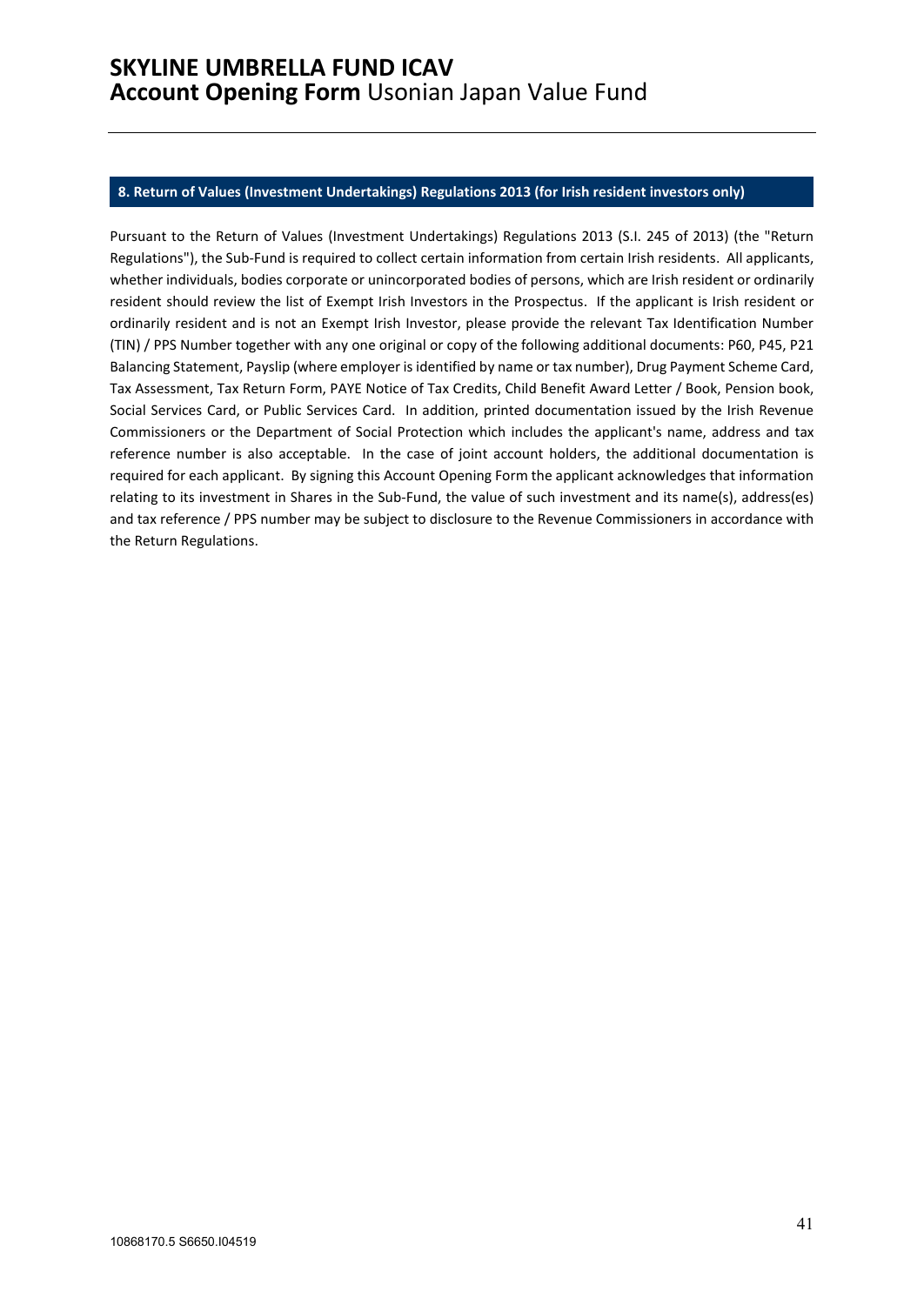10868170.5 S6650.I04519

### <span id="page-41-0"></span>**9. Applicant Signatures** *Please sign*

| Checklist prior to submission of the Account Opening Form to the Administrator (please tick ( v ) when |  |  |  |
|--------------------------------------------------------------------------------------------------------|--|--|--|
| complete where applicable)                                                                             |  |  |  |
| Section 1: Are all registration details completed?                                                     |  |  |  |
| Section 1: Are all registration details completed in relation to an authorised contactee/agent?        |  |  |  |
| Section 2: Have all details been completed to include the amount of shares in figures and              |  |  |  |
| words?                                                                                                 |  |  |  |
| Section 2: Are all bank account details provided?                                                      |  |  |  |
| Section 3: Have you completed the Declaration of residency form (to include the tax exempt             |  |  |  |
| declaration, where relevant) and completed and attached all relevant documentation?                    |  |  |  |
| Section 4: Have you completed the Identity verification section fully and attached the identity        |  |  |  |
| verification documentation?                                                                            |  |  |  |
| Section 6: Have you read and understood the Representations & Warranties section? Have                 |  |  |  |
| you signed it?                                                                                         |  |  |  |
| Section 7a: Have you completed the FATCA form if completing on behalf of an entity?                    |  |  |  |
| Section 7b: Have you completed the FATCA form if you are an individual investor?                       |  |  |  |
| Section 7a: Have you completed the CRS form if completing on behalf of an entity?                      |  |  |  |
| Section 7b: Have you completed the CRS form if you are an individual investor?                         |  |  |  |
| Section 8: Have you completed the Return of values (investment undertakings) section fully?            |  |  |  |
| (Irish resident investors only)                                                                        |  |  |  |
| Section 9: Have you fully signed and dated this Account Opening Form?                                  |  |  |  |
|                                                                                                        |  |  |  |
| If applicable, have you attached supporting evidence for anti-money laundering purposes?               |  |  |  |

I/we agree to be bound by the representations and statements set out in this Account Opening Form. If applicable, attach an authorised signatory list of those entitled to instruct on this investment.

**Signature Joint Applicant (if applicable) Signature**

**Date Date**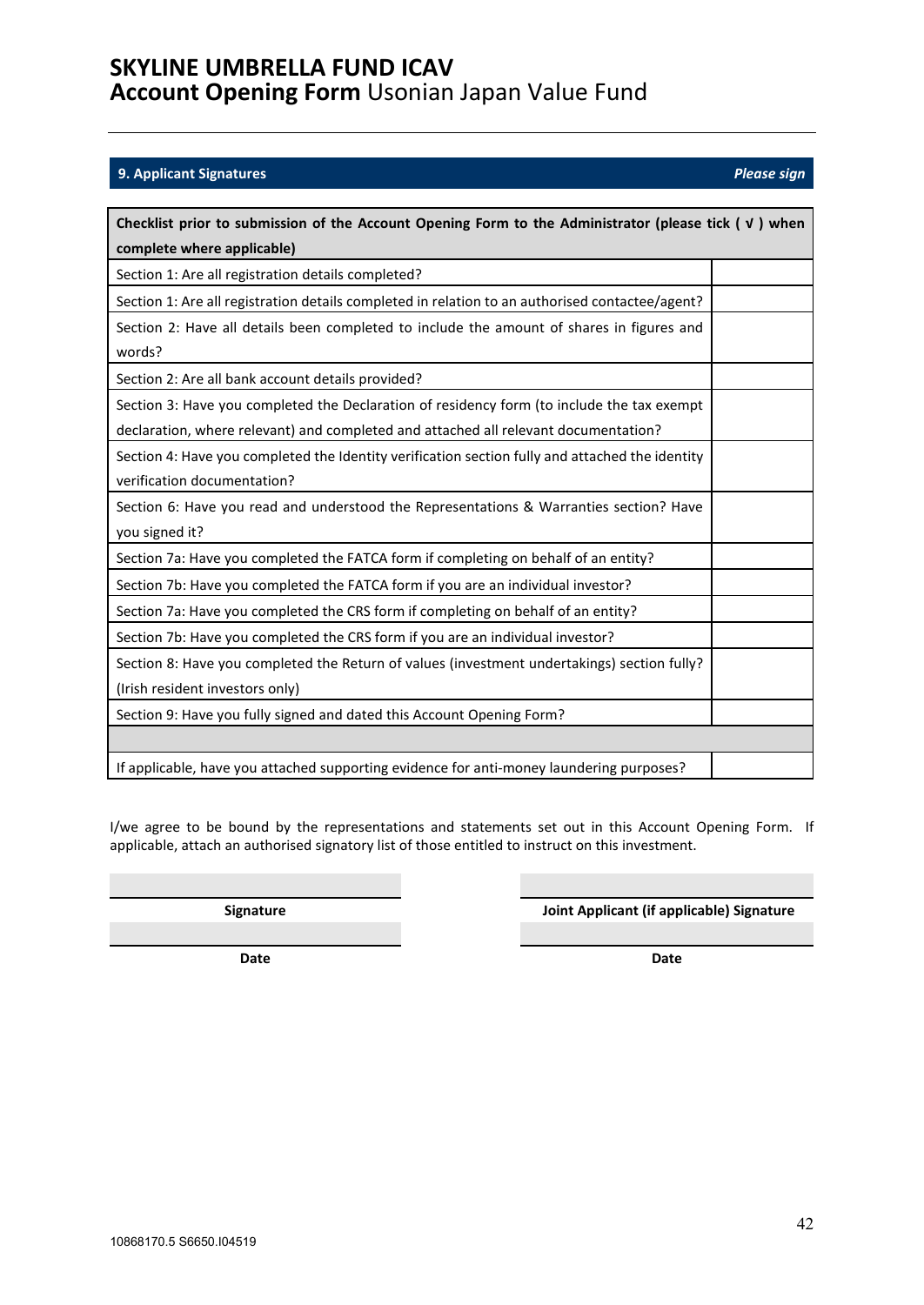### **SKYLINE UMBRELLA FUND ICAV**

Usonian Japan Value Fund

### <span id="page-42-0"></span>**Appendix I – SUBSCRIPTION FORM**

### **This Subscription Form is for investors wishing to subscribe for shares in the Sub-Fund(s) indicated below.** The completed Subscription Form should be completed in compliance with the Prospectus and delivered to the Administrator, at the address below, by post, facsimile or as provided for in the Prospectus.

I/we hereby apply to purchase Shares in the amount of which sum will be paid by telegraphic transfer, and agree to be bound by the Instrument of Incorporation of the ICAV and its material contracts as set out in the Prospectus:

| <b>Share Class Name</b>                         | <b>Base</b><br>Currency | <b>Monetary</b><br>Amount* | Monetary Amount in Number of Shares*<br>words* |  |
|-------------------------------------------------|-------------------------|----------------------------|------------------------------------------------|--|
| Class A1 (GBP)<br>Accumulating<br>Shares        | GBP                     |                            |                                                |  |
| Class A1 (GBP)<br><b>Distributing Shares</b>    | GBP                     |                            |                                                |  |
| Class A2 (USD)<br>Accumulating<br><b>Shares</b> | <b>USD</b>              |                            |                                                |  |
| Class A3 (EUR)<br>Accumulating<br><b>Shares</b> | EUR                     |                            |                                                |  |
| Class A4 (CHF)<br>Accumulating<br><b>Shares</b> | <b>CHF</b>              |                            |                                                |  |
| Class A5 (JPY)<br>Accumulating<br>Shares        | JPY                     |                            |                                                |  |
| Class A6 (GBP)<br>Accumulating<br><b>Shares</b> | GBP                     |                            |                                                |  |

#### **\* Please complete EITHER monetary amount/monetary amount in words OR number of shares**

The minimum initial investment amounts are set out below. There are no minimum additional investment amounts, or minimum shareholdings for this fund.

| <b>Share Class Name</b>    |                            | <b>Minimum</b> | <b>Initial</b>           | Minimum | Additional               | <b>Minimum Shareholding</b> |   |
|----------------------------|----------------------------|----------------|--------------------------|---------|--------------------------|-----------------------------|---|
|                            |                            |                | <b>Investment Amount</b> |         | <b>Investment Amount</b> |                             |   |
|                            |                            |                |                          |         |                          |                             |   |
| Class                      | A1                         | (GBP)          | £100 million             |         | $\overline{\phantom{0}}$ |                             |   |
| <b>Accumulating Shares</b> |                            |                |                          |         |                          |                             |   |
| Class                      | A1                         | (GBP)          | £100 million             |         | $\overline{\phantom{0}}$ |                             | - |
|                            | <b>Distributing Shares</b> |                |                          |         |                          |                             |   |

Cleared subscription monies must be received no later than the **third Business Day following the Dealing Day**.

If payment in full in cleared funds is not received within the required number of Business Days any provisional allotment of shares may be cancelled.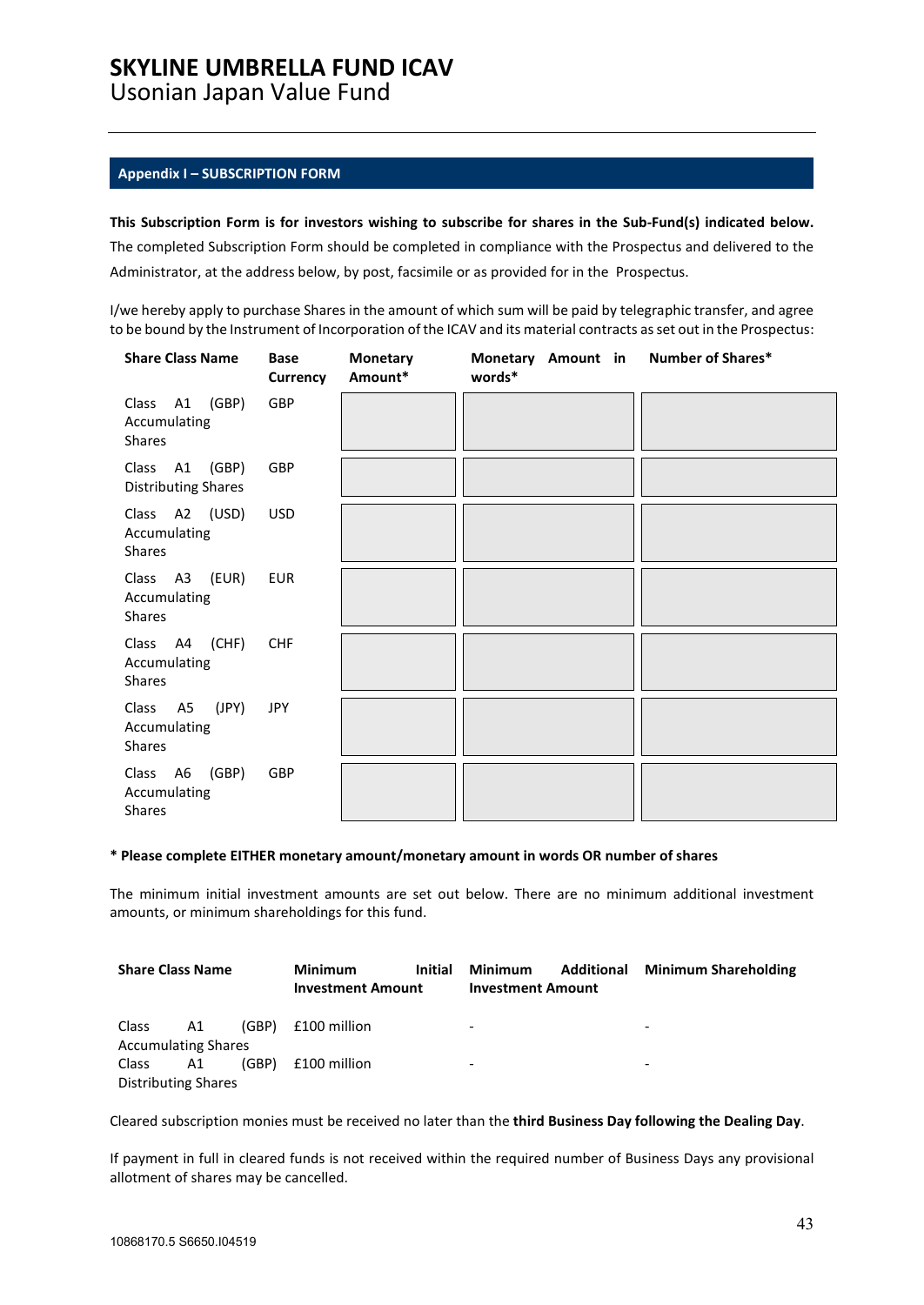### **SKYLINE UMBRELLA FUND ICAV**  Usonian Japan Value Fund

**Please note any subscription proceeds paid in currencies other than the Base Currency of the relevant Sub-Fund or the designated currency of the relevant Share Class will be converted into that currency at prevailing exchange rates. This foreign exchange transaction will be arranged by the Administrator at the cost and risk of the relevant investor.**

#### **Bank account details for GBP Subscription Payments**

Pay subscription monies in GBP to the following bank account:

| <b>British Pound - GBP</b>                                                         |
|------------------------------------------------------------------------------------|
| <b>Intermediary Bank: Barclays Bank, 1 Churchill Place, London E14 5HP</b>         |
| <b>SWIFT: BARCGB22</b>                                                             |
| Beneficiary Bank: The Northern Trust International Banking Corporation, New Jersey |
| <b>SWIFT: CNORUS33</b>                                                             |
| A/C Number: 53529495                                                               |
| Beneficiary: Skyline Umbrella Fund ICAV - Usonian Japan Value Fund - 649152-20019  |
| Reference: Skyline Umbrella Fund ICAV - Usonian Japan Value Fund                   |

Please contact the Administrator if payment details are required in any other currency. Any bank charges in respect of telegraphic transfers or otherwise will be deducted from the amount or value of subscriptions and the net amount invested in Shares. Requests for redemption or distribution payments to be made by telegraphic transfer will be subject to bank charges. The Base Currency of the Sub-Fund and the designated currency of any Shares will be set out in the Prospectus and is also noted above. Applications for Shares shall be accepted in the Base Currency of the relevant Sub-Fund or the designated currency of the relevant Share Class. At the discretion of the ICAV, or the Manager, applications may be accepted in currencies other than the Base Currency.

#### **Note: Currency subscription settlement times**

| GBP  | 16:00 GMT |
|------|-----------|
| EURO | 14:30 GMT |
| USD  | 16:00 GMT |

#### **REGISTERED INFORMATION**

Registered Account Name

Account Number[1](#page-43-0)

Name: Phone No: Fax No:

Your Company Contact

<span id="page-43-0"></span> $1$  Please note you would have received this by email from the Administrator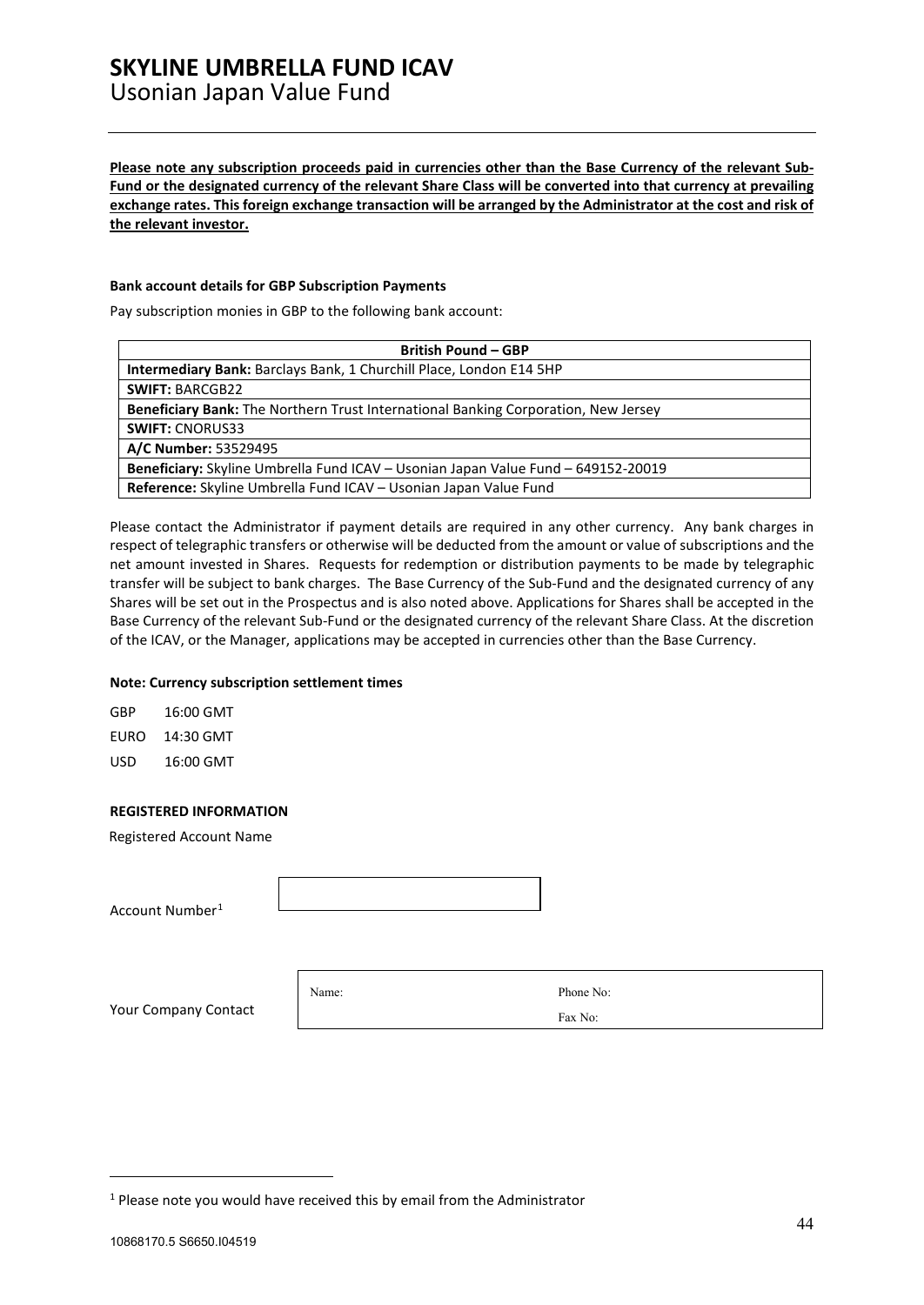## **SKYLINE UMBRELLA FUND ICAV**

Usonian Japan Value Fund

### <span id="page-44-0"></span>**Appendix II – Distribution Election Form**

Shareholders in Distributing Classes may, as set out in the Application Form, choose to automatically re-invest distributions into the Fund. If automatic re-investment is not elected, distribution proceeds will be paid in accordance with the section in the Prospectus headed "Dividend Policy".

To update your dividend election, please complete this form and return **via email to Northern Trust Transfer Agency at [Davys\\_TA\\_Queries@ntrs.com](mailto:Davys_TA_Queries@ntrs.com)**.

|                                  | Registered Name of Account: |
|----------------------------------|-----------------------------|
| <b>Account Number:</b>           |                             |
| <b>Authorised Person (name):</b> |                             |
|                                  |                             |
|                                  |                             |

The divided election only applies to investments in Class A1 (GBP) DISTRIBUTING Class of the Usonian Japan Value Fund.

| Dividends: | Reinvested   |
|------------|--------------|
|            | Paid in Cash |

Elections for dividends that are paid in cash will be paid to the standing settlement instructions on file for redemptions. If dividends paid in cash should be paid to an alternative bank account, please provide the bank account details below.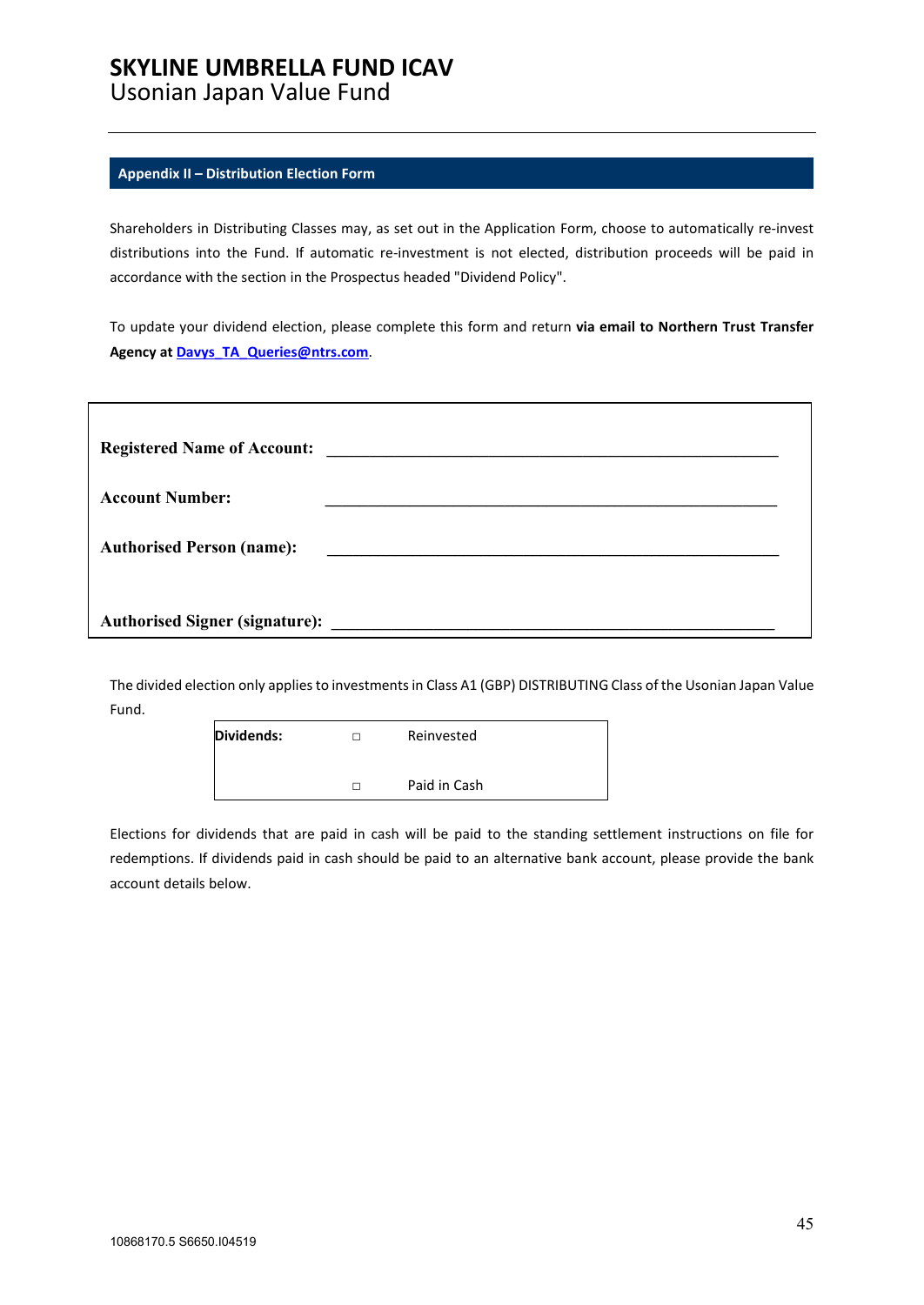### **SKYLINE UMBRELLA FUND ICAV**  Usonian Japan Value Fund

Third party payments are not permitted. Please refer to the application form for Anti Money Laundering requirements relating to bank accounts.

| <b>Bank Name:</b>    |  |
|----------------------|--|
| <b>Bank Address:</b> |  |
| <b>Account Name:</b> |  |
|                      |  |
| Sort code:           |  |
| <b>SWIFT:</b>        |  |
|                      |  |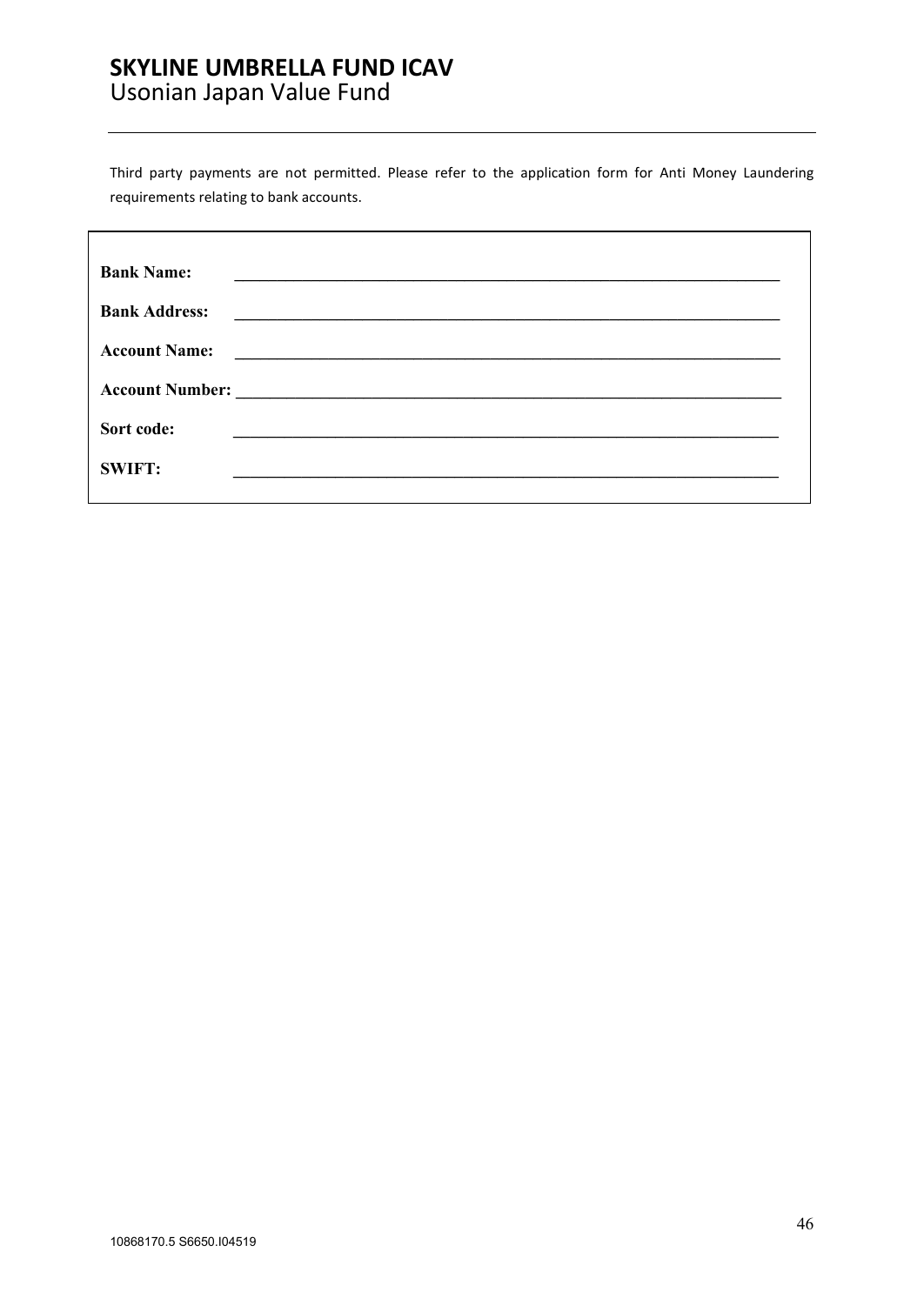## **SKYLINE UMBRELLA FUND ICAV**

Usonian Japan Value Fund

### <span id="page-46-0"></span>**Appendix III –REPURCHASE OF SHARES FORM**

### **This Repurchase of Shares Form is for client(s) redeeming Shares from the Sub-Fund(s) below.**

This completed Repurchase of Shares Form should be posted or sent by facsimile to the Administrator at the address below no later than the Dealing Deadline. The repurchase of shares will not be processed on noncleared/verified accounts.

### **ADDRESS FOR DOCUMENTATION**

| <b>Attention: Transfer Agency</b>                                               |
|---------------------------------------------------------------------------------|
| c/o Northern Trust International Fund Administration Services (Ireland) Limited |
| 2nd Floor, Block A                                                              |
| City East Plaza                                                                 |
| <b>Towlerton, Ballysimon</b>                                                    |
| <b>Limerick</b>                                                                 |
| <b>V94 X2N9</b>                                                                 |
| <b>Ireland</b>                                                                  |
| T+353 1 434 5124                                                                |
| F+353 1434 5285                                                                 |
| E davy ta queries@ntrs.com                                                      |

Please see the Prospectus for full details of how to apply for a repurchase of shares.

Any request for the repurchase of shares which would reduce the value of your aggregate shareholding below the Minimum Subscription amounts specified in the Prospectus may be refused or may result in the repurchase of all of your shares.

It should be noted that any outstanding unpaid interest that you owe, arising due to late settlement of subscription monies, may be deducted from the redemption proceeds.

Redemption monies for the Classes of Shares in the ICAV will be remitted in the designated currency of the Class of Shares (or such other currency as the Directors may from time to time determine).

I/We, having received and read a copy of the Prospectus and Instrument of Incorporation of the ICAV wish to redeem Shares in the ICAV as indicated in the table below:

| <b>Share Class Name</b>                            | <b>Base</b><br><b>Currency</b> | <b>Monetary</b><br>Amount* | Monetary Amount in<br>words* | <b>Number of Shares*</b> |
|----------------------------------------------------|--------------------------------|----------------------------|------------------------------|--------------------------|
| (GBP)<br>Class A1<br>Accumulating<br><b>Shares</b> | GBP                            |                            |                              |                          |
| (GBP)<br>Class A1<br><b>Distributing Shares</b>    | <b>GBP</b>                     |                            |                              |                          |
| Class A2 (USD)<br>Accumulating<br><b>Shares</b>    | <b>USD</b>                     |                            |                              |                          |
| Class A3<br>(EUR)<br>Accumulating<br><b>Shares</b> | <b>EUR</b>                     |                            |                              |                          |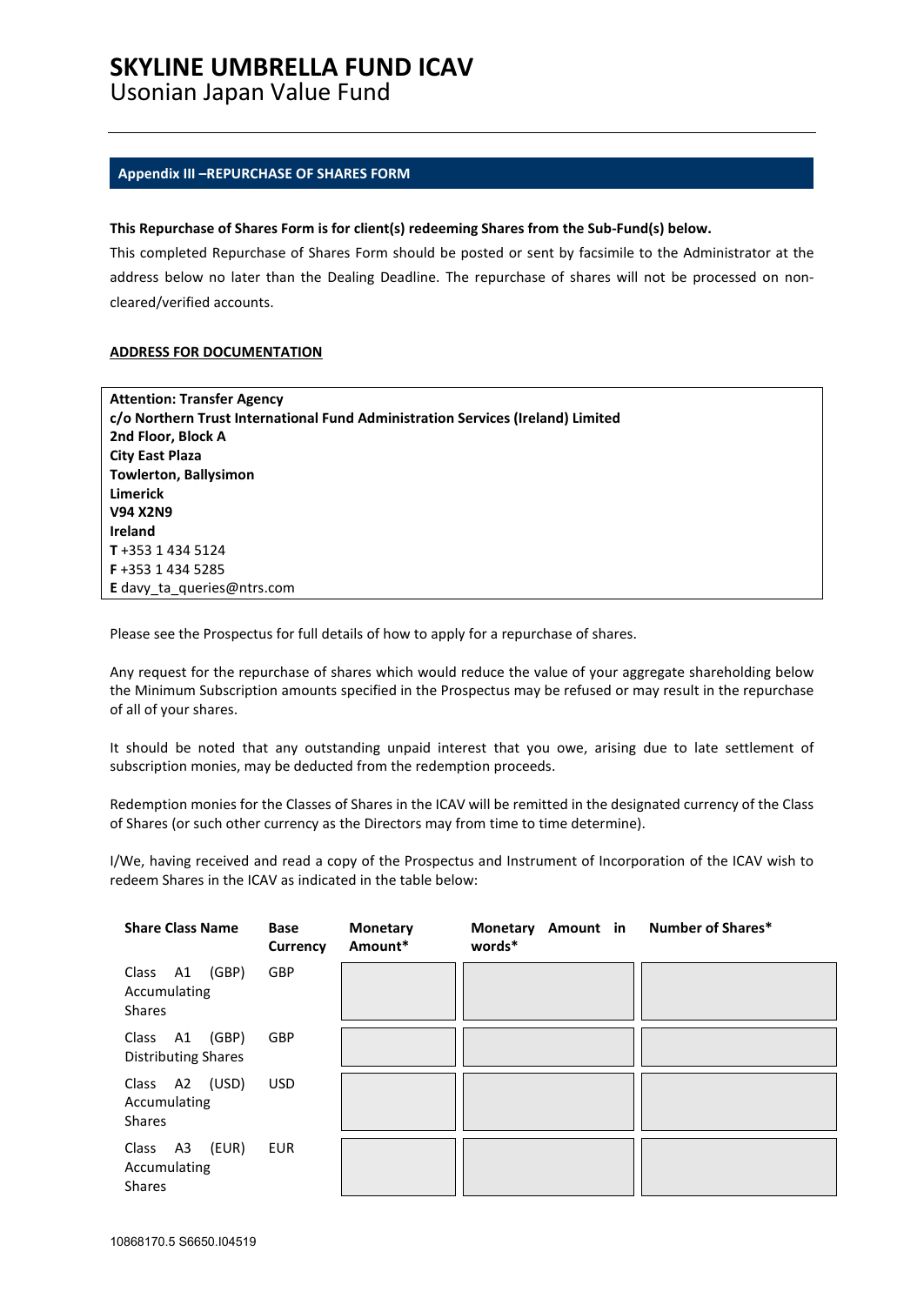### **SKYLINE UMBRELLA FUND ICAV**  Usonian Japan Value Fund

| Class A4 (CHF)<br>Accumulating<br><b>Shares</b>    | CHF        |  |  |
|----------------------------------------------------|------------|--|--|
| A5 (JPY)<br>Class<br>Accumulating<br><b>Shares</b> | JPY        |  |  |
| Class A6 (GBP)<br>Accumulating<br><b>Shares</b>    | <b>GBP</b> |  |  |

#### **\* Please complete EITHER monetary amount/monetary amount in words OR number of shares**

Payments will be made by default to the details provided at the time of registration. If these details have changed please complete the following and contact the Administrator.

### **Bank Details (for the purposes of receiving redemption monies):**

| <b>Bank Name:</b>      |  |
|------------------------|--|
| <b>Branch Name:</b>    |  |
| IBAN:                  |  |
| BIC:                   |  |
| <b>Account Name:</b>   |  |
| <b>Account Number:</b> |  |
| <b>Sort Code:</b>      |  |

I/we acknowledge and agree that if all of the relevant anti-money laundering ("**AML**") information and Tax information requested under Account Opening Form has not been supplied to the Administrator, that my/our shareholding will be redeemed but that the related monies will be held by the Administrator until such documentation requested has been supplied.

| Signature:         | Signature:         |
|--------------------|--------------------|
| <b>Print name:</b> | <b>Print name:</b> |

Position (only if signing on behalf of the beneficial owner)

**Date: / / Date: / /**

**REGISTERED INFORMATION** Registered Account Name Account Number Your Company Contact Name: Phone No: Fax No: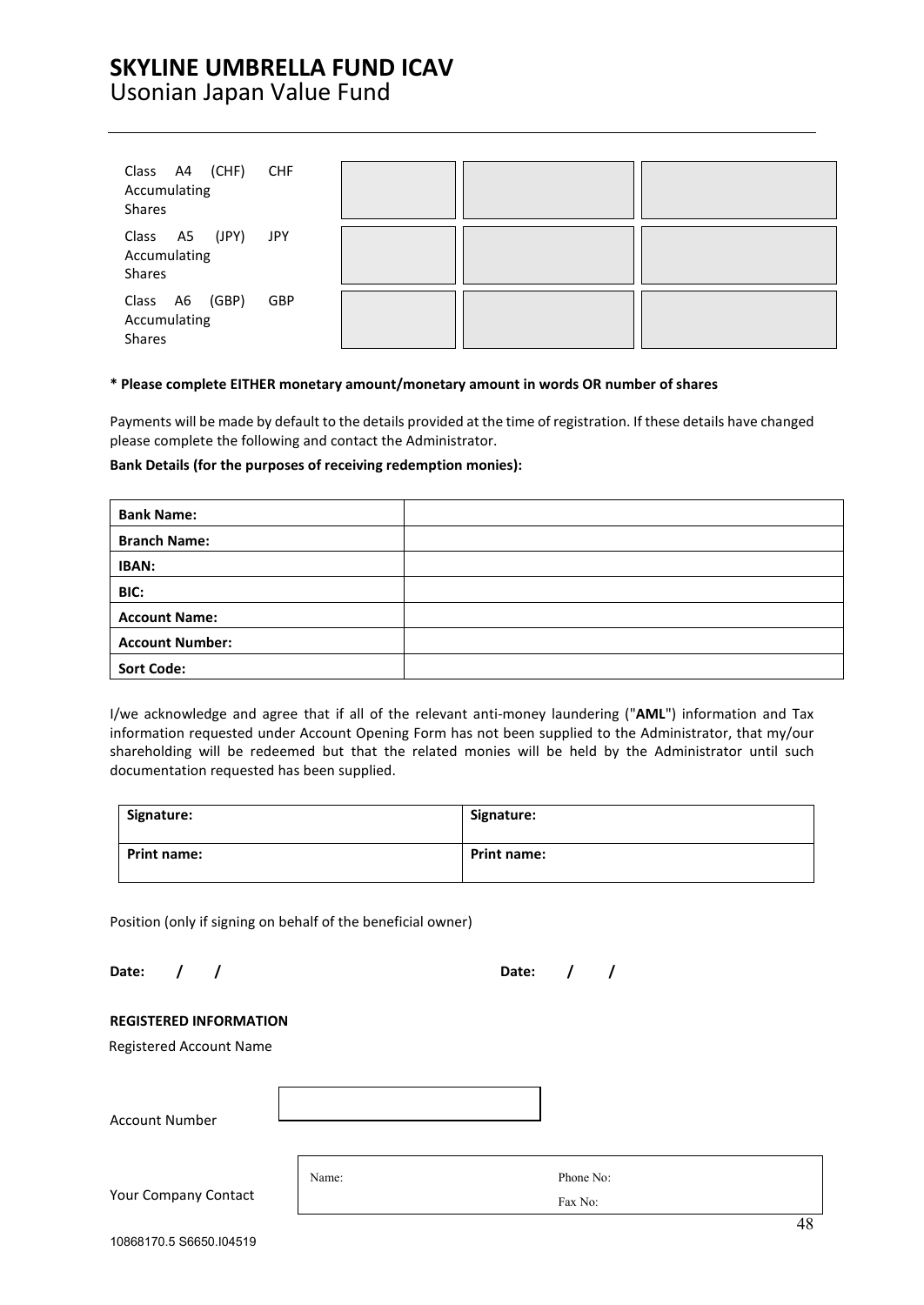# **SKYLINE UMBRELLA FUND ICAV**

Usonian Japan Value Fund

### <span id="page-48-0"></span>**Appendix IV – DATA PROTECTION DISCLOSURE STATEMENT**

#### **Introduction**

This document outlines our data protection obligations and your data protection rights as they relate to your investment in the Fund under the EU data protection regime introduced by the General Data Protection Regulation (Regulation 2016/679, the "**Data Protection Legislation**").

The Fund will be characterised as a "data controller" under the Data Protection Legislation. The Management Company, the Investment Manager and the Investment Advisor and its affiliates and delegates may act as "data processors" under the Data Protection Legislation.

In this document, "we", "us" and "our" refers to the Fund, the Management Company, the Investment Manager and the Investment Advisor and its affiliates and delegates.

#### **Your personal data**

You understand that by virtue of making an investment in the Fund and your associated interactions with us (including this application, and including the recording of electronic communications or phone calls where applicable) or by virtue of you otherwise providing us with personal information on individuals connected with you as an investor (for example directors, trustees, employees, representatives, shareholders, investors, clients, beneficial owners or agents), you will provide us with certain personal information which constitutes personal data within the meaning of the Data Protection Legislation. This includes, but is not restricted to, data such as your name, residential address, email address, place of birth, date of birth, bank account details and details relating to your investment activity.

#### **Why we may use your personal data**

You understand that we may collect, store and use this data for lawful purposes including, in particular: (i) where this is necessary for the performance of the contract to purchase shares in the Fund; (ii) where this is necessary for compliance with a legal obligation to which we are subject (such as the anti-money laundering obligation to verify the identity of our customers (and, if applicable their beneficial owners) and retain copies of materials in respect thereof for five years after the relationship terminates); and/or (iii) where this is necessary for the purposes of the legitimate interests of us or a third party and such legitimate interests are not overridden by your interests, fundamental rights or freedoms.

It is noted that the Data Protection Legislation states that the use of personal data for direct marketing purposes (that is, providing you with information on products and services that may be of interest) may be regarded as being for the purposes of a legitimate interest. Analysing personal data for quality control, business and statistical analysis, tracking fees and costs, training and related purposes are also legitimate interests for using your personal data.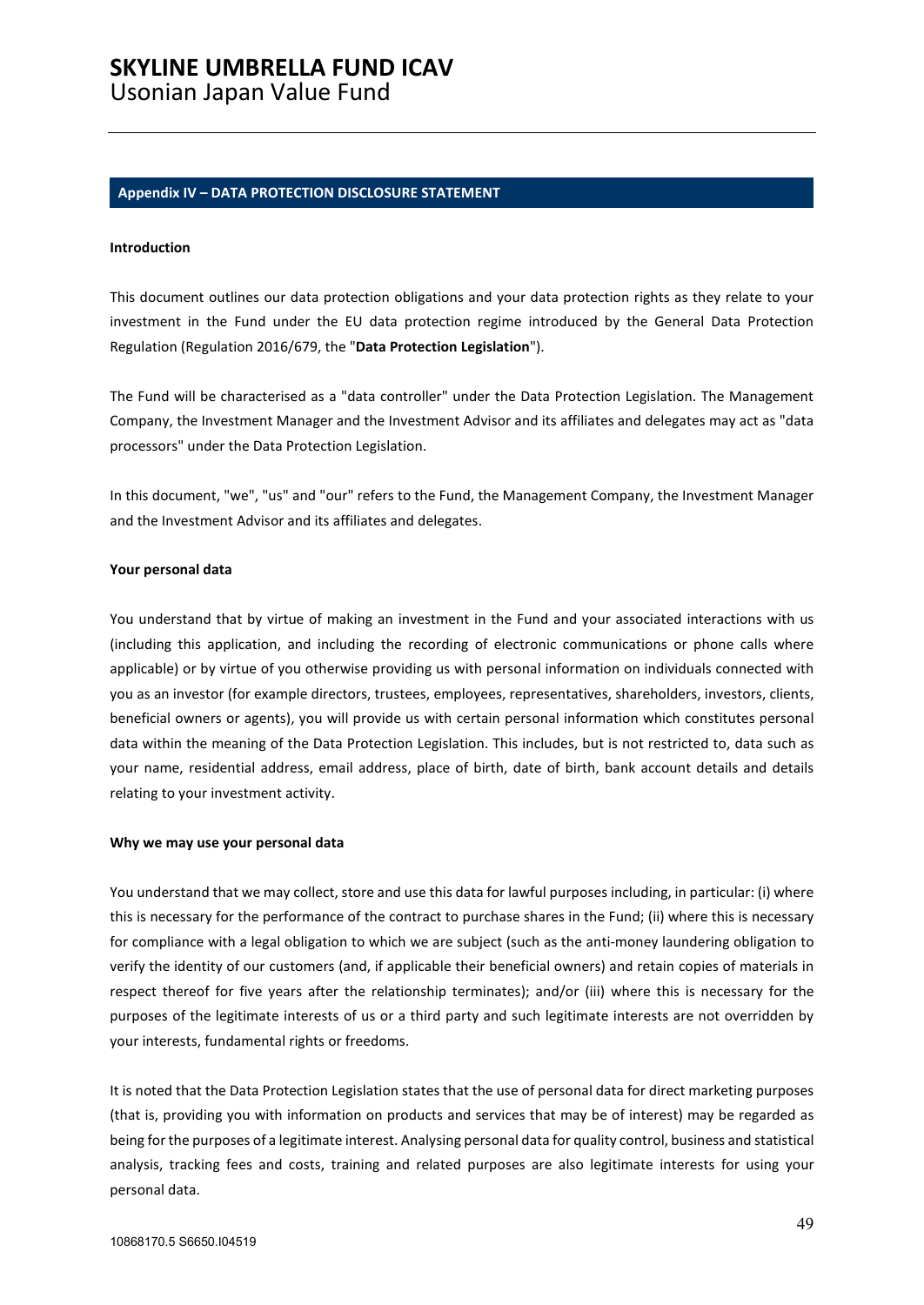### **SKYLINE UMBRELLA FUND ICAV**  Usonian Japan Value Fund

Accordingly, you understand that we may use your personal data for such purposes as described above, provided that we are acting in a fair, transparent and accountable manner and have taken appropriate steps to prevent such activity having any unwarranted impact on you and also noting your right to object to such use, as discussed below.

Given the specific purposes for which we envisage using your personal data, under the provisions of the Data Protection Legislation, we do not anticipate being required to obtain your consent to do so. Should we wish to use your personal data for other specific purposes that require your consent, we will contact you to request this.

### **Why we may transmit your personal data**

You understand that in certain circumstances we and/or our authorised delegates may be legally obliged to share your data and other financial information with respect to your interest in the Fund with the Irish Revenue Commissioners and they, in turn, may exchange this information with foreign tax authorities including tax authorities located outside the EEA.

We anticipate disclosing your personal data to the Administrator, the Management Company, the Investment Manager and the Investment Advisor and their respective affiliates and this may include certain entities located outside the EEA.

### **The data protection measures we take**

Any transmission of personal data by us or our duly authorised delegates outside the EEA shall be in accordance with the conditions in the Data Protection Legislation.

We and our duly authorised delegates shall apply appropriate information security measures designed to protect data in our/our delegates' possession from unauthorised access by third parties or any form of computer corruption.

We shall notify you of any personal data breach affecting you that is likely to result in a high risk to your rights and freedoms.

### **Your data protection rights**

You understand that you have certain rights regarding our use of this data such as:

- the right to access your data (in an easily readable form);
- the right to examine and correct your data;
- the right to restrict the use of your data;